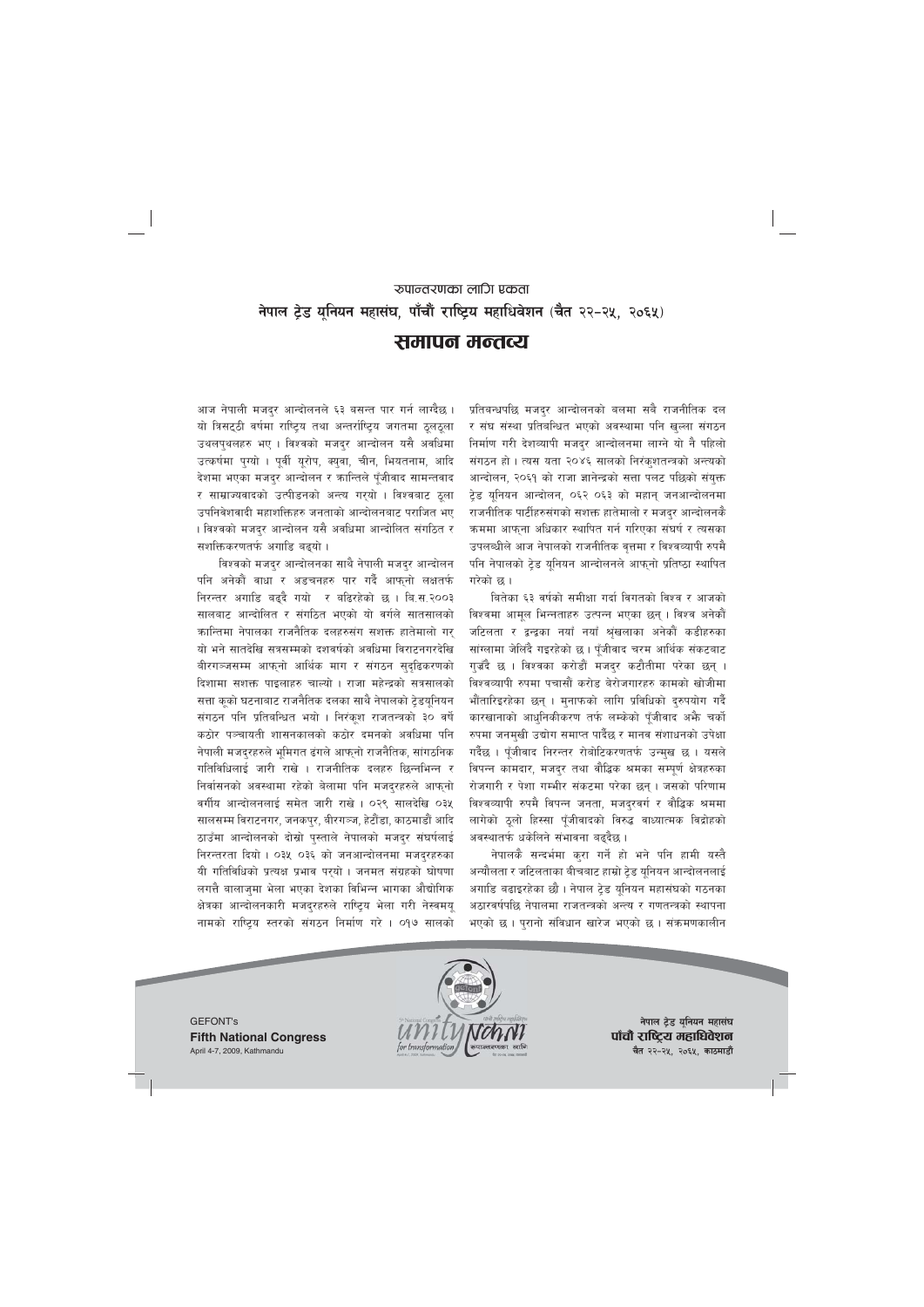अन्तरिम संविधानबाट मुलुक संचालन हुँदैछ। राज्यको पुनर्संरचना, संघीयता, जातीयता, क्षेत्रीयता आदि विषय गम्भीर ढङ्गले अगाडि आएका छन् । जातीय सम्मान, भाषिक स्वतन्त्रता, प्राकृतिक स्रोतको उचित बाँडफाँड आज उठेका जनताका आवाज एकदमै जायज छन् र नेपाली मजदर वर्ग जनताका यी भावनासँग ऐक्यवद्धता जाहेर गर्दछ तर नेापलको राजनीतिमा देखापरेको अन्यौलता राजनैतिक दलहरुको अदूरदर्शिता र अकर्मण्यताले विपन्न वर्ग र करोडौं श्रमजीवी जनताका आर्थिक अधिकार आधारभत जीवनका आवश्यकताहरु नै ओफेलमा पर्ने संभावना छ। गास, बास, कपास, शिक्षा, स्वास्थ्य, सुरक्षा, पानी, सडक, बिजुली आदि आम नेपाली श्रमजीवी वर्गका आधारभुत माग हुन् । यी आधारभुत मागहरु पुरा गर्न सबभन्दा पहिलो आवश्यकता आपसी एकता, भाइचारा र मेलमिलाप हो। एकअर्कालाई माया गर, एकअर्कालाई ख्याल गर, एक अर्कालाई मद्दत गर, यो नै मजदुर वर्गको एकताको मूल मन्त्र हो र यो नै मार्क्सवादको सार पनि हो। यस्तो उन्नतस्तरको एकता मजदुर श्रमजीवी वर्गको पहलमा मात्र सम्भव छ।

हामीलाई थाहा छ, आज नेपालको राजनीतिक आन्दोलन अस्वस्थ ढङ्गले विभाजित छ । राजनीति आफैमा विभाजन, विवाद, संवाद, सहकार्य र संघर्षको जोड हो । तर अस्वस्थ राजनीति र स्वस्थ राजनीतिले जनताको जीवनमा पार्ने असरमा आकास पातालको फरक पर्छ । हामी विश्वका विकसित देश र अविकसित देशको राजनीतिको तुलना गरेर हेर्न सक्छौं । यूरोप र दक्षिण एशियाको तुलना गरेर हेर्न सक्छौं । आज नेपालकै कुरा गर्ने हो भने पनि हामी अस्वस्थ राजनीतिको सिकार भएका छौं । वर्गीय कराहरु ओफेलमा पर्दैछन् र जातिवाद र क्षेत्रवाद राजनीतिमाथि हावी हुने खतरा बढेको छ। एकले अर्कोलाई हेप्ने, तिरस्कार गर्ने, जालफेल र षडयन्त्र गर्ने, राष्ट्रिय तथा वर्गीय एकतालाई कमजोर पार्ने गैरमजद्र वर्गीय संस्कृति हावी हने खतरा विद्यमान छ । अभै पनि मलक हिंसा, तोडफोड, बन्द, आगजनी र द्वन्द्वबाट आक्रान्त छ । श्रमका कार्यथलोहरु सुरक्षित छैनन् । छोराछोरीको पठनपाठन दशौँ वर्षदेखि अवरुद्ध छ । महंगी आकाशिंदो छ र जनजीवन भन्नभन् कष्टकर छ। मजद्रका जायज राजनीतिक, आर्थिक र सामाजिक मागका एजेण्डाहरु संविधान बनाउने ठाउँमा गएर थन्किएका छन । जाति जाति बीचको द्वन्द्व र हिंसा तथा राजनीतिक दलको अस्वस्थ खिचातानीको कारण समयमै संविधान बन्छ कि बन्दैन नेपाली जनताले नयाँ संविधान अन्तरगत रहेर आफुना राजनीतिक, सामाजिक र आर्थिक स्वतन्त्रताको उपयोग निर्वाध रुपले गर्न पाउँछन् कि पाउँदैनन् ? नेपाल टेड युनियन महासंघको गौरवमय पाँचौं महाधिवेशन सम्पन्न भइरहँदा तपाईं हाम्रो मनमा यस्तै कराहरु उठिरहेका छन् । हामी मात्र होइन, आजको विश्व यीनै प्रश्न बोकेर नेपालको राजनीतिको लेखाजोखा गरिरहेको छ ।

परिस्थितिको यो पाटोले के देखाउँछ भने नेपालको मजदुर तथा श्रमजीवी आन्दोलन एक्ला एक्लै विभाजित भएर अगाडि जान सक्दैन । यदि हामी आम नेपाली जनता र श्रमिक वर्गको इच्छा र आवश्यकता बाहिर गएर क्नै राजनीतिक दल वा व्यक्ति विशेषको इच्छा पूरा गर्न हिंड्छौं भने बेग्लै कुरा हो। नत्र भने आमजनताको इच्छा र देशको आवश्यकतालाई प्राथमिकतामा राख्ने हो भने टेड युनियन आन्दोलनको देशको यो संक्रमणकालीन अन्यौलतालाई अन्त्य गर्नको लागि बलियो मोर्चा बनाउन् आवश्यक छ । सिंगो राष्टका समस्याको त करै छैन हामी एकजुट हुँदैनौं भने हाम्रा जीवन्त मागहरु श्रम आयोगको गठन, श्रम अदालतको प्रभावकारी कार्यान्वयन, श्रम निरिक्षण प्रणालीको प्रभावकारिता, श्रमिकमुखी श्रम ऐनको निर्माण, आइएलओका अभिसिन्धिका पालना जस्ता मागहरु पनि ओफेलमा पर्नेछन् । वर्तमान अवस्थामा नेपालका सबै तप्का र समुदायहरु आफ्ना आफ्नै हीत र संरक्षणका लागि आवाज उठाइरहेका छन् । टोलका हित, जिल्ला र क्षेत्रका हित, जातिका हित र वर्गका हित यसरी अनेकौं हितहरुका आवाज आ आफना ठाउँबाट उठिरहेको बेला एउटा संगठित र सचेत वर्गको हैसियतले यसको समायोजनको सहज निकासतर्फ योगदान प्र याउन् र नेपालका राजनीतिक दललाई समयमै सचेत गराउन् पनि आजको टेड यूनियन आन्दोलनको प्रमुख जिम्मेवारी हो । यसै जिम्मेवारीलाई महसुस गर्दै म नेपाल ट्रेड युनियन महासंघको पाँचौं राष्ट्रिय महाधिवेन सम्पन्न भइरहेको यो घडीमा नेपालका सबै ट्रेड यूनियन कर्मीहरु र जेटियुसिसिमा आवद्ध सबै संगठनका नेतृत्वदायी साथीहरुमा के आह्वान गर्न चाहन्छ भने हामी नेपालको भुभागबाट हिंसा र अशान्तिको अन्त्य तथा दीगो शान्ति र प्रगतिको लागि एउटा बलियो टेड युनियन मोर्चाको निर्माण गरौं र नेपाली तथा विश्व जनताको सामुन्ने नेपाली श्रमिकहरुको शान्ति प्रगति र अग्रगतिको प्रबल इच्छालाई व्यवहारबाटै प्रदर्शित गरौं ।

धन्यवाद।

रुपान्तरणका लागि एकता Unity for Transformation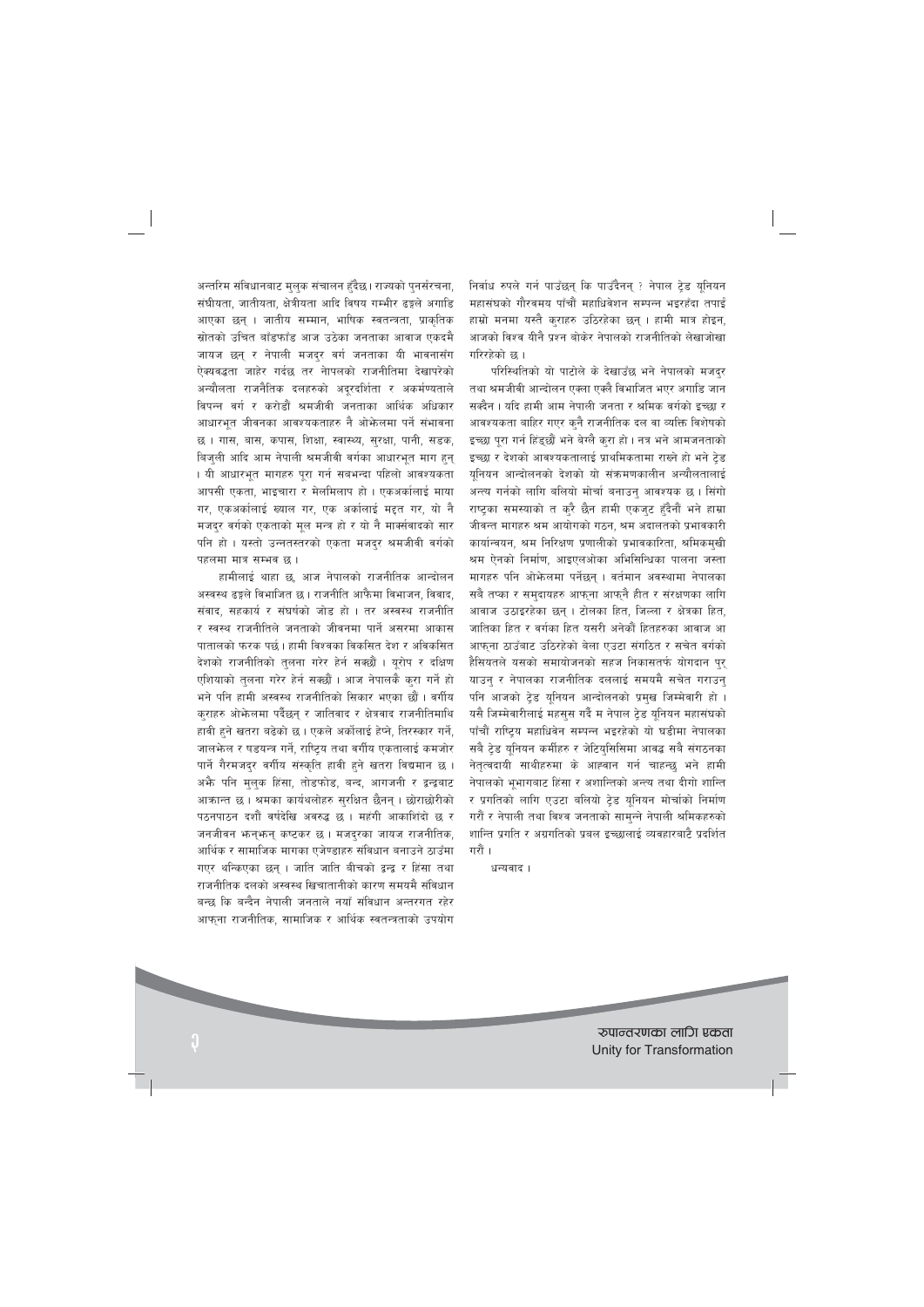# Let us Cement Our Unity and Solidarity **Concluding Remarks by Mukunda Neupane, outgoing Chairman-GEFONT**

Nepali Trade Union movement is crossing 63 years. During these years, there have been great upheavals in the world. The world labour movement even reached at peak in this period. The East European, Cuban, Chinese and Vietnamese revolution ended up feudal and imperialist oppression. The colonial power has been defeated by people's power. World labour movement solidly organised and empowered in this period.

The labour movement had gone through extreme difficulties and various ups & downs, at home and the aboard. Being organised since 2003 the working class movement lend strong solidarity with political parties in 1950s revolution and mobilised entire workers till 1960s to attain professional and organisational rights.

The Trade unions along with political parties banned after the coup d'état led by the then king Mahendra in 1960. However, the workers continued struggle under the absolute monarchy for 30 years of tyrannical rule of autocratic *Panchayat* system.

The political parties disintegrated in this period; where as workers gave continuity in their movement. The local trade union actions during 1972 to 1979 at various places such as Biratnagar, Janakpur, Birgunj, Hetaunda and Kathmandu gave birth of Second generation of Nepali Trade Union Movement. There was direct impact of worker movement on 1979's mass movement; which forced the then autocratic regime to declare "referendum" whether the Panchayat system continued or opt it by the multiparty system. The trade union movement set its bench mark by active participating in the movement of 1990 and 2006 together with the political parties. The out comes of these movement has established revolution image of Nepali trade union movement within the country and globally.

Today, the global context has changed; the world is facing new but complex types of contradictions. The Capitalism is passing through an extreme financial crisis. Millions of workers are loosing their job due to this. 50 million more people are estimated to be unemployed worldwide due to this crisis. The Capitalism is moving towards is exploiting new

GEFONT's **Fifth National Congress** April 4-7, 2009, Kathmandu



**नेपाल टेड युनियन महासंघ** पाँचौ राष्ट्रिय महाधिवेशन **चैत २२-२५, २०६५, काठमाडौं**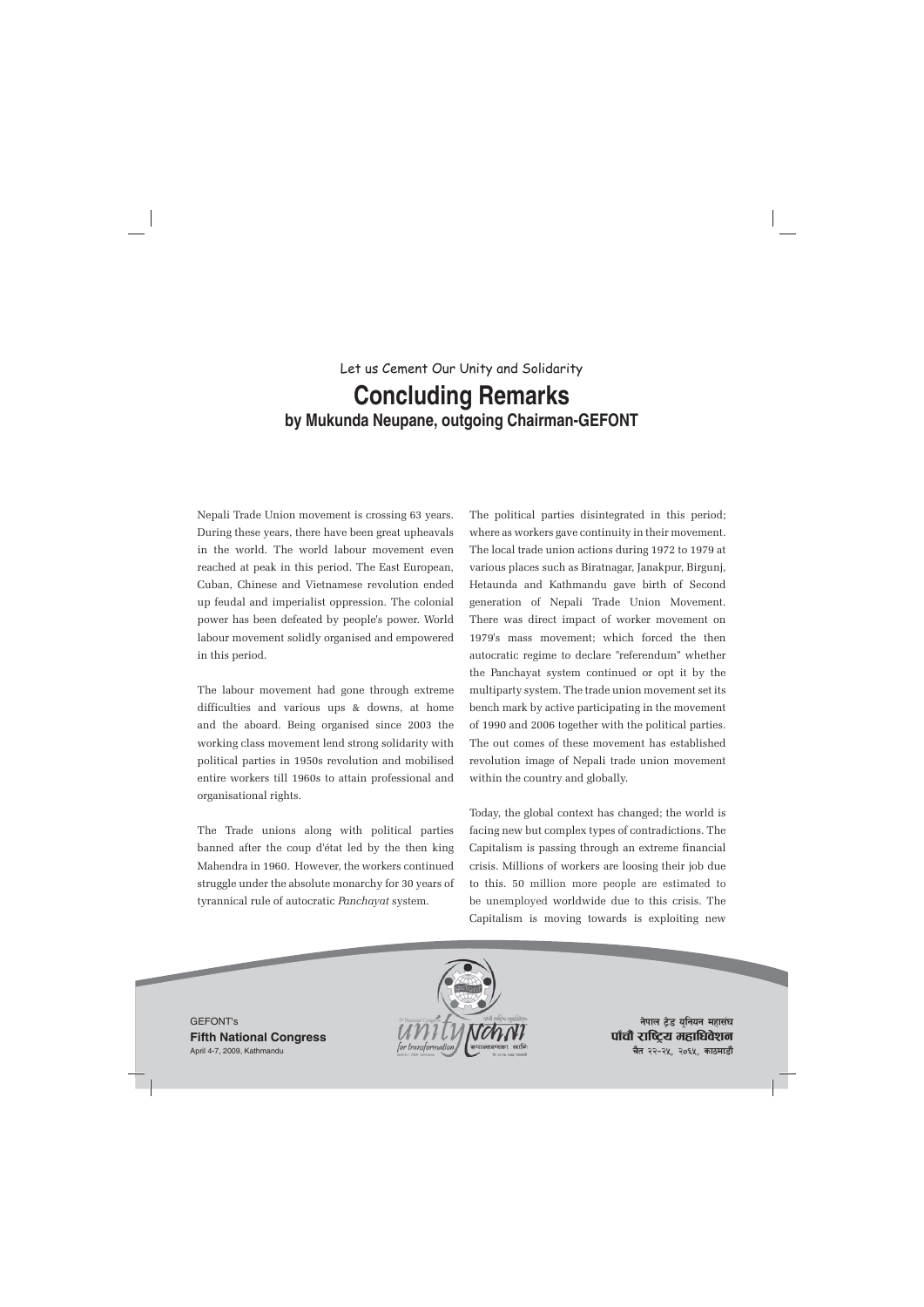technology and replacing human labour.

These days, our country is in political transition. The old constitution is replaced by interim constitution. The issues of restructuring of state, federalism, and the issues identity has been a demand of the day. The peoples' demand of identity & dignity of their ethnicity, language, culture, and equitable distribution of national resources are the genuine; thus our movement extend solidarity on it; however we are equally very much concern on the issue of economic exploitation. Right to access at house, food, cloths, education, health, security, drinking water, road etc are agendas of working class in Nepal. To meet these demands we need mutual unity, fraternity and solidarity. "Love to each other, Care to each other, Help to each other" are the slogans for our unity.

We all know that Nepali Political movement is being terribly divided. Politics is itself the conclusion of competition, argument, debate, Dialogue, unity in action and struggle. However, we are victim of the unhealthy competition of politics. The issues of class are being shadowed. The nation is suffering from the violence, spontaneous and wild-general strikes and social unrest. The Work place is not safe. Poor workers have been pushed to extreme difficulties and livelihood crisis. Our country is in the constitution making process. There are series of questions before us- whether is it possible to draft new constitution in time? Can we exercise our social, economic and political right under this constitution, with out fear? We discussed these issues during our historical congress; and similarly we guess, whole world is watching us how we seek answer of these questions. The Issues demand broader unity of working class.

Formation of strong national labour commission, effective implementation of labour legislations, introduction of labour inspection system, reform of labour market policies etc are our major issues. Realising our historical role, on the occasion of our Fifth National Congress;, I appeal to all trade unions and leaders affiliated with JTUC to cement our unity for social transformation, Peace and Democracy .

Thank you!

Mukunda Neupane Outgoing Chairman

**April 08, 2009**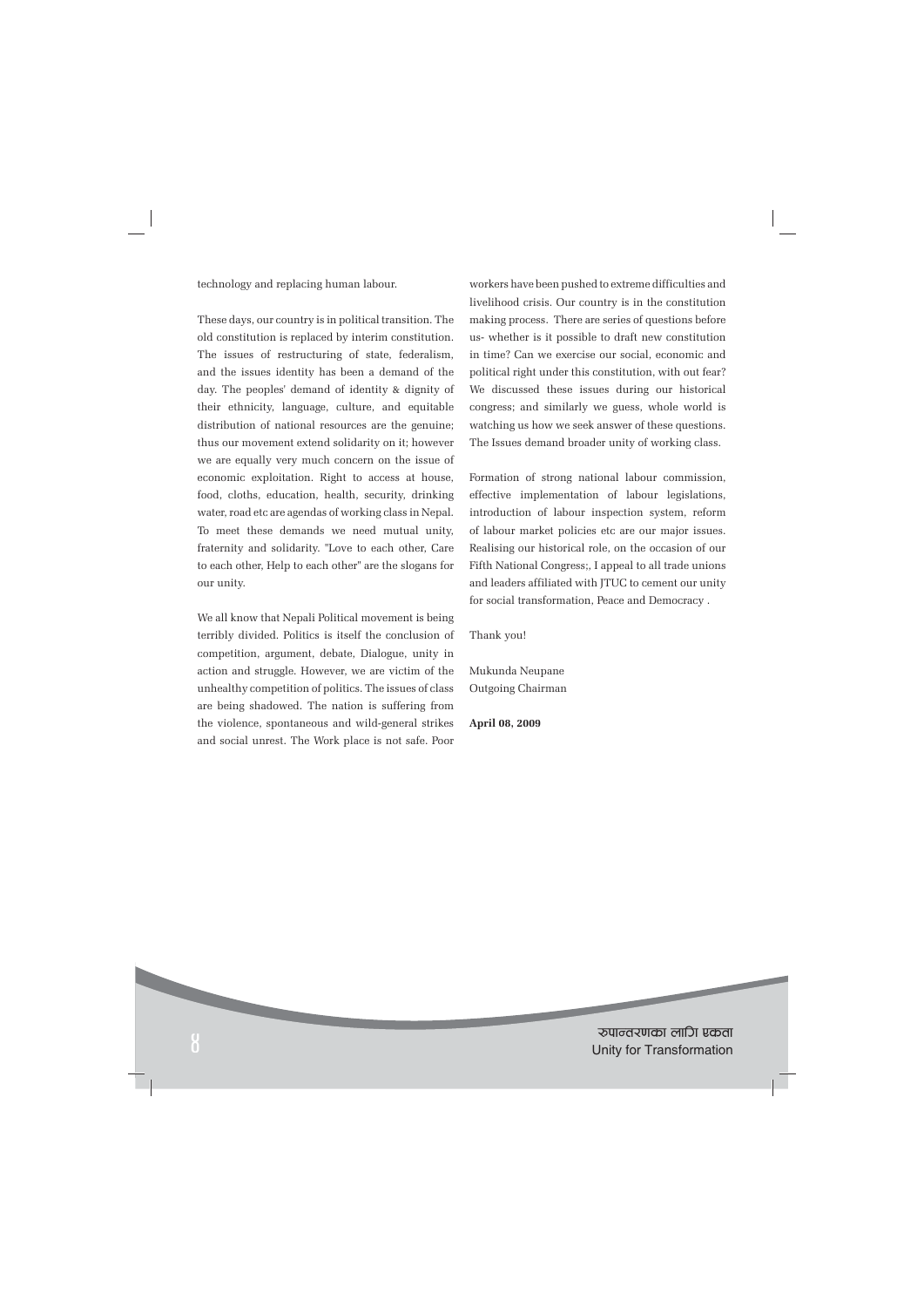# **ऐक्यवद्धता / Solidarity** |<br>|<br>|

हालीहरू जसले ऐक्यवद्धता जनायौं / We who expressed our solidarity

**अल इण्डिया सेन्ट्रल काउन्सिल अफ ट्रेड यूनियन्स - एआइसीसीटीयू<br>All India Central Council of Trade Unions – AICCTU** 



अल पाकिस्तान **टेड यनियन कंग्रेस** All Pakistan Trade Union Congress



**सीआइएसएल CISL** 



इन्टरनेशनल टेक्सटायल, गार्मेन्ट एण्ड लेडर वर्कर्स फेडरेसन **-**आइटीजीएलडब्ल**ए**फ International Textile, Garment & Leather Workers'

Federation – ITGLWF



हिण्ड मजदर सभा, इन्डिया Hind Mazdoor Sabha, India बङ्गलादेश जातीयतावादी श्रमिक दल – बीजेएसडी Bangladesh Jatiyatabadi Sramik Dal – BJSD



**Canadian Labour Congress** 

Congrès du travail du Canada

क्याने**डियन लेबर कंग्रेस** Canadian Labour Congress



.<br>हीजीबी DGB – Deutscher Gewerkschaftsbund



इन्टरनेशनल फेडरेशन अफ केमिकल, इनर्जी, माइन **एण्ड जनरल वर्कर्स यनियन्स - आइसीएम** International Federation of Chemical, Energy, Mine and General Workers' Unions – ICEM



**जापानीज ट्रेड यूनियन कन्फेडरेसन - जेटीयूसी-रेन्गो**<br>Japanese Trade Union Confederation – JTUC-RENGO

GEFONT's **Fifth National Congress** April 4-7, 2009, Kathmandu



**नेपाल ट्रेड युनियन महासंघ** पाँचौ राष्ट्रिय महाधिवेशन **चैत २२-२५, २०६५, काठमाडौं**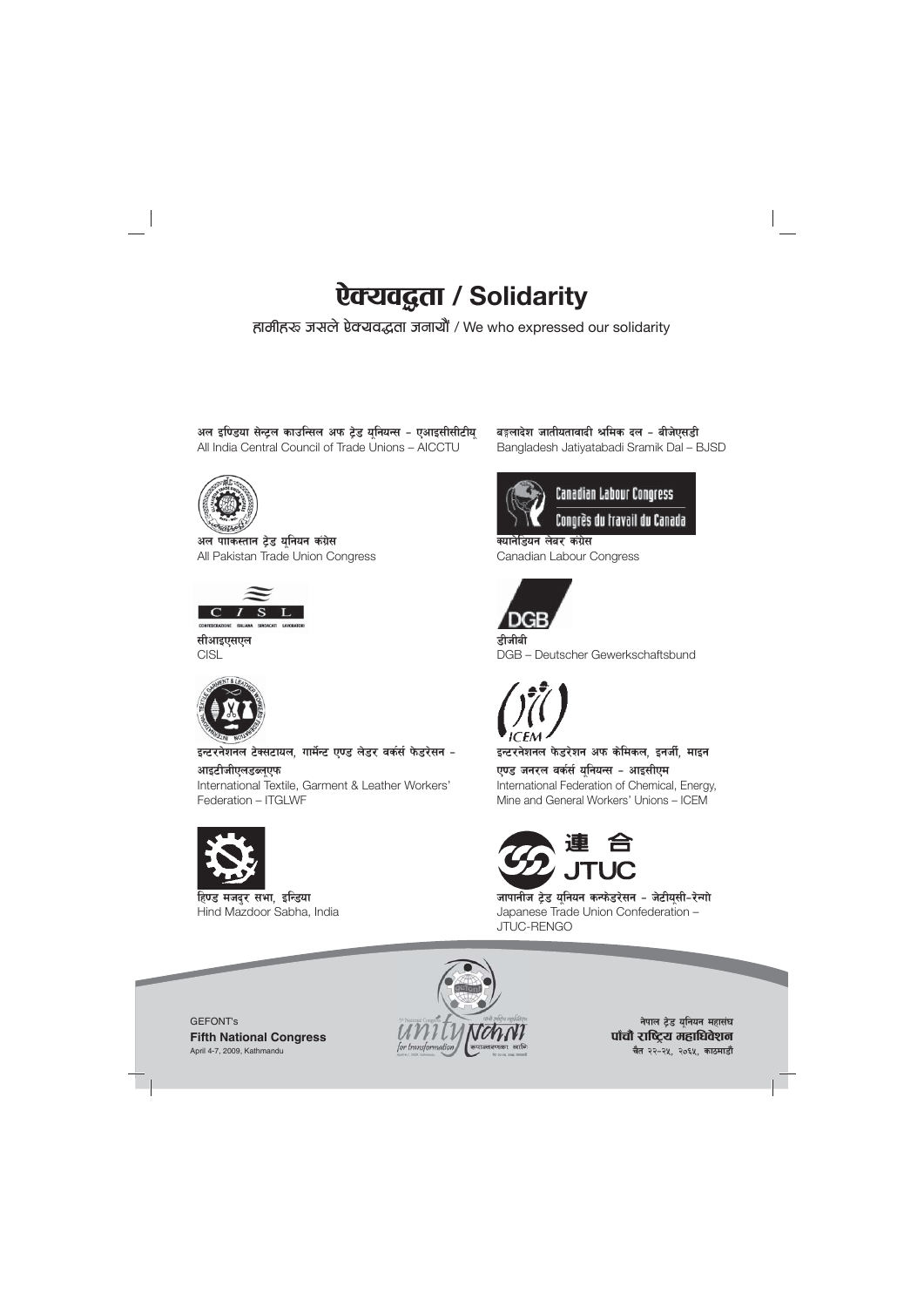

एलओ - दी नर्वेजियन कन्फेडरेसन अफ ट्रेड यूनियन्स LO – The Norwegian Confederation of Trade Unions



**सेवा** SEWA



**यूएनआइ एण्ड यूएनआइ एप्रो**<br>UNI and UNI Apro



पाकिस्तान इन्स्टिच्यूट अफ लेबर एजुकेसन ए<mark>ण्ड</mark> रिसर्च-कराँची Pakistan Institute of Labour Education & Research-Karachi



TUAC ट्रेड यूनियन एडभाइजरी कमिटी टु द ओइसीडी Trade Union Advisory Committee to the OECD

रुपान्तरणका लागि एकता<br>Unity for Transformation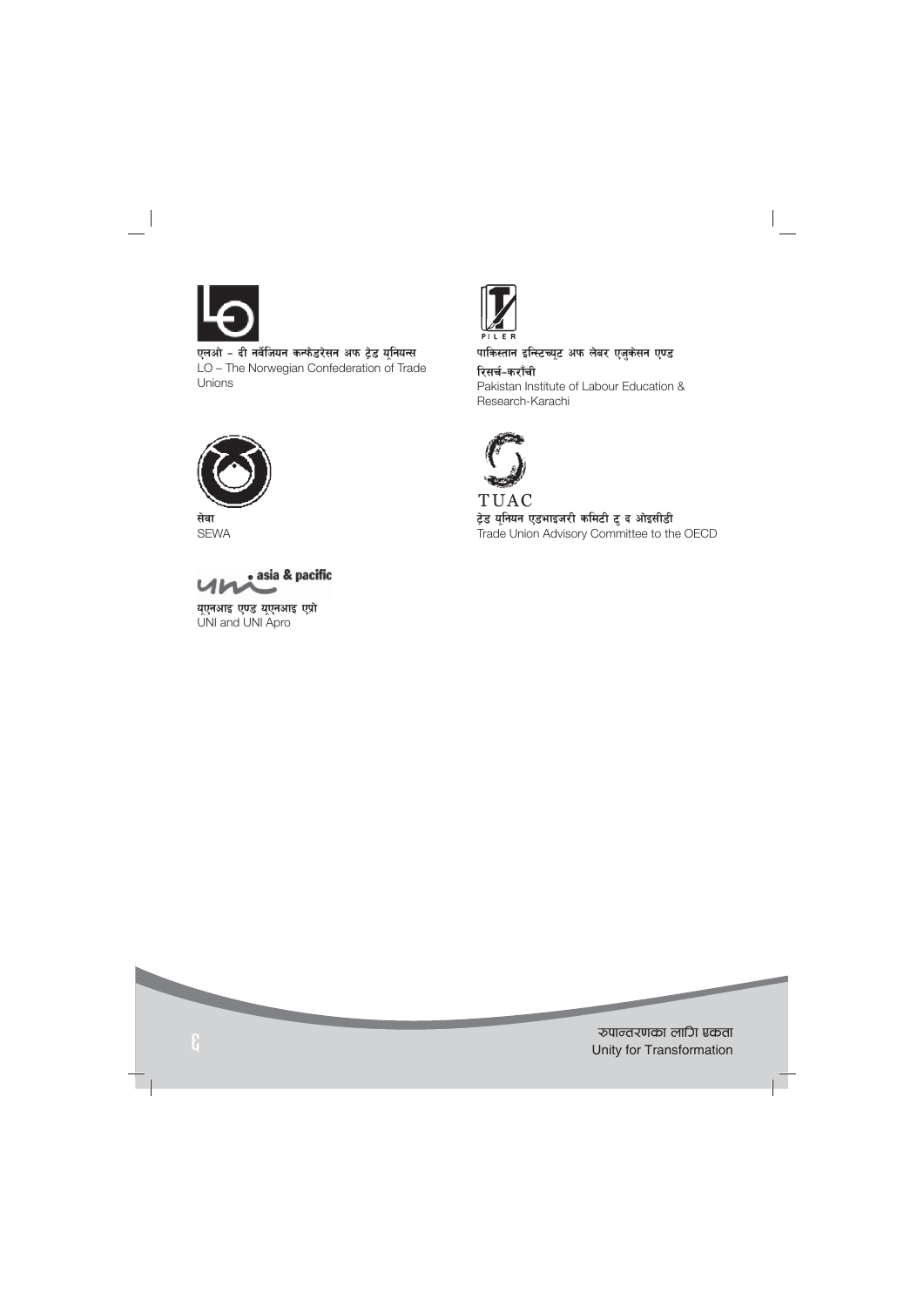# राहभागिता / Participation

हालीहरू जो सहभागी भयौं / We who participated



कार्यक्रम उद्**घाटन र मन्तव्य** : प्रमुख अतिथि क. भ<sub>े</sub>लनाथ **खनाल, नेकपा (एमाले)** Inauguration : Chief Guest J.N. Khanal, President - CPN (UML)



सभाको अध्यक्षता : क. मुकुन्द व्यौपाने, अध्यक्ष–जिफण्ट Chairperson : Com. Mukunda Neupane, Chairman-GEFONT



विशिष्ट अतिथि : क. अष्टलक्ष्मी शाक्य. उद्योग मन्त्री Special Guest : Com. Asta Laxmi Shakya, Minister of Industry



कार्यकम संचालन : क. विनोद श्रेष्ठ, महासचिव-जिफ**ण्ट** Master of Ceremony : Binod Shrestha, Secretary General-GEFONT



स्वागत मन्तव्य : क. उमेश उपाध्याय, उपमहासचिव **– जिफन्ट** Welcome : Com. Umesh Upadhyaya, Dy Secretary General -GEFONT



धन्यवाद : केममवि संयोजक, क, विना श्रेष्ठ Vote of Thank : Com. Bina Shrestha, Coordinator -CWWD, GEFONT





**नेपाल ट्रेड यनियन महासंघ** पाँचौ राष्ट्रिय महाधिवेशन **चैत २२-२५, २०६५, काठमाडौं**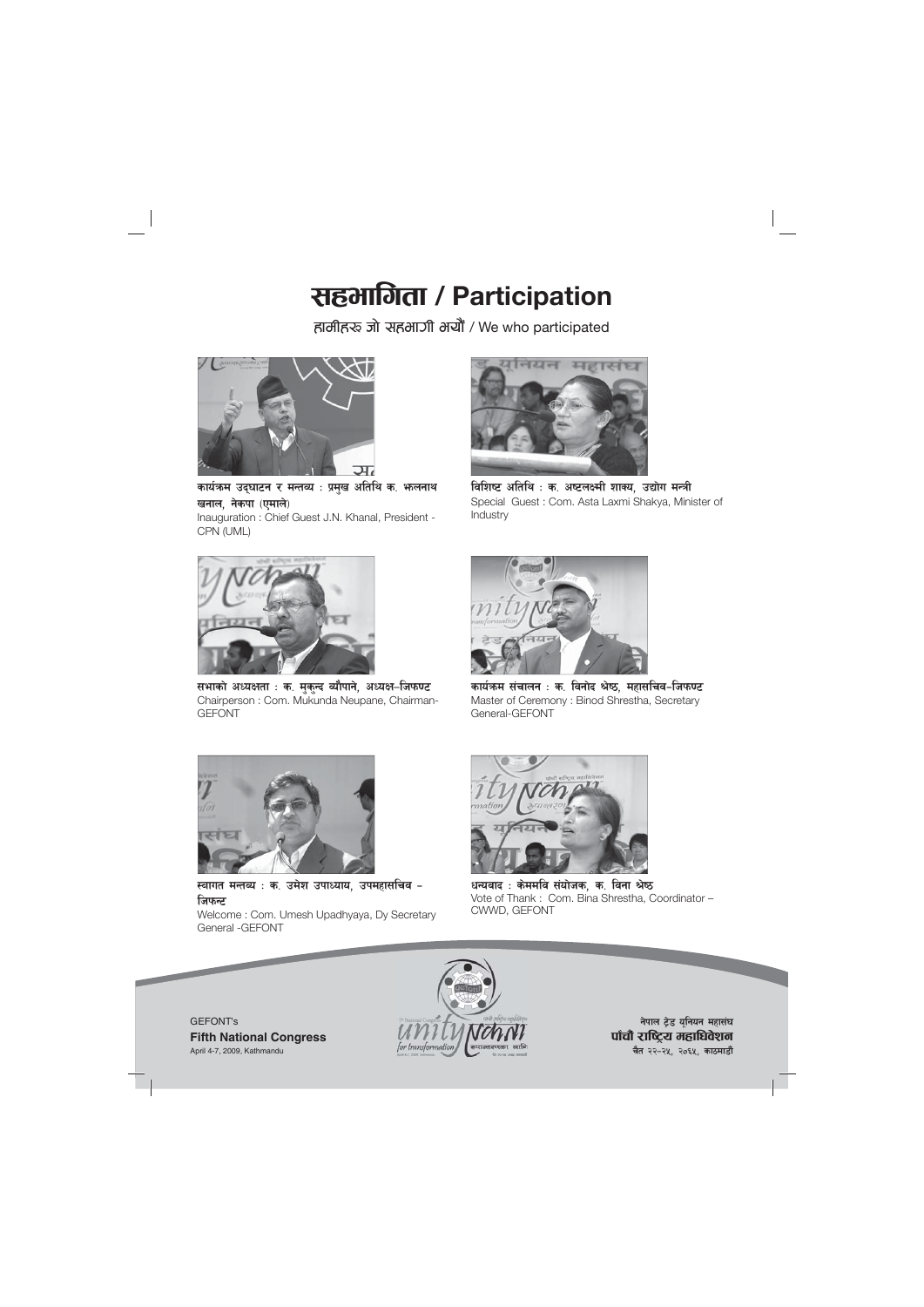

**क. फाना दाम, एसीएफटीयू<br>Ms. Fang Dan, ACFTU** 



क, लियोपोल्दो तार्ताग्लिया, सीजीआइएल, इटाली Mr. Leopoldo Tartaglia, CGIL, Italy



क. गंगाराम खड्गी, अध्यक्ष, नेपाल ट्रेड यूनियन फेडेरेसन Mr. Ganga Ram Khadgi, Chairman, Nepal Trade Union Federation



क. तिलक थापा मगर, अध्यक्ष, फिनेप्ट Mr. Tilak Thapa Magar, Chairman, FENEPT



क. टोभ मोलर पेडर्सन, श्री एफ Ms. Tove Moller Pedersen, 3F



क. लेफ इसाक्सन, एलओ-स्वीडेन Mr. Leif Isaksson, LO-Sweden



श्री खगेन्द्र खत्री, नेपाल ट्रेड यूनियन कांग्रेस-स्वतन्त्र Mr. Khagendra Khatri - NTUC-I



श्री खालिद अटान, बीडब्लुआइ Mr. M. Khalid Atan, BWI



क. सुशिलचन्द्र अमात्य, अध्यक्ष, पेशागत महासंघ, नेपाल Mr. Sushil Chandra Amatya, Chairman, CoNEP



क. नायन भान दुंग, भीजीसीएल Mr. Nguyen Van Dung, VGCL



क. म्यारियानिक ले ब्रीस, सीजीटी, फ्रान्स Mr. Mariannick Le Bris, CGT, France



डा. शरण केसी, एसएएसके, फिनल्या**ण्ड** Dr. Sharan KC, SASK, Finland

 $\mathcal{L}$ ि स्थान का सामान्य स्थान करने के सामान्य स्थान करने के सामान्य स्थान करने के सामान्य स्थान करने के सामान्य स्थान करने के सामान्य स्थान करने के सामान्य स्थान करने के सामान्य स्थान करने के सामान्य स्थान करने के साम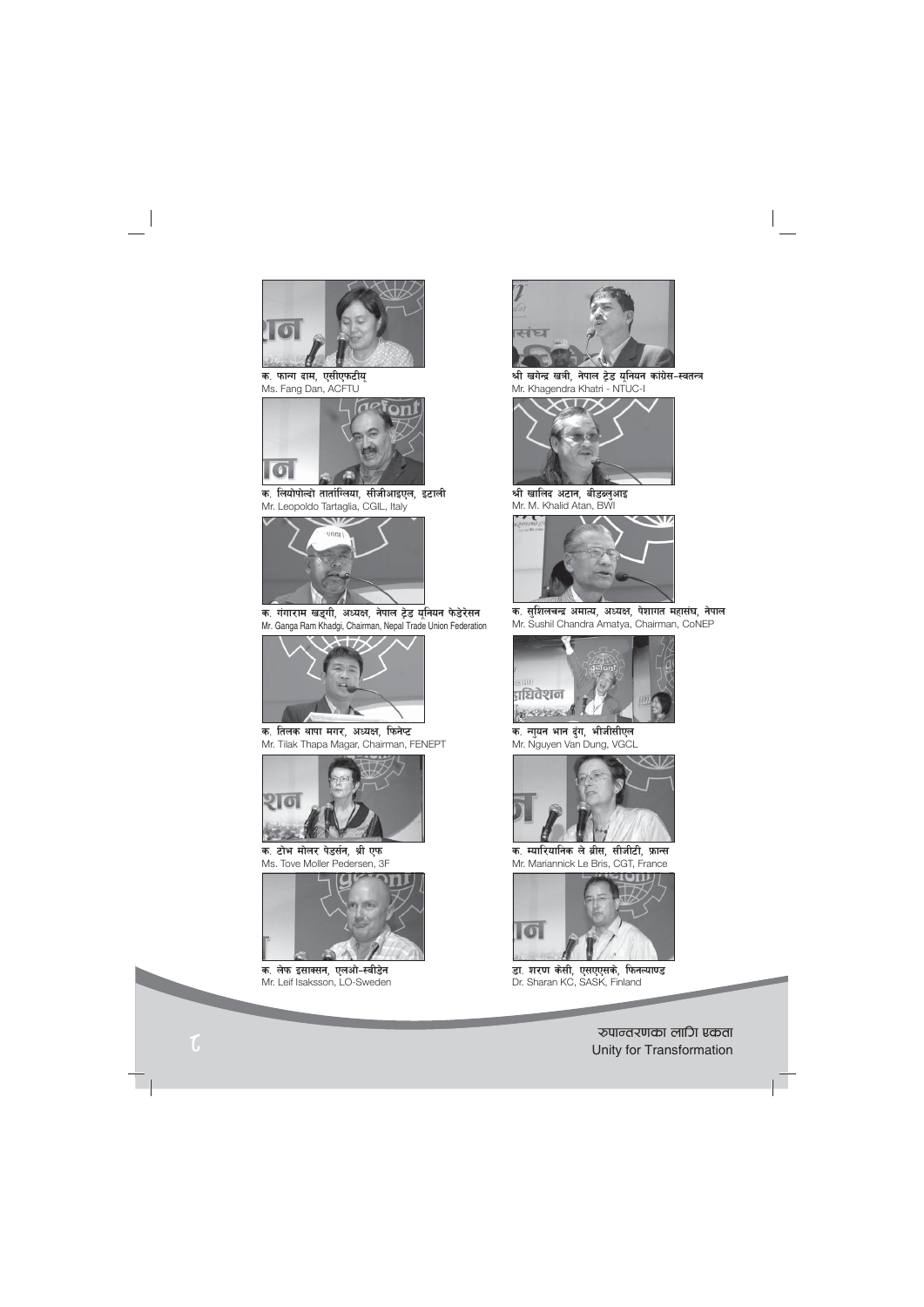

क. पोङ्ग सल आन, आइएलओ, **दिल्ली** Mr. Pong Sul Ahn, ILO, Delhi



क. गणेश शाह, विज्ञान तथा प्रविधि मन्त्री Hon'ble Ganesh Shah, Minister for Science & Technology



क. पार्क सिड हो, एपीडब्लुएसएल कोरिया Mr. Park Seungho, APWSL Korea



क. हेन्ड्रीकस कार्थोफ, एफएनभी, नेदरल्या**ण्ड** Mr. Hendrikus Karthof, FNV Bondgenoten, Netherland



क. गौतम मोदी, एनटीयूआइ, भारत Mr. Gautam Modi, NTUI



क. लेखराज भट्ट, श्रम तथा यातायात व्यवस्था मन्त्री Hon'ble Lekhraj Bhatta, Labour & Transport Mgmt. Minister



क. देवराज दाहाल, एफइएस नेपाल Mr. Devraj Dahal, FES Nepal



क. टिम रायन, अमेरिकन सोलि**डारि**टी Mr. Tim Ryan, American Solidarity



क. नाबोथ कर्नेलिस भान लुइज्क, एफएनभी Mr. Naboth Cornelis Van Luijk, FNV Bondgenoten



क. शीखा जोशी, सेवा Ms. Shikha Joshi, SEWA/Stnet





**नेपाल ट्रेड यूनियन महासंघ** पाँचौ राष्ट्रिय महाधिवेशन **चैत २२-२५, २०६५, काठमाडौं**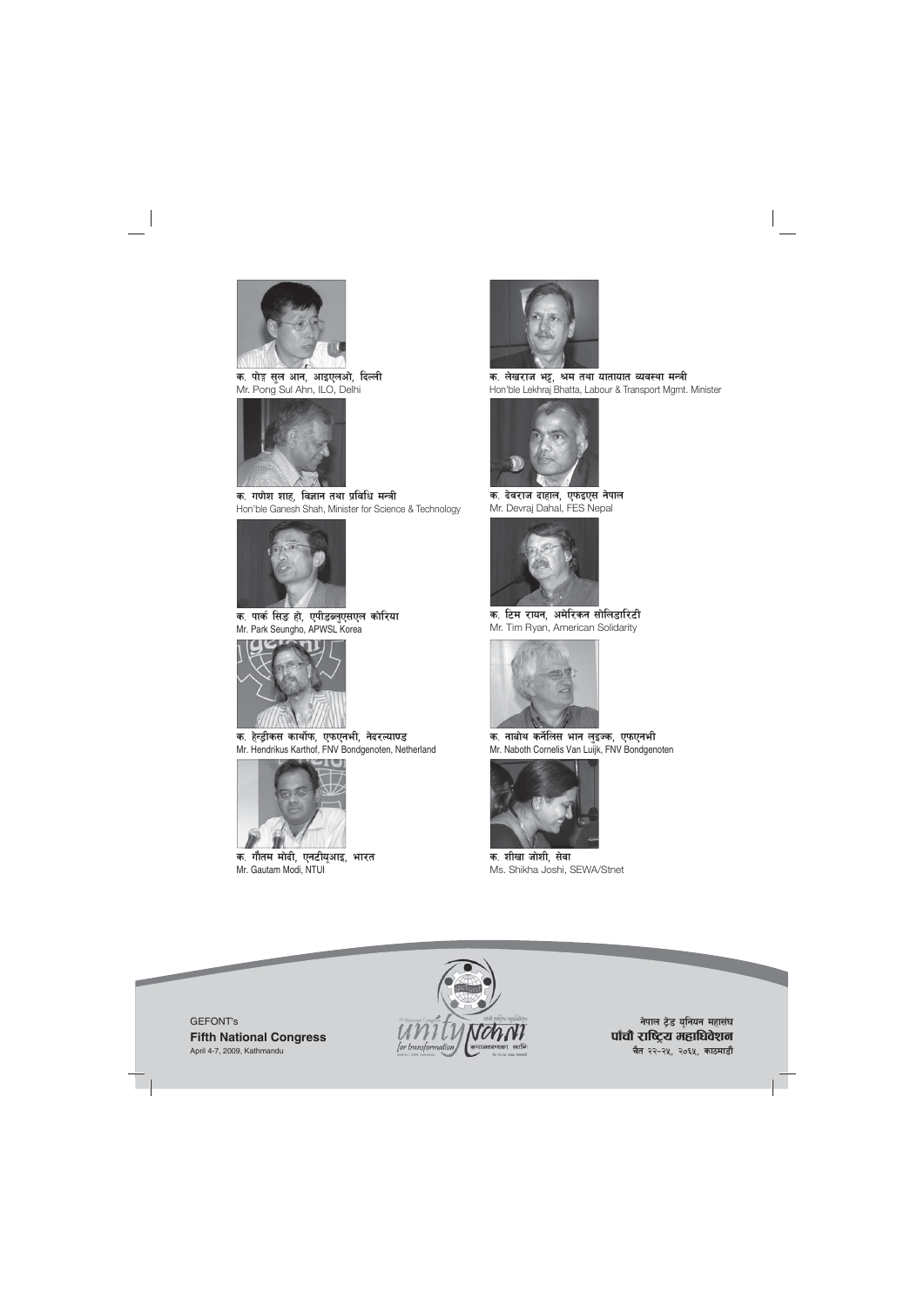

क. मार्गरेथा मेडलोन जोसे लाडब्रोएक, एफएनभी, नेदरल्या<mark>ण्</mark>ड Ms. Margaretha Madelon Jose Langbroek, FNV Bondgenoten, Netherland



क. विल्मा रुज, एफएनभी, ने**दरल्या**ण्ड Ms. Wilma Roose, FNV Mondiaal, Netherland



क. लियोना माककेन, एफएन**भी** Ms. Leona McCann, FNV Mondiaal



क. ली, युन वन, केसीटीयू, कोरिया Mr. Lee, Yun Kwon, KCTU, Korea



क. किम हो जु<del>ड</del>, केसीटीयू, कोरिया Mr. Kim, Ho Jung, KCTU, Korea



क. वा**ड सुमेइ, एसीएफटीयू,** चीन Ms. Wang Xuemei, ACFTU, China



क. अल्बर्टस भिन्के, एफएनभी, नेदरल्याण्ड Mr. Albertus Vinke, FNV Bondgenoten, Netherland



—<br>क. मार्जन विल्हेल्मिना, एफएनभी, नेदरल्याण्ड Ms. Marjan Wilhelmina, FNV Mondiaal, Netherland



क. प्रभु राजेन्द्रन, एफएनभी, भारत Mr. Prabhu Rajendran, FNV India



क. हवाङ़, क्युन येङ, केसीटीयू, कोरिया Mr. Hwang, Keun Yeong, KCTU, Korea



क. आन्नेलिसे रसमुसेन, श्री एफ Ms. Annelise Rasmussen, 3F

?kfGt/0fsf nflu Pstf <sup>10</sup> Unity for Transformation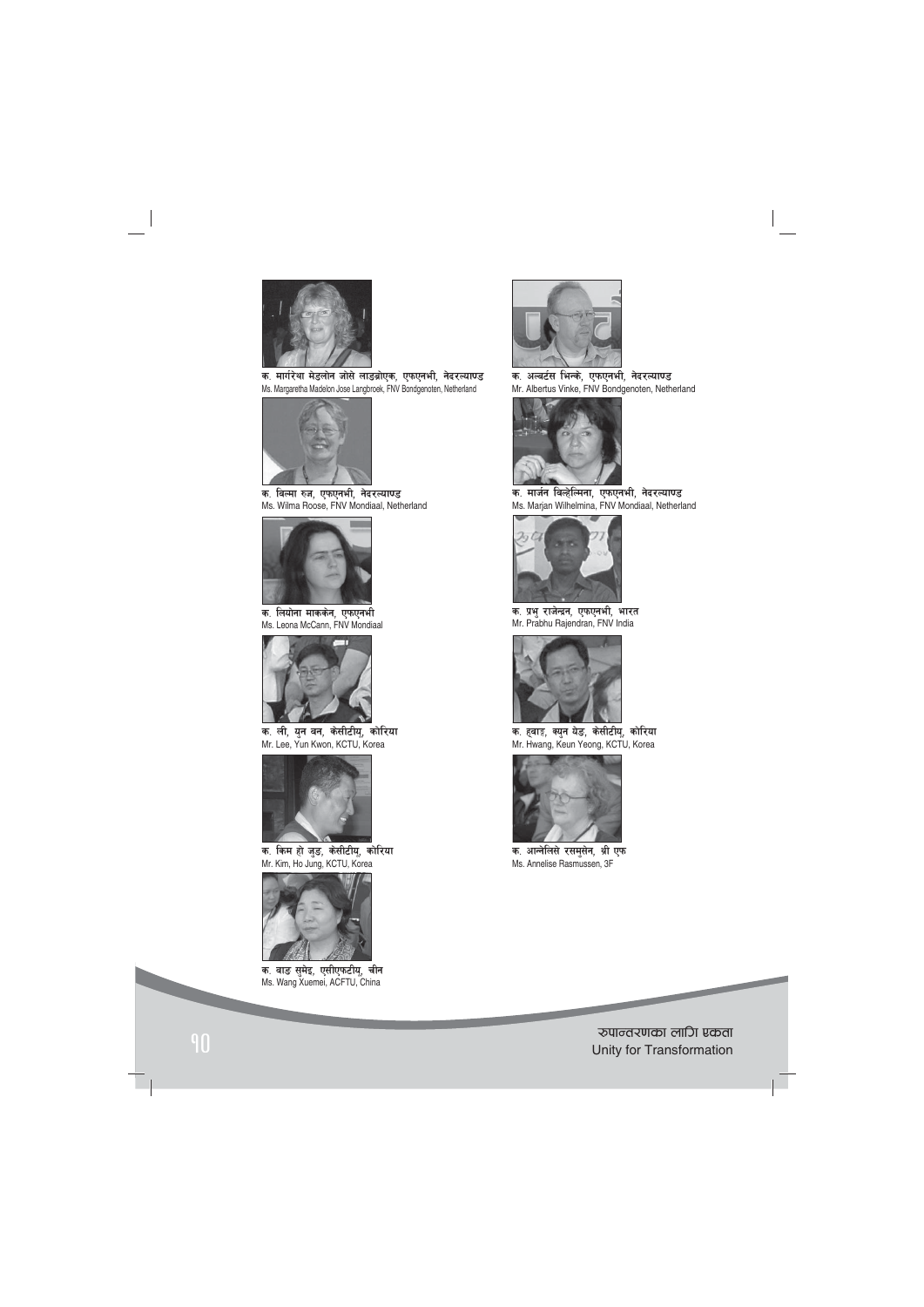

**क. एच. महादेवन, उपमहासचिव, डब्लुएफटीय्**<br>Mr. H. Mahadevan, WFTU, AICCTU



श्री नोरीयुकी सुजुकी, महासचिव, आइटीयुसी-एपी Mr. Noriyuki Suzuki, General Secretary, ITUC-AP



क, संजीव पण्डिता, एएमआरसी Mr. Sanjiv Pandita, AMRC



क. सुजाता घोतस्कर, आइय**ए**फ Ms. Sujata Ghotaskar, IUF



क. लुसिया भिक्टोर जयसिलाम, काउ Ms. Lucia Victor Jayaseelam, CAW



श्री नरेन्द्र कुमार बस्नेत, कार्यवाहक सभापति, नेपाल उद्योग परिसंघ Mr. Narendra Kumar Basnet - Acting President, CNI



क. सालीकराम जमकट्टेल, अध्यक्ष अनेट्रेय महासंघ Mr. Salikram Jamkattel, Chairman, ANFTU



श्री सेङ्जी ली, निर्देशक, आइएलओ- नेपाल Mr. Shengjie Li, Director, ILO-Nepal



क. जी. राजासेखरन, अध्यक्ष आइटीयूसी एपी Mr. G. Rajasekaran, ITUC AP/MTUC



**क. फिस आइपी, एचकेसीटीयू<br>Ms. Fish IP, HKCTU** 



**क. चोइ जोड-जिन, केसीटीयू<br>Mr. Choi Jong-jin, KCTU** 



श्री कश कमार जोशी, अध्यक्ष, नेपाल उद्योग वाणिज्य महासंघ Mr. Kush Kumar Joshi - Chairman, FNCCI



**नेपाल ट्रेड यूनियन महासंघ** पाँचौ राष्ट्रिय महाधिवेशन **चैत २२-२५, २०६५, काठमाडौं** 

GEFONT's **Fifth National Congress** April 4-7, 2009, Kathmandu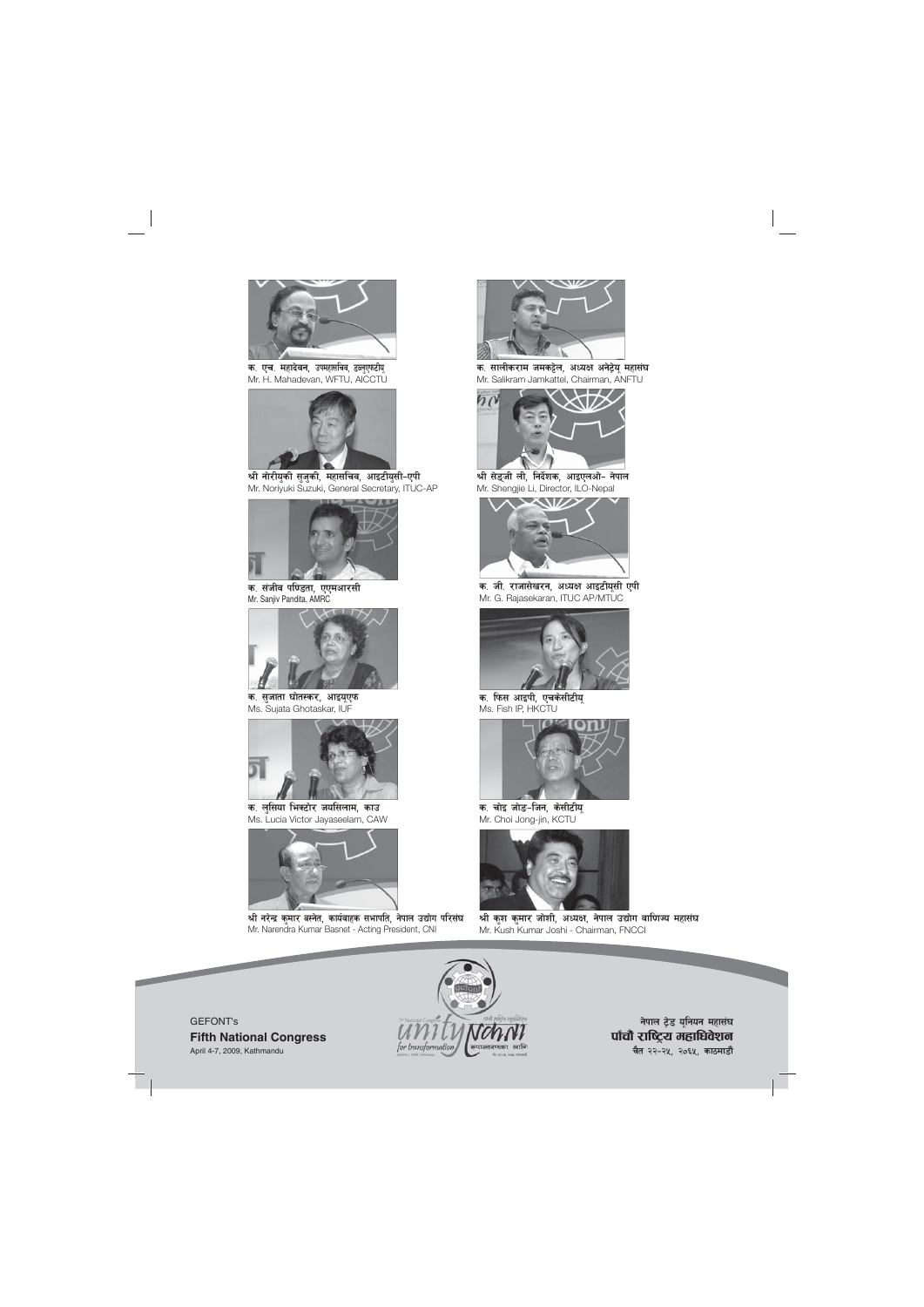# प्रतिनिधिहरू / Participants

|                     | नेपाल स्वतन्त्र मजदुर यूनियन (नेस्वमयू) - Nepal Independent Workers' Union (NIWU) |              |               |  |
|---------------------|-----------------------------------------------------------------------------------|--------------|---------------|--|
| यवराज पौडेल         | संयोगिता शाह                                                                      | ननसरी गुरुङ  | गोमा कार्की   |  |
| कमललक्ष्मी श्रेष्ठ  | खडानन्द रिजाल                                                                     | टोलराज पौडेल | विष्ण् सिंह   |  |
| भूमिनारायण चौधरी    | इलीयास मिकानी                                                                     | मना खडका     | संजिता घिमिरे |  |
| महेश चौधरी          | दामोदर पराजुली                                                                    | दिपक आर्चाय  | वचन चौधरी     |  |
| राजेन्द्र भुजेल     | दिव्या भण्डारी                                                                    | कञ्चन चौधरी  | दर्गा कार्की  |  |
| उत्तम कुमार श्रेष्ठ | बलराम पौडेल                                                                       | नान थापा     |               |  |
| अमृतलाल श्रेष्ठ     | ज्ञानेन्द्र कुंवर                                                                 | ममता भा      |               |  |
|                     |                                                                                   |              |               |  |

नेपाल स्वतन्त्र टेक्सटायल गार्मेन्ट मजदुर यूनियन (नेस्वटेगामयू) - Independent Textile Garment Workers' Union of Nepal (ITGWUN)

| धर्मानन्द संजेल    | नारायण कुमारी खनाल      | पुजन निरौला            | अर्जुन अधिकारी |
|--------------------|-------------------------|------------------------|----------------|
| केशव दुवाडी        | टिका उप्रेती            | सुनीता गिरी            | लक्ष्मी थापा   |
| ज्ञान बहादुर थापा  | सुभास चन्द्र संग्रौला   | निलम ढ्ङ्गेल           | लक्ष्मी रिजाल  |
| राज बहादुर कटुवाल  | लोकेन्द्र बहादुर नेपाली | अमर यादव               | निलम ढ्ङ्गेल   |
| कृष्णलाल श्रेष्ठ   | सुमित्रा चुडाल          | भोटाइ चौधरी            | गौरी दमाई      |
| धूवकुमार रायमार्भा | सावित्रा शर्मा          | पार्वती गुरुङ          | लक्ष्मी घिमिरे |
| युवराज भट्टराई     | भागीरथा उप्रेती         | केशव आचार्य            | संगीता किलम्ब् |
| हुमाकान्त काफल     | दिनेश कुमार राई         | रामचन्द्र चौधरी        | प्रभा महर्जन   |
| हरिभक्त अर्याल     | अरुणा थापा              | लोकेन्द्र पहाडी नेपाली |                |
| बसन्ती खड्का       | तिलक पाण्डे             | नौरा दमाइ              |                |

नेपाल यातायात स्वतन्त्र मजदुर संगठन (नेयास्वमसं) - Independent Transport Workers' Association of Nepal (ITWAN)

| श्रीधरप्रसाद श्रेष्ठ | रुपा गिरी            | विष्णु सिटौला      | हेमबहादुर न्यौपाने   |
|----------------------|----------------------|--------------------|----------------------|
| रामनरेश सिंह         | शंभु प्रसाद नेपाल    | नगेन्द्र खड्का     | जुना दहाल            |
| दिल्ली बहाद्र राना   | दर्गा श्रेष्ठ        | कुल बहादुर खत्री   | रुद्र खत्री          |
| बलराम फुयाल          | हरि ढकाल             | विष्णु बास्तोला    | हरिबहाद्र कार्की     |
| छविलाल लम्साल        | इन्द्र बहादुर गुरुङ  | सुरेन्द्र प्र. शाह | भेष कुमार पौडेल      |
| महेन्द्र बुढोथाकी    | कृष्ण भुसाल          | शशीक्मार राई       | वीरेन्द्र सिंह ठकुरी |
| नारायणप्रसाद भट्टराई | विष्णुप्रसाद भण्डारी | रामक्मार कार्की    | जित बहादुर मल्ल      |
| गंगा भण्डारी         | भागिरथ भट्टराई       | शम्भकुमार श्रेष्ठ  | ठाकुर श्रेष्ठ        |
| गौरीशंकर तामाङ       | हरिदत्त जोशी         | मनोज कुमार सिंह    | विष्णु लामा          |
| गणेश केसी            | विमला थापा           | कृष्णकुमार भण्डारी | बिमला वि.क.          |
| शशीकुमार राई         | अर्जुन अर्याल        | धनन्जय मिश्र       | कमला तामाङ्ग (लामा)  |
| उमेश प्रसाद मिश्र    | धूव अर्याल           | हरी बहादुर भुजेल   | रचिला तामाङ्ग        |
| राजेन्द्र रिजाल      | इन्द्र प्र पौडेल     | केदार कार्की       |                      |
| माया वेगा            | विष्ण् भण्डारी       | शेखरबाब् ढुंगाना   |                      |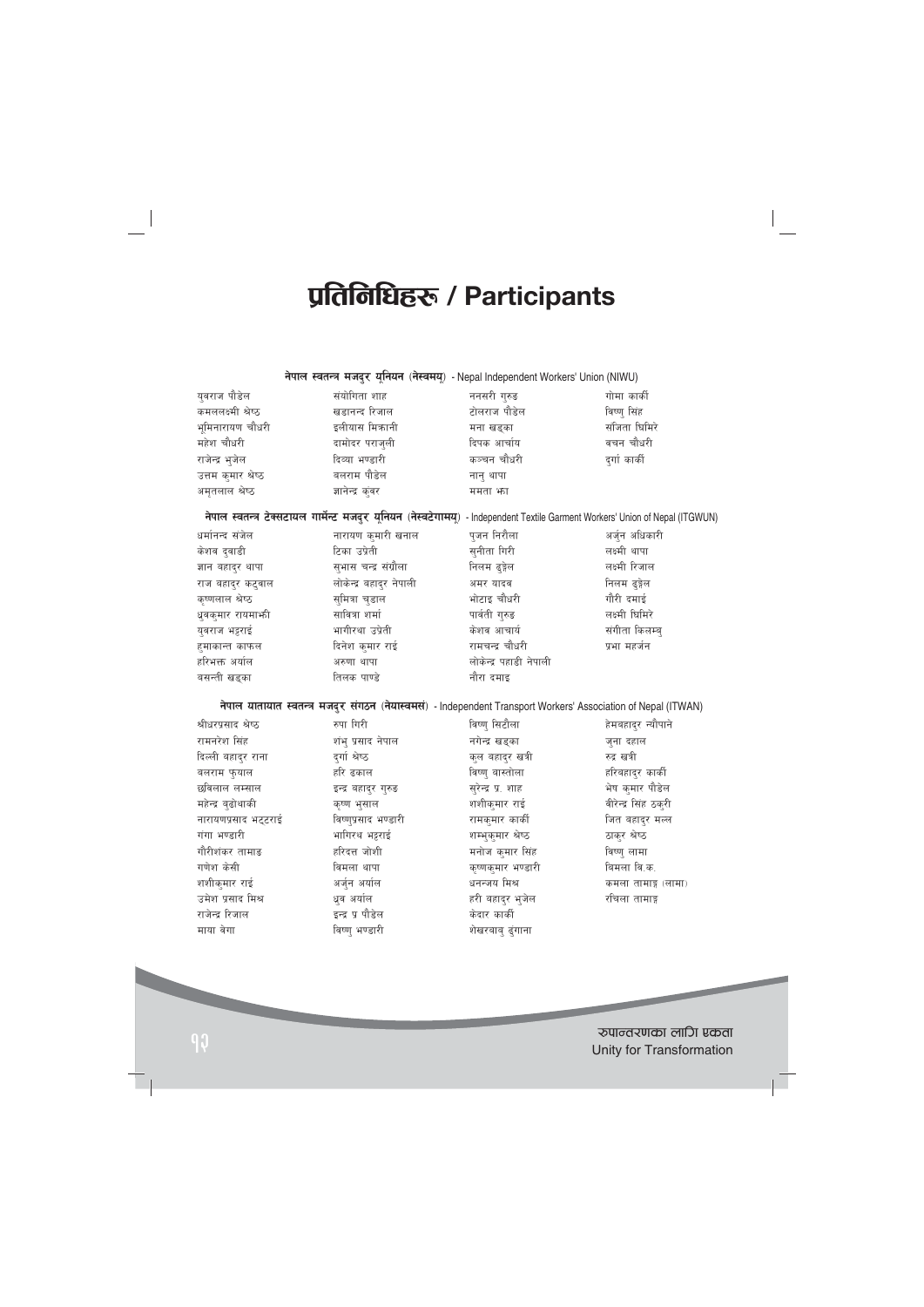## नेपाल स्वतन्त्र कार्पेट मजदुर यूनियन (नेस्वकामयू) - Nepal Independent Carpet Workers' Union (NICWU)

| निर्मला राई    | शान्ती जिरेल      | दानमाया राई        | चन्द्र कुमार राई |
|----------------|-------------------|--------------------|------------------|
| तुलसी सिवाकोटी | अम्बिका थापा      | सिता तिदोङ         | गणेश लामा        |
| युवराज जिरेल   | सुवास धिमाल       | कुलबहादुर लामा     | विष्णुभक्त फुयाल |
| सीता लामा      | चक्र बहादुर तामाङ | वुद्धिलाल स्याङतान | इन्द्रकला राई    |
| रामहरि श्रेष्ठ | चन्द्र कुमारी मगर | टिका माया मगर      |                  |
| फुलमाया लामा   | मनकुमार तामाङ     | जीत कुमार राई      |                  |

#### नेपाल स्वतन्त्र होटल मजदुर यूनियन - Nepal Independent Hotel Workers' Union (NIHWU)

| केदार अर्याल         | मीना शर्मा         | बाबुराम भट्टराई | सुमिना बस्नेत  |
|----------------------|--------------------|-----------------|----------------|
| केशवराज सुवेदी       | मनोहर प्रधानाङ्ग   | रामकृष्ण महर्जन | सुनिता मानन्धर |
| सूर्य बहादुर कुँवर   | सुनिता थापा        | हिरु पुन        | उमा वानिया     |
| उदयचन्द्र अर्याल     | शुम्भु प्रताप राणा | अर्जुन राई      | रंजिता धिताल   |
| दुर्गाप्रसाद सापकोटा | मंगलमाया महर्जन    | उत्तम रिजाल     | माया लामिछाने  |
| प्रेम वहादुर पौजु    | हरि भुजेल          | अर्जुन मैनाली   |                |
| इन्दिरा लामा         | राम विक्रम कार्की  | माधव न्यौपान    |                |
| राम बुढाथोकी         | चन्द्रकला थापा     | छवी पाण्डे      |                |
| मनोज खड्का           | बंशिधर भट्टराई     | रीता राना       |                |

# नेपाल ट्रेकिङ, ट्राभल्स, न्याफ्ट्री मजदुर यूनियन (यूनिट्राभ) - Nepal Trekking, Traverls, Rafting Workers' Union (UNITRAV)

| सार्की तामाङ      | सुमन पराजुली        | विष्णु प्रसाद दाहाल | जीवनराज सापकोटा |
|-------------------|---------------------|---------------------|-----------------|
| बि. बि. थापा      | लीला चेम्जोङ सुब्बा | नारायण प्रसाद दाहाल | दोर्जे खत्री    |
| पूर्णचन्द्र भुसाल | कृष्णप्रसाद भण्डारी | श्याम कुमार राई     | सरस्वती वि.क.   |
| शिवभक्त थापा      | अम्बर बहादुर पौडेल  | शेषकान्त शर्मा      |                 |

# नेपाल स्वतन्त्र चिया मजदुर युनियन (नेस्वचिमय्) - Independent Tea Plantation Workers' Union of Nepal (ITPWUN)

| देवी प्रसाद विक   | चम्पा श्रेष्ठ      | इन्दिरा खड्का      | राधा भारती   |
|-------------------|--------------------|--------------------|--------------|
| रामबहादुर राई     | बालगोविन्द मुण्डा  | विक्रम गिरी        | लक्की दोर्जी |
| सुकमती देवान      | चेत कुमारी भण्डारी | रामचन्द्र विक      | जसना धिमाल   |
| सही कुमार राई     | शिशुकुमारी धिमाल   | कमल प्रसाद भट्टराई | मती सुब्बा   |
| छत्र बहादुर बि.क. | प्रभाकर भट्टराई    | यामनाथ सुवेदी      |              |
| तीरनाथ राजवंशी    | टंक राय            | नारायण राई         |              |
| नरेश वि. क.       | सिमल मर्डी         | रन्जित बोहोरा      |              |

## नेपाल स्वतन्त्र प्रेस मजदुर यूनियन (नेस्वप्रेमयू) - Independent Press Workers' Union of Nepal (IPWUN)

महेन्द्र श्रेष्ठ चित्र बहादुर बस्नेत श्याम सन्दर धिमाल बालगोपाल थापा धर्मराज आचार्य

सुभद्रा उप्रेती विरेन्द्र राजवंशी धन कुमार श्रेष्ठ धनकमार जोशी

कृपा कार्की

सुर्य बहादुर बानिया जंग बहादुर घर्तीमगर मिलन गिरी रामपरी राम रमा देवी सुवेदी

राधा ओखेडा सुसन खड्का मीरा रंजितकार

GEFONT's **Fifth National Congress** April 4-7, 2009, Kathmandu



**नेपाल ट्रेड यूनियन महासंघ** पाँचौ राष्ट्रिय महाधिवेशन **चैत २२-२५, २०६५, काठमाडौं**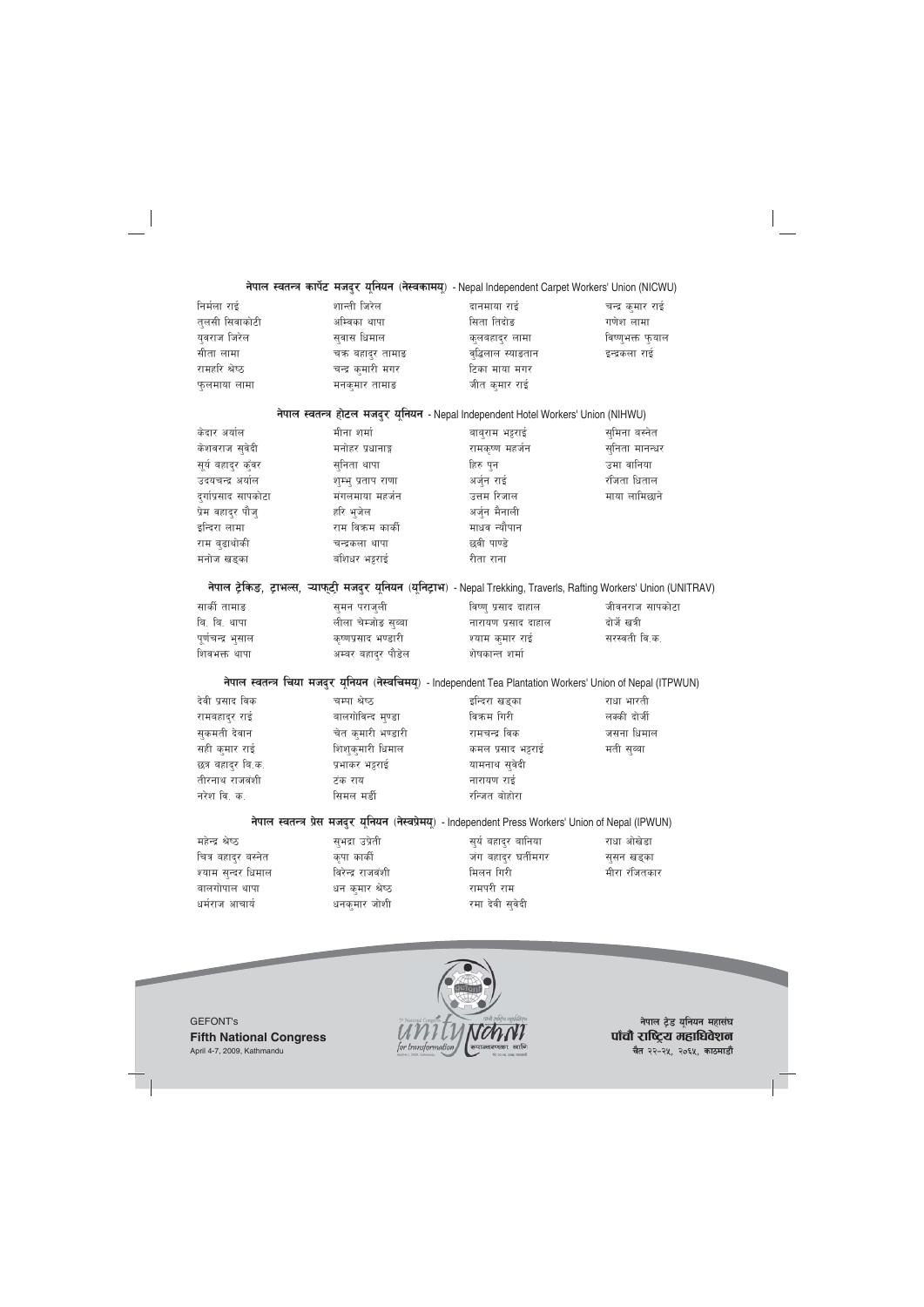# नेपाल अटो-मेकानिक्स ट्रेड यूनियन (नेअट्रेयू) - Nepal Auto-Mechanics Trade Union (NATU)

| माधव पाण्डे        | कमला तामाङ       | तुलसी ढकाल         | कुमार गड्तौला |
|--------------------|------------------|--------------------|---------------|
| शंकर प्रसाद गैह्रे | नारायण पुरी      | सरिता पासवान       | सुरज गिरी     |
| सुरेश दास श्रेष्ठ  | सान् नापित       | यादव ढकाल          | चन्दराम बि.क. |
| मदन रावल           | सन्ज् बज्राचार्य | पुरुषोत्तम भण्डारी | केशव सिंह ऐरी |
| रंगलाल गिरी        | दिल पुकार केसी   | अजय कुमार गुजराल   | केशवमणी पौडेल |
| ठक्कर विष्ट        | विनोद दुराल      | सुमिना पण्डित      |               |
| प्रदिप घिमिरे      | जीवन अधिकारी     | विजया सुवेदी       |               |
| कर्ण बहादुर नेगी   | पन्नालाल शाह     | कृष्णराज जोशी      |               |

# नेपाल बिजुली, पेन्टर, प्लम्बर तथा निर्माण मजदु यूनियन (क्युपेक-नेपाल)

Central Union for Painters, Plumbers, Electro and Construction Workers, Nepal (CUPPEC-Nepal)

| अन्तलाल धिमाल        | राजु आचार्य                   | ललित कुमार राई       | कृष्ण प्रसाद ढुंगेल |
|----------------------|-------------------------------|----------------------|---------------------|
| मनोहर सिवाकोटी       | तेज बहाद्र बस्नेत             | गोविन्द पोखेल        | अन्ज् तमटा          |
| चन्द्र प्रसाद गुरुङ  | मोहनलाल श्रेष्ठ               | नन्द कुमार राई       | भदौ प्रसाद चौधरी    |
| महेश कुमार श्रेष्ठ   | शान्ता बस्नेत                 | गीता राई             | इन्द्रराम ओड        |
| डी. बी. राई सरोज     | दिव्यरुपा खनाल                | कृष्ण बहाद्र मगर     | कृती शोभा राई       |
| रघुनन्दन साह         | याम कुमारी मगर                | प्रमिला देवी राय     | सावित्री रोका       |
| वेलीमैया घले         | संगिता लामा                   | गीता दन्वार          | माया दर्नाल         |
| कृष्ण मानन्धर        | रामप्रसाद पाण्डे              | गीता श्रेष्ठ         | कल्पना सेठी         |
| डिल्लीराम बाह्राकोटी | हेमन्तराज माण्डव्य            | अशोक लामा            | धुपा देवी राई       |
| कुमार चाम्लिङ राई    | टिकाराम थापा                  | सोम बहादर आले        |                     |
| प्रदिप क्मार चौधरी   | लीलाबहाद्र कार्की (रामचन्द्र) | चन्द्रकुमारी श्रेष्ठ |                     |
| राम बहाद्र नेपाली    | काजीमान गुरुङ                 | यवराज पोखरेल         |                     |

नेपाल स्वतन्त्र सफाइ मजदुर यूनियन (नेस्वसमयू) - Independent Garbage Cleaners' Union of Nepal (IGCUN)

| मायादेवी पोडे                             | अर्जुन गायक                                                                | ईश्वरी दवाडी    | सुरेन्द्र देउला |
|-------------------------------------------|----------------------------------------------------------------------------|-----------------|-----------------|
| मदन द्योला                                | लाल बहादुर पुन                                                             | रामलाल अवाले    | रेण पाण्डे      |
| शारदा पोडे                                | कान्छी देउला                                                               | मधुमती द्योला   | शान्ता भट्टराई  |
| प्रेम पोडे                                | भग्ल् मलिक                                                                 | मचाबाबु मालाकार |                 |
|                                           | नेपाल रिक्सा चालक यूनियन (नेरिचायू) - Nepal Rikshaw Pullers' Union (NIRPU) |                 |                 |
| सल बहादुर खड्का                           | जगन शाह                                                                    | निमेश क्षत्री   | भन्लकमान राई    |
| $\rightarrow$ $\rightarrow$ $\rightarrow$ | $\overline{\phantom{a}}$                                                   | $\sim$ $\sim$   |                 |

| मुनेश्वर चौधरी      | र्हारे तामाङ   | विष्ण श्रेष्ठ     | मोहन आचोय  |
|---------------------|----------------|-------------------|------------|
| शेषराज वास्तोला     | टोपबहादुर शाही | लाल बहाद्र चुनारा | अजुन खड्का |
| सूर्य प्रसाद कट्टेल | भालक राइ       | वीरबहादुर तामाङ   |            |

## नेपाल स्वतन्त्र खाद्य तथा पेय मजदुर यूनियन (नेस्वखापेमय्) - Nepal Independent Food and Beverage Workers' Union (NIFBWU)

| कृष्ण रिमाल         | धिरेन्द्र प्रसाद यादव | भरत कु. अधिकारी        | निरकमल श्रेष्ठ |
|---------------------|-----------------------|------------------------|----------------|
| हर्ष महर्जन         | मनोज कुमार मगर        | मनिलाल सहनी            | राधिका तामाङ   |
| रमेश प्रसाद मैनाली  | बसन्ती पोखरेल         | गोविन्द अर्याल         | राधा शाही      |
| वृहस्पति पराजुली    | इन्द्र न्यौपाने       | नर बहादुर केसी         | रुक् हमाल      |
| राजन भण्डारी        | रुक्मणी शाही          | भामा देवी पौडेल (सरला) |                |
| सत्यनारायण चौधरी    | सीता क्षेत्री         | गोविन्द विक            |                |
| तारक प्रसाद चिमरिया | नवराज बास्तोला        | रमेश गिरी              |                |

?kfGt/0fsf nflu Pstf <sup>14</sup> Unity for Transformation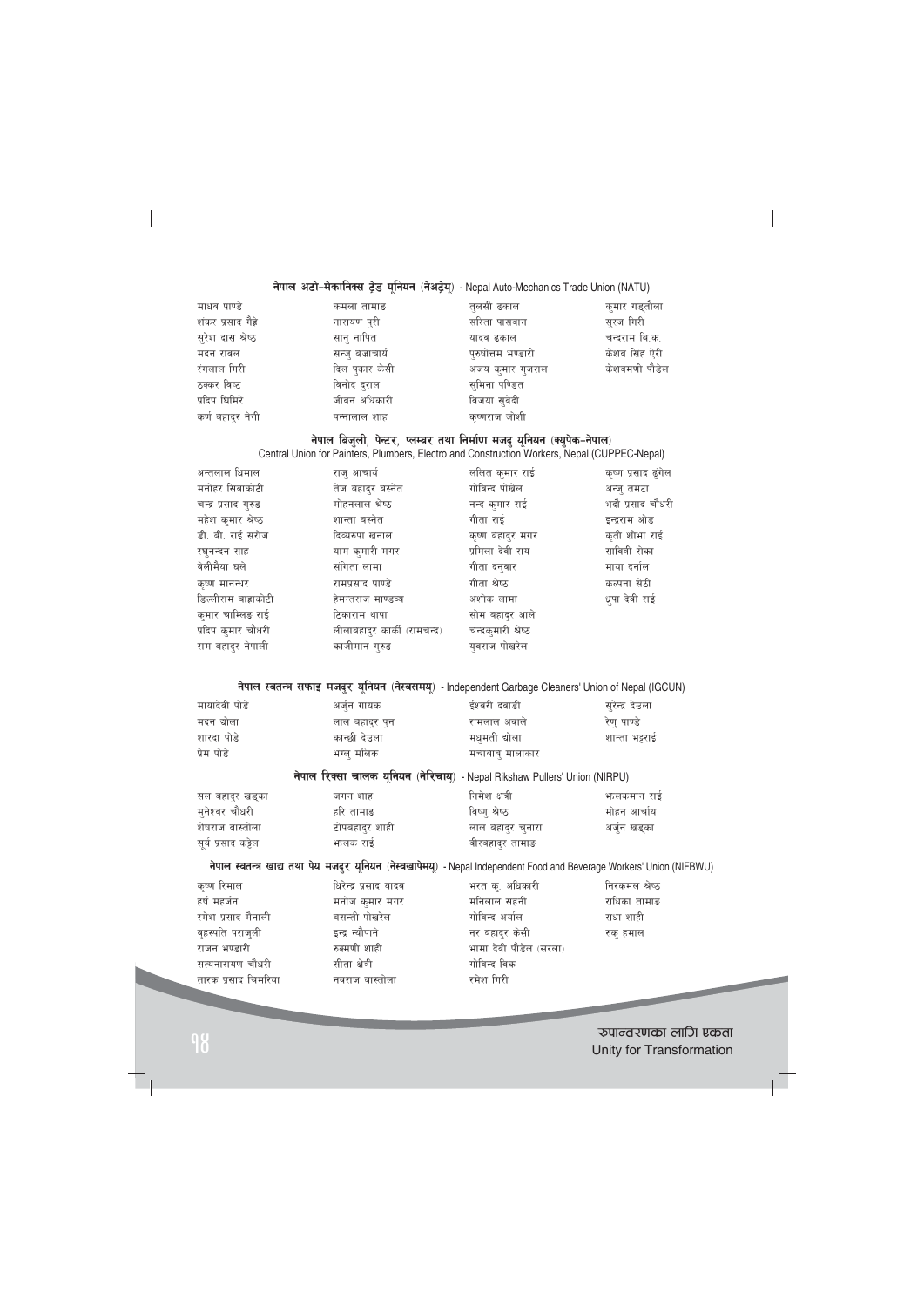## नेपाल स्वतन्त्र केमिकल तथा आइरन मजदुर यूनियन (नेस्वकेआमय्) - Nepal Independent Chemical and Iron Workers' Union (NICIWU)

| आनन्द थामी            | कृष्णबहादुर गुरुङ | जनार्दन पाण्डे      | राजकुमार लामा      |
|-----------------------|-------------------|---------------------|--------------------|
| चित्रकुमार केसी       | पद्मराज रिजाल     | अर्जुन ढुंगेल       | विजया खड्का        |
| टिकाराम पौडेल         | विनोद महतो        | नारायण अधिकारी      | मीना चौधरी         |
| फिपराज सुब्बा         | पार्वती थापा      | हरि बहादुर क्षेत्री | शिमा कुमारी मास्के |
| शोभालक्ष्मी रंजित     | गणेश गिरी         | कल्पना पौडेल        | तारा देवी पौडेल    |
| मञ्जु कुमारी थापा मगर | आशादेवी मगर       | राम प्रसाद पौडेल    |                    |
| भैरव पाठक             | पृष्पा शेर्पा     | पूर्ण बहादुर केसी   |                    |
| लाल बहादुर यक्तेन     | विष्णुराम राई     | दिलमाया गैरे        |                    |

#### कृषि मजदर संघ, नेपाल (कमसंघ-नेपाल) - Federation of Agricultural Workers, Nepal (FAWN)

सविता सनार रुका मिश्र राजेन्द्र दाहाल सशिला पौडेल माया भण्डारी विमला कार्की रत्ना रिजाल राजो देवी चौधरी हरीभक्त राउत राम प्र. मण्डल बिन्द श्रीवास्तव साबित्रा कोइराला पवित्री देवी मण्डल सुनमाया कार्की लक्ष्मण रेग्मी जयरानी सहनी सुनिल चौरसिया

सरीता सब्बा फलमाया माया तामाङ धर्मशीला क्शवाहा संगिता उपाध्याय गीता कार्की सीता बिडारी रत्ननलाल बि.क. गीता कार्की बिना राणा कौशिला सिंह लोक बहादुर खत्री भक्त बहादुर बि.क. चन्द्र बहाद्र चौधरी भगवती अधिकारी शारदा रिजाल प्रमिला घिमिरे राजकुमारी चौधरी

फलमाया खत्री लीना चौधरी बलराम चौधरी मन्नी चौधरी शसीला चौधरी सन्तली चौधरी ऋषि माया थापा भूमिसरा सुनार छोटरानी थरुनी (चौधरी) प्रेमा देवी तिवारी मनकली गरुड उमा चौधरी श्रीमन नारायण पौडेल सदनप्रसाद कुर्मी हिरालाल पौडेल रामपसाद चौधरी मदन रिमाल

गमादेवी आचार्य खगमाया गजरेल महेश बैठा उमानाथ ढकाल पुष्पा विक योगनाथ डोटेल हरि नारायण चौधरी गनोर राउत कर्मी विश्वेश्वरा महत्तो कल्याणी खडका सशिला चौधरी पष्पनाथ रिजाल देशलाल चौधरी रामचन्द्र कँवर

#### नेपाल स्वरोजगार व्यापार श्रमिक संघ (नेस्वश्रसंघ) - Nepal Street Vendors' Union (NEST)

नारायण प्रसाद न्यौपाने दर्गामाया राई सरिता सापकोटा हीरा रोका मगर जनार्दन पराजुली पीताम्बर कार्की इन्द्रबहाद्र बस्नेत लक्ष्मी देवी जोशी विष्णुदेवी सुवेदी आचार्य कुमार सापकोटा रुप बहादुर परियार विजय आचार्य प्रेमकला चन्द माया गुरुङ दलबहादुर श्रेष्ठ दिपा भण्डारी भवानी प्रसाद शर्मा लालु प्रसाद जोशी शोभा लामिछाने भिमा खडका अवइन्द्र निरौला चन्द्रावती भा किस्नी देवी चौधरी विनोद शाह बास्देव दाहाल (देवराज) टिकामाया पौडेल यवराज रिमाल अनामिका श्रेष्ठ भिमकान्त पन्थी देवी बोहरा राज कुमार श्रेष्ठ सभद्रा घिमिरे खडक ब. रोका मगर



नेपाल ट्रेड युनियन महासंघ पाँचौ राष्ट्रिय महाधिवेशन चैत २२-२५, २०६५, काठमाडौं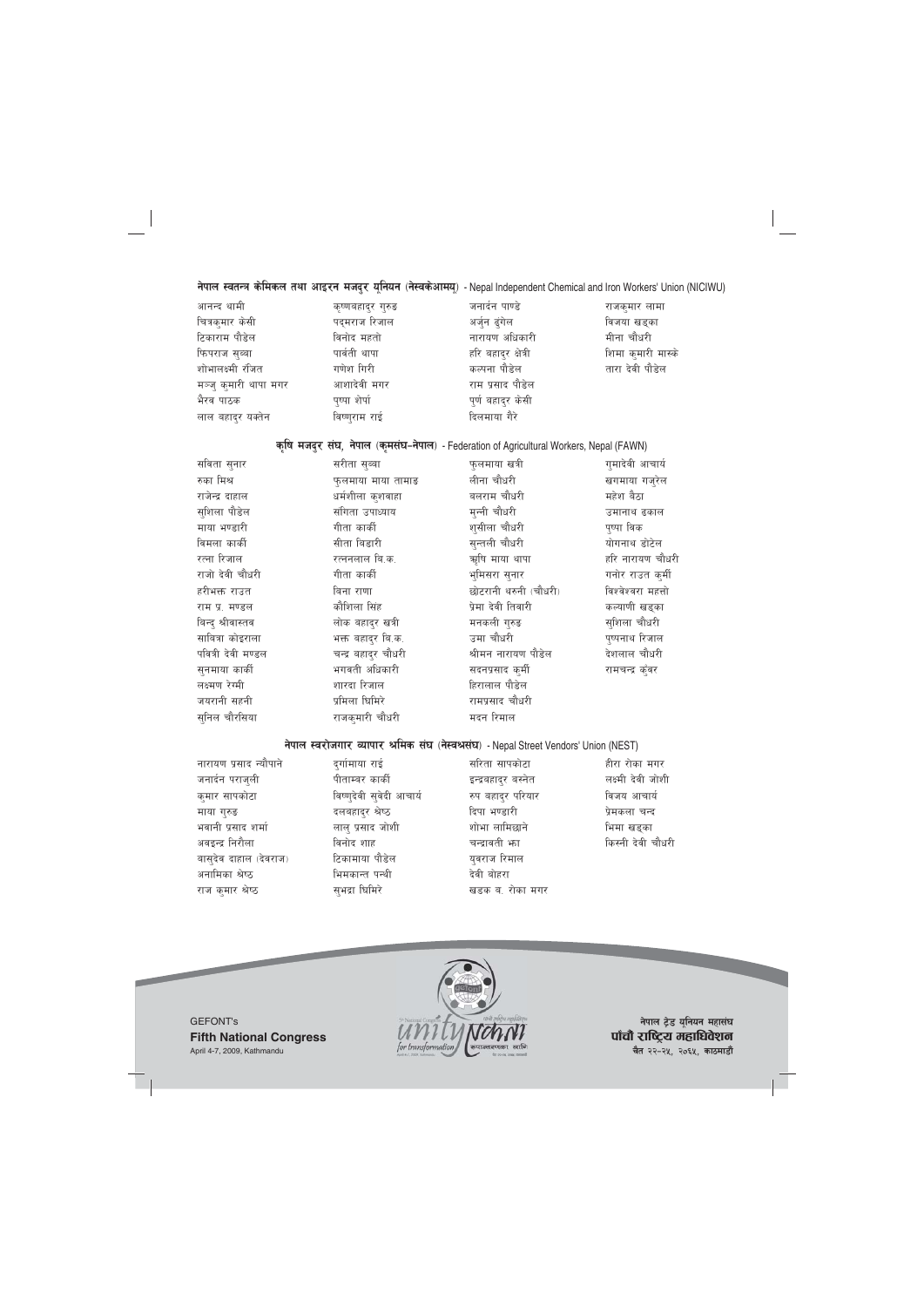**lghL tyf cfjf;Lo ljBfno lzIfs–sd{rf/L o"lgog, g]kfn -KofA:o"\_** - Private & Boarding School Employees' Union, Nepal (PABSEU)

| गुणराम आचार्य          | राधारमण खतिवडा      | ज्ञानमाया डंगोल                                                                              | सुशिला (गौतम) न्यौपाने      |
|------------------------|---------------------|----------------------------------------------------------------------------------------------|-----------------------------|
| टोपराज ढुंगाना         | अच्युत कुमार आचार्य | नवराज संजेल                                                                                  | धव राज पन्थी                |
| रामकुमार केसी          | सुकदल लिम्बु        | मिना श्रेष्ठ                                                                                 | विद्या राई                  |
| हरि ज्ञवाली            | गंगा रिमाल          | गोविन्द न्यौपाने                                                                             | रेनुका कुमारी शर्मा अधिकारी |
| सिता सुन्दास           | मिठ् न्यौपाने       | मनशान्त धिमिरे                                                                               | निर्मला पाण्डे              |
| नेत्रबन्धु पोखरेल      | कृष्ण बन्द पौडेल    | शिवलाल उपाध्याय                                                                              | सिता अधिकारी पौडेल          |
|                        |                     | नेपाल नाई ट्रेड यूनियन - Nepal Barbers' Trade Union (NEBT)                                   |                             |
| गजेन्द्र ठाकुर         | मदन ठाकुर ख         | देउनारायण ठाकुर                                                                              | सञ्जय ठाकुर                 |
| मदन ठाकुर क            | दुर्गा ठाकुर        | राजेन्द्र ठाकुर                                                                              | विनोद ठाकुर                 |
| नन्दलाल ठाकुर          | इलियास हजाम         | रामआधार ठाकुर                                                                                |                             |
| सुरेश ठाकुर            | हरेन्द्र ठाकुर      | शान्ती कार्की                                                                                |                             |
|                        |                     | नेपाल थाइका कला ट्रेड यूनियन - Nepal Thank Artists' Union (NTAU)                             |                             |
| पूर्णबहादुर दोङ        | छेवाङ तेन्जीङ लामा  | सन्त बहादुर तामाङ                                                                            | शक लामा                     |
| कर्मध्वज तामाङ         | धीरेन लामा          | दल बहादुर लामा                                                                               | निमासांगे लामा              |
| चन्द्रसागर लामा        | झवाङ दोर्जे तामाङ   | कर्मदोर्जे लामा                                                                              | हेमन्त प्रधान               |
| सुमन तामाङ             | दलबहादुर तामाङ      | सुन लामा                                                                                     |                             |
|                        |                     | नेपाल सुरक्षा श्रमिक ट्रेड यूनियन - Nepal Security Service Trade Union (NSSTU)               |                             |
| गणेश श्रेष्ठ           | शिव हरि अधिकारी     | भैरव कुमार श्रेष्ठ                                                                           | इश्वरीजंग बम                |
| मदन बहादुर पोखरेल      | उमा कुमारी भोलन     | सुल्मन अन्सारी                                                                               | बिर बहादुर विष्ट            |
| विष्णु प्रसाद वास्तोला | अश्विन अर्याल       | होम बहादुर सार्की (नेपाली)                                                                   | मदन सिंह धामी               |
| यादव अधिकारी           | सरस्वती कुँवर       | वलिन्द्र विक                                                                                 |                             |
| मानस चौहान             | नोर्ब् घिसिङ        | सुनिल पाखिन                                                                                  |                             |
|                        |                     | नेपाल कुरियर तथा कार्गो ट्रेड यूनियन - Nepal Courier and Cargo Workers' Trade Union (NCCWTU) |                             |
| राजेन्द्र भुर्तेल      | मिना आचार्य         | अप्सरा श्रेष्ठ                                                                               | प्रेम सुनुवार               |
| गोकुल भुर्तेल          | मिना कोइराला        | जमुना श्रेष्ठ                                                                                | नवराज ढुंगाना               |
| राजकुमार खड्का         | शारदा खड्का         | पुरुषोत्तम धिताल                                                                             |                             |
| शिवहरि फुँयाल          | मिरा उप्रेती        | माधव सिंखडा                                                                                  |                             |
| लिलानाथ कँडेल          | लोकराज आचार्य       | राजेन्द्र प्रसाद ओफा                                                                         |                             |
|                        |                     | नेपाल स्वतन्त्र घरेलु श्रमिक संघ - Nepal Independent House Service Trade Union (NEHSTU)      |                             |
| सोनु दनुवार            | सुनिता घिमिरे       | अलिसा थारु                                                                                   | शंकर पौडेल                  |
| गोकर्ण नेपाल           | अभिमन्यु कुमार सिंह | गणेश दनुवार                                                                                  |                             |
|                        |                     | नेपाल घर आधारित श्रमिक यूनियन - Nepal Hmebase Workers' Union (NEHWU)                         |                             |
| विन्दु श्रेष्ठ         | मीना श्रेष्ठ        | राममाया गोपाली                                                                               | अग्नी माया श्रेष्ठ          |
| अनिता श्रेष्ठ          | विन्द् महर्जन       | लक्ष्मी श्रेष्ठ                                                                              |                             |
| सरिता जोशी             | रत्न कुमारी महर्जन  | पुष्पा महर्जन                                                                                |                             |
| राज्यलक्ष्मी श्रेष्ठ   | कविता दर्शन         | अम्बिका प्रजापती                                                                             |                             |
|                        |                     |                                                                                              |                             |

?kfGt/0fsf nflu Pstf <sup>16</sup> Unity for Transformation

**Contract Contract** 

 $\overline{\phantom{0}}$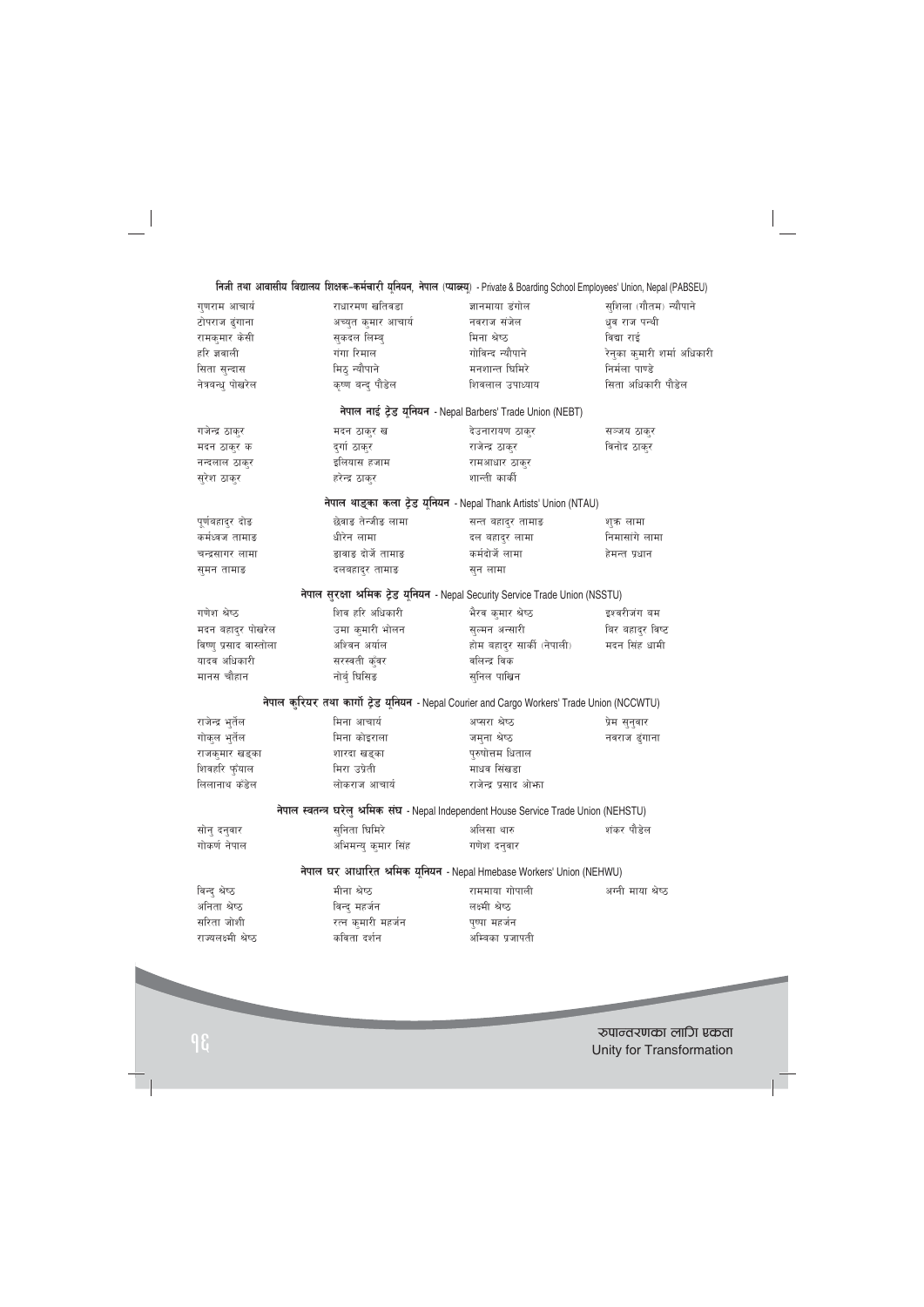|                      | नेपाल कर सहयोगी श्रमिक संगठन - Tax Consular Workers Organization of Nepal          |                                                                |                      |
|----------------------|------------------------------------------------------------------------------------|----------------------------------------------------------------|----------------------|
| उद्धव प्रसाद कडेरिया | शिवप्रसाद न्यौपाने                                                                 | पुष्कर शर्मा खरेल                                              | नवराज वर्तोला        |
| सन्तोष काफले         | विष्णुकान्त भग                                                                     | नारायण पौडेल                                                   | शम्भु कुमार कटुवाल   |
| रोसन सिवाकोटी        | डिल्लीराम खनाल                                                                     | सागर तुलाधर                                                    | सुरक्षा नेपाल        |
| पद्मनारायण त्रिपाठी  | गणेश धिमाल                                                                         | स्दिप ढकाल                                                     | रञ्जना पाठक          |
|                      | नेपाल सुनचाँदी कारिगढ ट्रेड युनियन - Gold & Silver Trade Union of Nepal (GOSITUN)  |                                                                |                      |
| शिवराज पन्थी         | दिपक गहतराज                                                                        | धूव विक                                                        | टंक घतानी            |
| रेवन्त विश्वकर्मा    | सुवास खाती                                                                         | रामलाल पन्थी                                                   |                      |
| गम बहादुर विक        | रामबहादुर विश्वकर्मा                                                               | यमलाल विक                                                      |                      |
|                      |                                                                                    | नेपाल पेट्रोलियम मजदुर यूनियन - Nepal Petroleum Workers' Union |                      |
| गोकर्णराज खड्का      | राजकुमार महर्जन                                                                    | योगेन्द्र बराल                                                 | पूर्ण लामा           |
| निर्मल नकर्मी        | राजकुमार आचार्य                                                                    | भीम बहादुर लामा                                                | नागेन्द्र प्रसाद शाह |
| चीज ढकाल             | उद्धव वर्तोला                                                                      | गोविन्द प्रसाद रिजाल                                           | शिव प्रसाद पोखरेल    |
| राजु शाही            | कृष्ण ढकाल                                                                         | लक्ष्मण न्यौपाने                                               |                      |
|                      | राष्ट्रिय सौन्दर्यकर्मी यूनियन, नेपाल - National Beautician Union of Nepal (NABUN) |                                                                |                      |
| मिरा पोखरेल          | पम्फा पहारी (देवकोटा)                                                              | प्रतिमा श्रेष्ठ                                                |                      |
| मीना गुरुङ           | समन गुरुङ (मिश्र कुमारी)                                                           | कृष्णा गैरे (नेपाली)                                           |                      |
|                      |                                                                                    | प्रवास र अन्य - Migrant & Others                               |                      |
| प्रकाश बास्कोटा      | गंगा थपलिया                                                                        | नारायण प्र. उप्रेती                                            | युवराज वास्कोटा      |
| देवकृष्ण केसी        | रेशम बहाद्र तामाङ                                                                  | खेमचन्द्र ढकाल                                                 | समर थापा             |
|                      |                                                                                    | राष्ट्रिय कमिटी - National Committee                           |                      |
| मुकन्द न्यौपाने      | कवीन्द्र शेखर रिमाल                                                                | मोहन नेपाली                                                    | सूर्य मोहन सुवेदी    |
| ललित बस्नेत          | जितेन्द्र श्रेष्ठ                                                                  | नरनाथ लुइटेल                                                   | केशवराज गिरी         |
| विष्ण् रिमाल         | व्द्धि आचार्य                                                                      | जनक चौधरी                                                      | सुरेन्द्र राई        |
| विनोद श्रेष्ठ        | विदुर कार्की                                                                       | छविलाल उप्रेती                                                 | कमलेश भग             |
| उमेश उपाध्याय        | जितेन्द्र जोंछें                                                                   | मधुसुदन खतिवडा                                                 | देव बहादुर बम        |
| हरिदत्त जोशी         | रमेश बडाल                                                                          | कमल गौतम                                                       | अमला श्रेष्ठ         |
| विन्दा पाण्डे        | पेम्बा लामा                                                                        | जोगीलाल यादव                                                   | गोमा तिमिल्सिना      |
| चूडामणि जंगली        | बलराम खत्री                                                                        | राजिव घिमिरे                                                   | रेनुका पाण्डे        |
| ओम कोइराला           | दिनेश राई                                                                          | दिपक पौडेल                                                     |                      |
| उद्धब केसी           | सन्त राई                                                                           | त्रिविकम ज्ञवाली                                               |                      |
| विना श्रेष्ठ         | विष्णु लम्साल                                                                      | धर्मानन्द पन्त                                                 |                      |



नेपाल ट्रेड यूनियन महासंघ पाँचौ राष्ट्रिय महाधिवेशन **चैत** २२-२५, २०६५, काठमाडौं

GEFONT's **Fifth National Congress** April 4-7, 2009, Kathmandu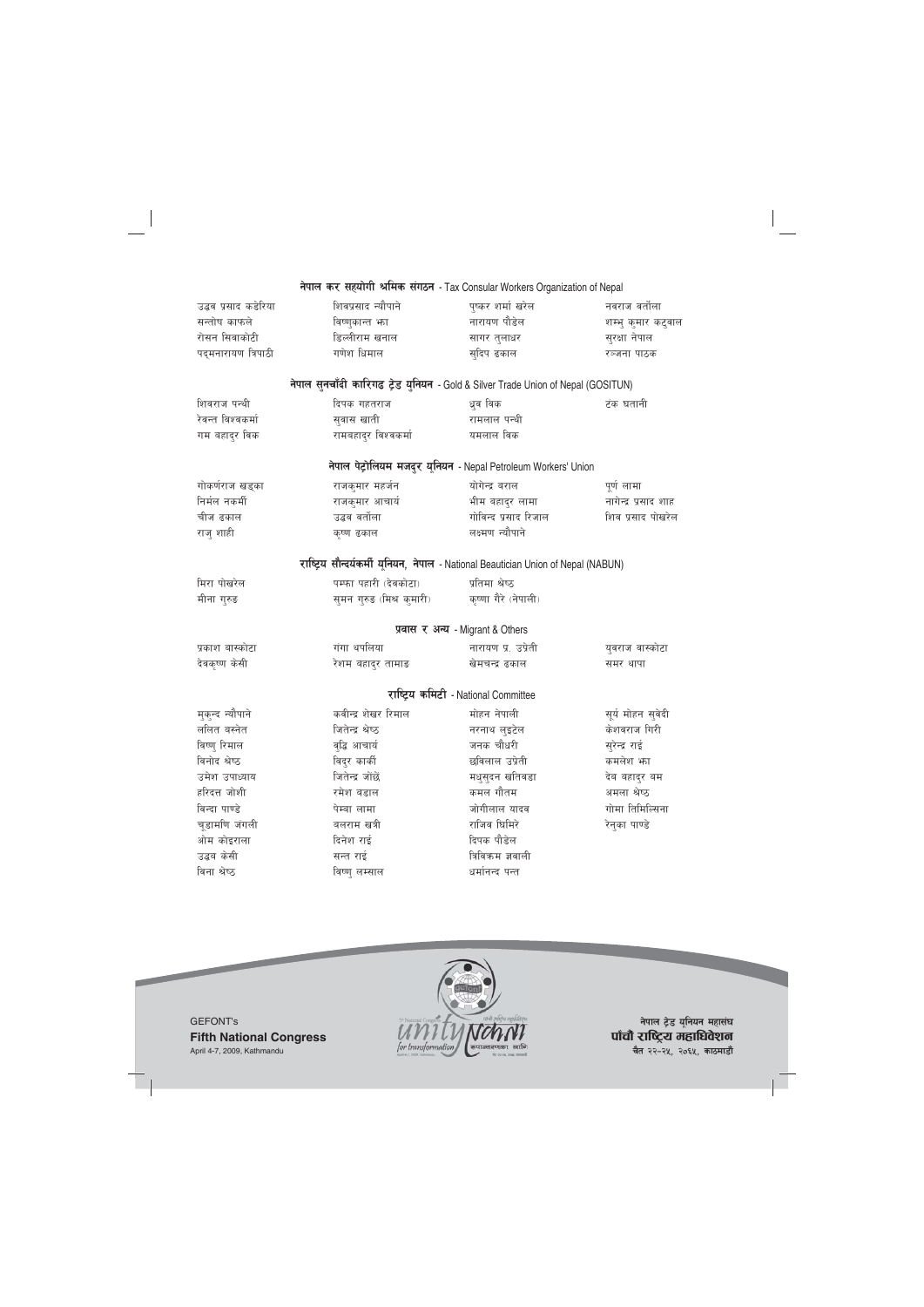# **लेतृत्व / Leadership** |<br>|<br>|

# हामीहरू जो निर्वाचित भयौं / We, who got elected

क<sub>.</sub> चडामणी जंगली भौगोलीक संरचना समन्वय कमिटीको संयोजक (उपाध्यक्ष) Com. Chudamani Jungali Coordinator-Geographical (VC)

क. मकन्द न्यौपाने प्रमख, महाधिवेशन प्रतिनिधि परिष**द** Com. Mukunda Neupane Chief, Delegate Council

> क. विष्णु रिमाल **cWoIf** Com. Bishnu Rimal Chairperson

क. ललितकमार बस्नेत उपप्रमख, महाधिवेशन प्रतिनिधि परिषद Com. Lalit Kumar Basnet Dy Chief, Delegate Council

> क. बिनोद श्रेष्ठ **बरिष्ठ उपाध्यक्ष** Com. Binod Shrestha Sr. Vice-Chairperson

#### क, उद्धब के.सी.

**केन्द्रीय यनियन परीषदको संयोजक (उपाध्यक्ष)** Com. Uddhab KC Coordinator-Central Union Council (VC)

क. उमेश उपाध्याय **महासचिव** Com. Umesh Upadhyaya Secretary General

क. रमेश बडाल सचिव-विदेश Com. Ramesh Badal Secretary - Foreign Dept.

क. दिपक पौडेल सचिव-सामाजिक **सर**क्षा Com. Dipak Poudel Secretary - Social Security

क**. त्रिविकम ज्ञवाली** अंचल अध्यक्ष-सगरमाथा Com. Tribikram Gyawali Zonal Chief, Sagarmatha

क. तलसी शिवाकोटी अंचल अध्यक्ष-बागमती Com. Tulasi Shiwakoti Zonal Chief, Bagmati

क. देवबहादर बम (दीपक) अंचल अध्यक्ष-सेती Com. Dev Bahadur Bam Zonal Chief, Seti

क, रामनरेश सिं**ह** यातायात सम्बद्ध क्षेत्र युनियन परिषद Com. Ramnaresh Singh Transport & Allied Sectors' UC

क. पेम्बा लामा **उपमहासचिव** (महिला) Com. Pemba Lama Dy Secretary General

क. जितेन्द्र जोन्छे सचिव-आर्थि**क** Com. Jitendra Jonchhe Secretary - Finance Dept.

क. बालगोपाल थापा अध्यक्ष-जिफण्ट यवा **कमिटी** Com. Balgopal Thapa Chief - Youth Committee

क. सरेन्द्र **रा**ई अंचल अध्यक्ष-जनकपर Com. Surendra Rai Zonal Chief, Janakpur

क. यवराज पौडेल अंचल अध्यक्ष-गण्डकी धवलागिरी Com. Yuvaraj Poudel Zonal Chief, Gandaki Dhawalagiri

क. धर्मानन्द **प**न्त अंचल अध्यक्ष-महाकाली Com. Dharmanand Panta Zonal Chief, Mahakali

क**सदन** रिमाल कषि तथा बगान क्षेत्र यनियन परिषद Com. Madan Rimal Agriculture & Plantation Sectors' UC

क. विष्णु लम्साल उपमहासचि**व** Com. Bishnu Lamsal Dy Secretary General

क. विद्**र कार्की** सचिव-ट्रेड यनियन शिक्षा Com. Bidur Karki Secretary - Trade Union Education

> क. सन्त कमार रा**ई** अंचल अध्यक्ष-मेची Com. Santa Kumar Rai Zonal Chief, Mechi

क**. कमलेश भ**ा अंचल अध्यक्ष-पर्व नारायणी Com. Kamalesh Jha Zonal Chief, East Narayani

क. हरिबहादुर कार्की अंचल अध्यक्ष-लम्बिनी रा**प्ती** Com. Hari Bahadur Karki Zonal Chief, Lumbini Rapti

क. दिनेश रा**ई** औद्योगिक क्षेत्र यनियन परिषद Com. Dinesh Rai Industrial Sectors' Union Council

> क **केटार अर्या**ल पर्यटन क्षेत्र यनियन परिषद Com. Kedar Aryal Tourism Sectors' UC

# क. हरिदत्त **जोशी**

केन्द्रीय श्रम सम्बन्ध परीषदको संयोजक (उपाध्यक्ष) Com. Hari Datta Joshi Coordinator-Labour Relation Council (VC)

> क. जनक चौधरी उपमहासचि**व** Com. Janak Chaudhary Dy Secretary General

> क. जितेन्द्र श्रेष्ठ सचिव-प्रचा**र** Com. Jitendra Shrestha Secretary - Publicity

क. जोगीलाल यादव अंचल अध्यक्ष-कोशी Com. Yogi Lal Yadav Zonal Chief, Koshi

क<sub>.</sub> मधुसुदन खतिवडा अंचल अध्यक्ष-पश्चिम नारायणी Com. Madhusudan Khatiwada Zonal Chief, West Narayani

> क**्केशव राज गिरी** अंचल अध्यक्ष-भेरी कर्णाली Com. Keshav Raj Giri Zonal Chief, Bheri Karnali

क. केशवप्रसाद **द्**वाडी गार्मेन्ट-कार्पेट सम्बद्ध क्षेत्र यनियन परिषद Com. Keshav P. Duwadi Garment-Carpet & Allied Sectors' UC

क. नरनाथ लईटेल गैरकषि अनौपचारिक क्षेत्र यनियन परिष<mark>द</mark> Com. Nara Nath Luitel Non-Agricutlure Informal Sectors' UC

?kfGt/0fsf nflu Pstf <sup>18</sup> Unity for Transformation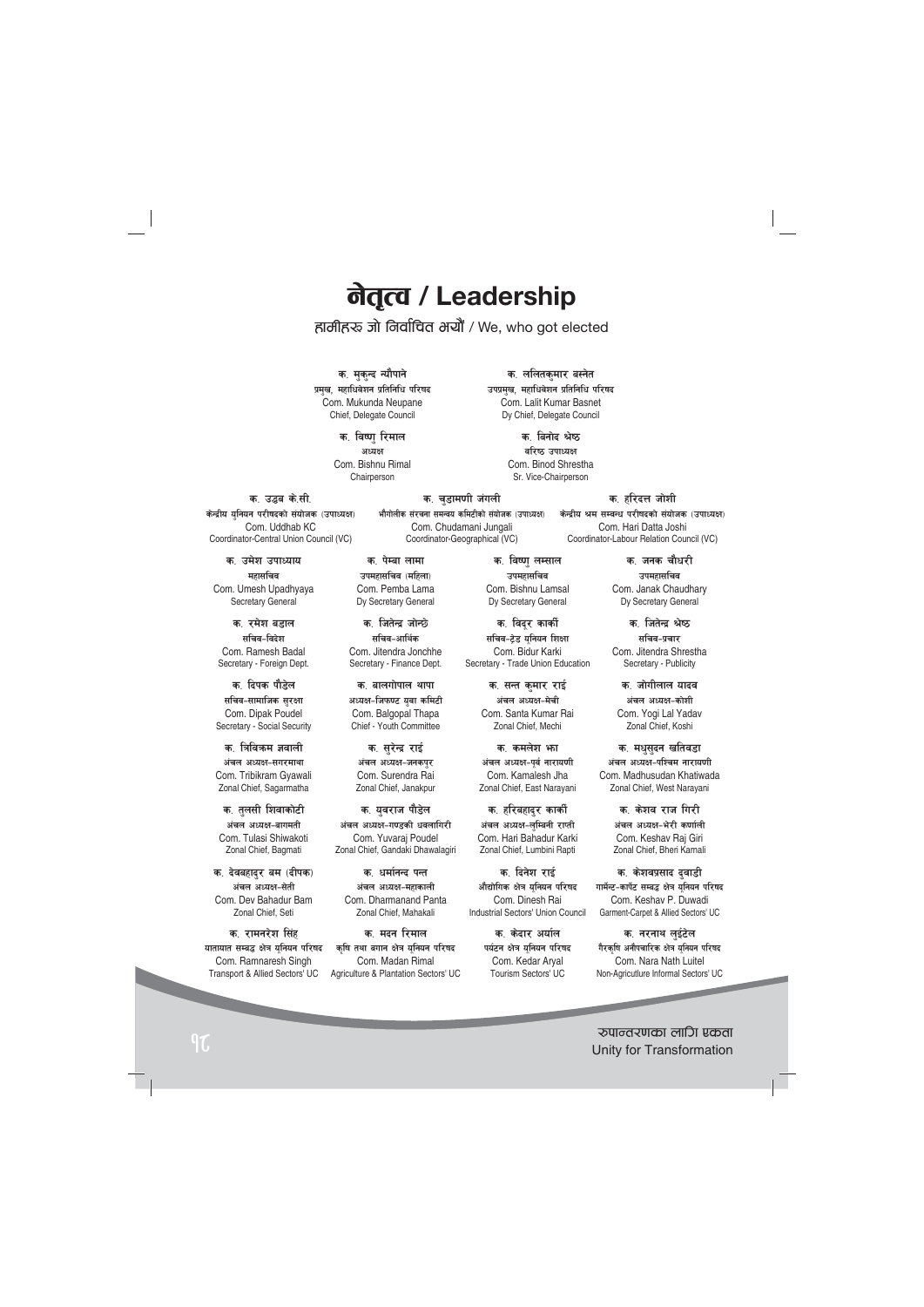#### क. गुणराम आचार्य

शिक्षा, संचार तथा सेवा क्षेत्र यूनियन परिषद शहरी अनौपचारिक क्षेत्र यूनियन परिष<mark>द</mark> Com. Gunaram Acharya Education, Comm. & Service Sectors' UC

क. मोहन नेपाली Com. Mohan Nepali Urban Informal Sectors' UC

क. कमल गौतम स्वास्थ्य क्षेत्र युनियन परिषद Com. Kamal Gautam Health Sectors' UC

**dlxnf sld6L / Women Committee**

क**्मिना** चौधरी Com. Mina Chaudhary

क**्मिना** शर्मा Com. Mina Sharma

**क. मिना गरु**ङ Com. Mina Gurung

क. **मञ्ज थापा मगर** Com. Manju Thapa Magar

क. विन्दु श्रीवास्तव Com. Bindu Shreevastav

क, सीता लामा Com. Sita Lama

**क. माया गरु**ङ Com. Maya Gurung

क, गमादेवी आचार्य Com. Guma Devi Acharya

> क. अरुणा थापा Com. Aruna Thapa

क. कमला देवी तामा**ङ** Com. Kamala Devi Tamang

क. सभद्रा उप्रेती Com. Subhadra Upreti

क**्विना** श्रेष्ठ Com. Bina Shrestha

क, अमला श्रेष्ठ Com. Amala Shrestha

क. सुकमती **देवान** Com. Sukamati Dewan

क, **मायादेवी** पोड़े Com. Maya Devi Pode

क, बेलीमैया **घले** Com. Beli Maiya Ghale

क. दिपा भ**ण्डारी** Com. Dipa Bhandari

महाधिवेशनबाट अनुमोदन प्राप्त कमिटीहरू / Committees rectified by the Congress

#### **jl/i7 o"lgogsdL{ ;+hfn / GEFONT Vetran's Network**

**s= cf]d sf]O/fnf, ;+of]hs** / Com. Om Koirala, Coordinator

- क. कवीन्द्रशेखर रिमाल, सदस्यसचिव / Com. Kabindra S. Rimal, Member Secretary
- क. गोमा तिमिल्सिना / Com. Goma Timilsina
- **क. माधव न्यौपाने / Com. Madhav Neupane**

**lhkmG6 nufgL Joj:yfkg tyf k|j4{g ljz]if sld6L /** 

**GEFONT Special Committee on Investment Management & Promotion** संयोजक-सचिव, आर्थिक विभाग / Coordinator - Secretary, Finance Dept.

- क. बलराम खत्री, सदस्यसचिव / Com. Balaram Khatri, Member Secretary
- **s= dx]Gb|nfn >]i7** / Com. Mahendra Lal Shrestha
- **s= ;fsL{dfg tfdfª** / Com. Sarki Man Tamang
- **s= ;"o{ s'"j/** / Com. Surya Kunwar

क. नारायण न्यौपाने / Com. Narayan Neupane

**s]Gb|Lo >d ;DaGw kl/ifb / Central Labour Relation Council**

संयोजक – उपाध्यक्ष / Coordinator - Vice-Chairperson

सदस्यसचिव - उपमहासचिव / Member Secretary - Dy Secretary General

- **s= l8NnLaxfb'/ /fgf** / Com. Dilli Bahadur Rana
- **s= s[i0f l/dfn** / Com. Krishna Rimal
- **s= o'j/fh lh/]n** / Com. Yubaraj Jirel
- क. माधव पाण्डे / Com. Madhav Pandey
- **s= cd/ ofbj** / Com. Amar Yadav
- **s= /]0f'sf kf08]**/ Com. Renuka Pandey
- **s= ch'{g clwsf/L** / Com. Arjun Adhikari
- **s= /fd a'9fyf]sL** / Com. Ram Budhathoki



**नेपाल ट्रेड युनियन महासंघ** पाँचौ राष्ट्रिय महाधिवेशन **चैत २२-२५, २०६५, काठमाडौं**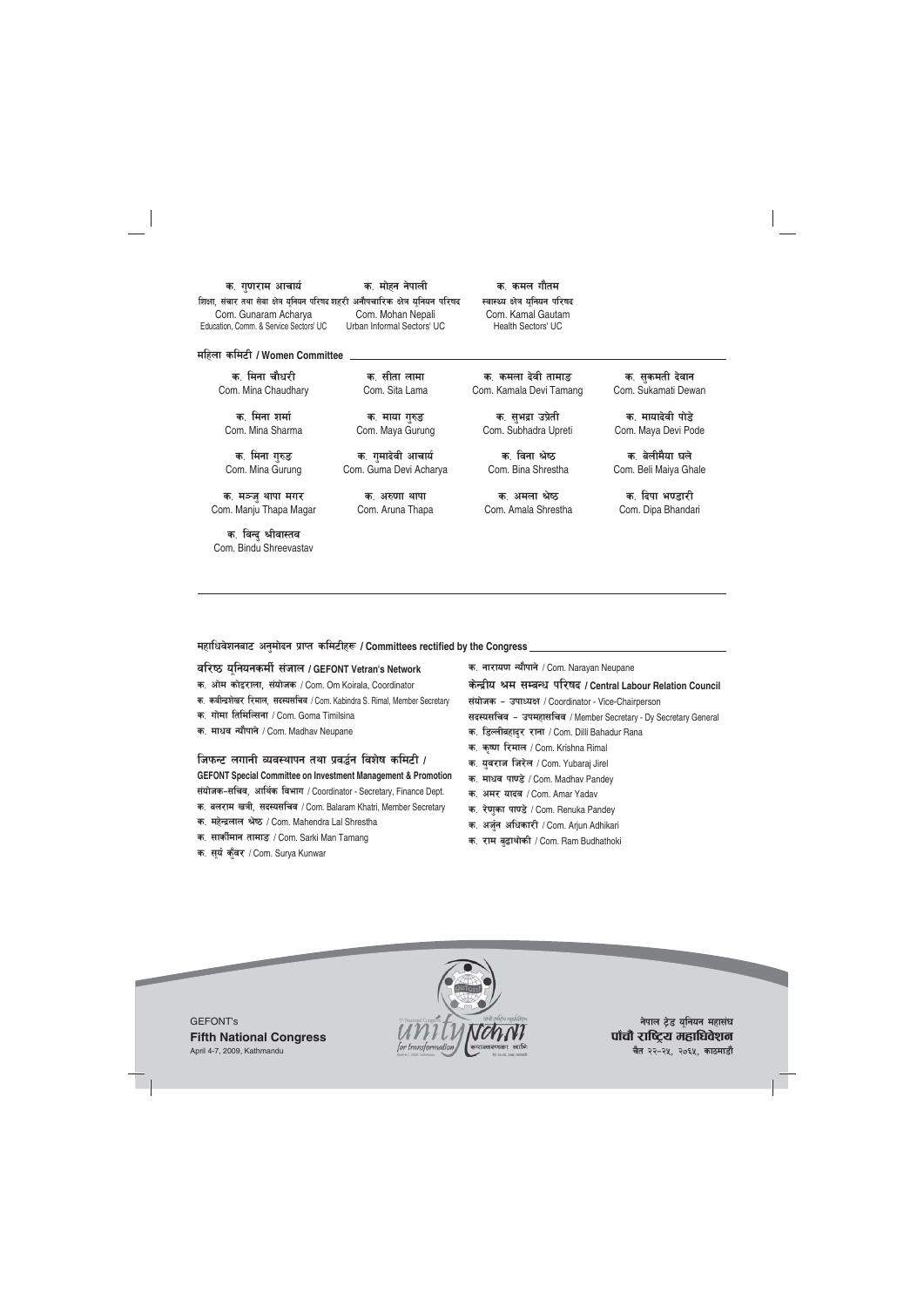# नेपाल ट्रेड यनियन महासंघ, पाँचौं राष्ट्रिय महाधिवेशनद्वारा पारित

# प्रस्तावहरू

विशेष प्रस्ताव-१

# नयाँ नेपाल सुहाउँदो श्रम सम्बन्ध

#### महाधिवेशन महसूस गर्छ-

- श्रम सम्बन्ध भनेको श्रमिक र रोजगारदाता बीचको स्वार्थमा हने टक्कर र सहमतिहरूको प्रतिविम्व हो। यसलाई व्यवस्थापन गर्ने तरिका, मोटामोटी रूपमा ४ कोणबाट बुफ़ने प्रचलन पाइन्छ । पहिलो अवधारणा "श्रमिक-रोजगारदाता बीचको द्वन्द्व, वर्गसंघर्ष", जस अनुरूसार उद्यमी (वर्जुवा, पूँजीपति वर्गको अर्थमा) र श्रमिक भनेका 'बाघ र बाखा' हन । पहिलो वर्ग अर्थात 'बाघ'को निषेध बिना दोस्रोको मुक्ति सम्भव छैन। दोस्रो अवधारणाले भन्छ- "रोजगारदाता-श्रमिक बीचको सम्बन्ध पिडक-पीडित" जस्तो हुन्छ । तसर्थ 'पीडक' अर्थात् रोजगारदाताले गरेको अत्याचारको भूत 'पीडित' अर्थात् श्रमिकहरूको मस्तिष्कबाट नहटेसम्म उनीहरूको मक्ति संभव छैन । यसको लागि पीड़क (रोजगारदाता)ले पीड़ित (श्रमिक)को करा सन्नै पर्छ, र पीडकले नै पीडितसँग संभौता गर्नुपर्छ। तेस्रो अवधारणामा "उत्पादन प्रक्रियामा पूँजी लगानी गर्ने र श्रम लगानी गर्ने बीच पारस्परिक सहयोग हन्छ" भन्ने मान्यता राखिन्छ। उनीहरू बीच सापेक्षित सहकार्य (जर्मनीको कोडिटरमिनेशन जस्तै) हनुपर्नेमा जोड दिइन्छ । यी तीन बाहेकका अवधारणा रोजगारदाता साम् आत्मसमर्पण मात्र हनसक्छ- जहाँ चर्का करा गरेर श्रमिकहरूलाई उराल्ने र आप् <u>रनो निजी लाभमा बिकेका श्रमिक नेताले उद्यमीका इसारामा</u> सदस्यलाई नियन्त्रण गर्ने" समेत हनसक्छ।
- नेपालमा दुई पक्ष बीचको स्वार्थको भिन्नतालाई यसरी चित्रण गर्ने गरिएको छ-

रोजगारदाताको जोड- **अनुशासनमा** श्रमिकको दावी- उत्प्रेरणामा रोजगारदाताको जोड- **उत्पादकत्वमा** श्रमिकको दावी- इ**न्सेन्टीभमा** 

रोजगारदाताको जोड- **बजारको माग र आपुर्तीमा** श्रमिकको जोड- श्रम मापदण्ड लागु गर्नेमा

रोजगारदाताको प्रस्ताव- **काममा** श्रमिकको दावी- **मर्यादित काममा** 

रोजगारदाताको जोड- **व्यक्तिगत विषयमा** श्रमिकको दावी-**सामहिक विषयमा** 

रोजगारदाताले श्रमिकलाई **लगाउने दोष- कामचोर** श्रमिकले रोजगारदातालाई **फर्काउने आरोप- शोषक** 

- नयाँ नेपालका निमित्त प्रतिष्ठान आधारित सामहिक सौदावाजीका प्रक्रिया फलदायी र प्रभावकारी हुन सक्तैन भन्ने करा विगतको अभ्यासले सावित गरिसकेको छ। अबको सामहिक सौदावाजीको प्रक्रियामा टेड यनियन संघहरूको निर्णायक भूमिका जरुरी छ । औद्योगिक स्तरमा सामुहिक सौदावाजीको प्रर्णालीबाट नै श्रमिकको पक्षमा श्रमबजारमा एकरूपता सम्भव हुन्छ । स्थानीय समस्याहरूमा टेड युनियन संघहरूको इकाईहरूले भूमिका खेल्ने र समाधान गर्ने तथा राष्ट्रिय स्तरमा भएका औद्योगिक सामूहिक सौदावाजी लागू भए नभएको विषयमा दवावकारी र जुभ्कारु भूमिका खेल्ने बाटो उपयुक्त हुन्छ । यसरी स्थानीय तहमा ट्रेड यूनियन संघ इकाईहरू संवाद र सघर्ष गर्ने, औद्योगिक स्तरमा राष्ट्रिय संघहरू र उद्यमी व्यवसायीका विषयगत संघहरू बीच सामूहिक सौदावाजी हुने तथा महासंघ तहमा राष्ट्रिय सरोकारका नीतिगत विषयमा श्रमिक हितका वहत एजेण्डामा संघर्ष, छलफल र सम्भनैता हुने प्रणाली स्थापना गर्नु पर्दछ।
- श्रम सम्बन्धलाई व्यवस्थित गर्न श्रमविवादहरूको न्यायपूर्ण र छिटो समाधान आवश्यक हुन्छ । ढिलो न्याय दिइन् न्याय

रुपान्तरणका लागि एकता Unity for Transformation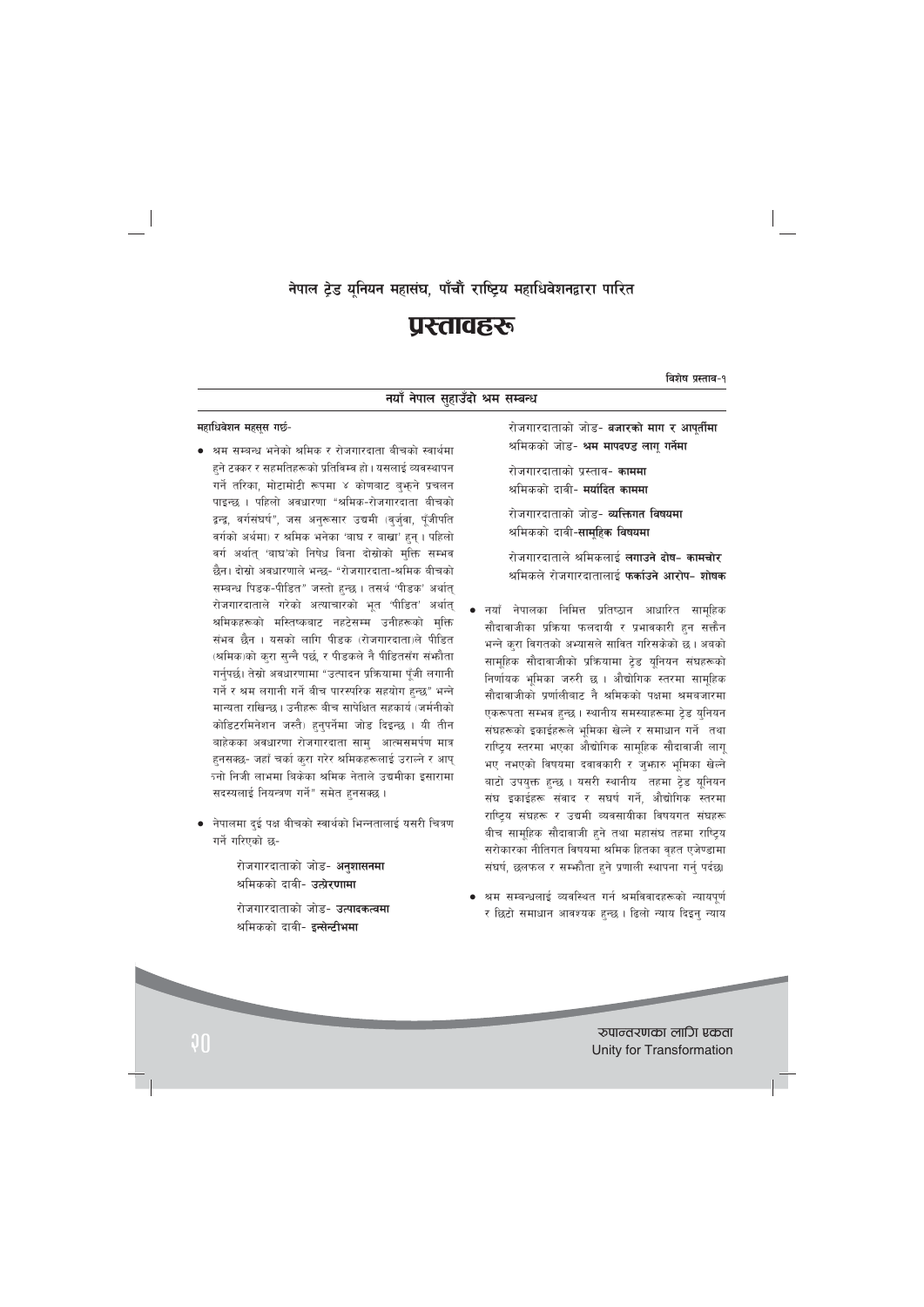नदिनु सरह हो भन्ने न्यायको सिद्धान्तको समर्थन गर्दा अदालतीय व्यवस्था र श्रम अदालतको वर्तमान अभ्यास श्रमिकहरूको लागि र श्रम विवादको प्रभावकारी समाधानका लागि अपर्याप्त सावित भएको छ। तसर्थ श्रम विवादहरूको छिटो छरितो र न्यायपूर्ण समाधानद्वारा असल श्रम सम्बन्ध सुनिश्चित गर्न त्रिपक्षीय सहमतिमा आधारित संरचना भएको निष्पक्ष राष्ट्रिय श्रम आयोगको गठन र संचालनमा हुनुपर्छ। राजनीतिक ढङ्गको नभई संवैधानिक र अधिकार सम्पन्न अर्ध न्यायिक निकायको रूपमा यसको गठन हुनुपर्दछ । यसै आयोगले तोक्ने ट्रेड यूनियन प्रतिनिधिद्वारा प्रभावकारी श्रम निरिक्षण प्रणाली लागू गरिनु पर्दछ ।

हाल जारी श्रम कानुन सुधारको प्रक्रियालाई श्रमिक हितको मूल गन्तव्यमा पुऱ्याउन श्रम ऐन र ट्रेड युनियन ऐनमा संशोधन तथा नयाँ ऐनको रूपमा सामाजिक सुरक्षा ऐन बनाउन र कार्यान्वयन गराउनु पर्दछ ।

#### तसर्थ महाधिवेशन आव्हान गर्दछ-

संयुक्त टेड युनियन समन्वय केन्द्र भित्रका सबै महासंघहरूलाई संयुक्त रूपमा नै भूमिका निर्वाह गर्न हार्दिक आव्हान गर्दछ ।

## विशेष प्रस्ताव-२

# सामाजिक रूपान्तरणको लागि विशेष प्रस्ताव

टेड युनियन आन्दोलन आमरूपमा चार अधिकार -कामको अधिकार, ज्यालाको अधिकार, समानताको अधिकार र स्वतन्त्रताको अधिकारका लागि सङ्घर्षरत छ । यी चारवटै अधिकारका विषयहरू एकआपसमा जोडिएका सामाजिक रूपान्तरणका विषयहरू पनि हुन् । राजनीतिक, आर्थिक, सामाजिक द्वन्द्वको सम्बोधन सामाजिक रूपान्तरणले मात्र हुन सक्छ । राज्य-समाज-अर्थतन्त्रको पुनर्संरचना गरी स्रोत, शक्ति अवसरमा सबै नागरिकहरूको समान तथा न्यायपूर्ण पहुँच स्थापित गर्नु नै सामाजिक रूपान्तरणको मूल अभिष्ट हो।

#### तसर्थ,

लैङ्गिक समानताको पक्षमा दृढतापूर्वक उभिएर सामाजिक रूपान्तरणको प्रक्रियामा महिला श्रमिकहरूको भमिकालाई अधिकतम प्रभावकारी बनाउन सबै महिला घटकहरू र संरचनाहरूलाई परिचालित गर्न:

- सबैखाले उत्पीडन र सामाजिक भेदभाव विरुद्ध अभियानहरू सञ्चालन गर्न र अरु क्षेत्रका अधिकारकर्मीहरूसँग पनि सहकार्य गर्न:
- न्यायपूर्ण र शोषणमुक्त नेपाली समाज जहाँ श्रमजीवीहरूको सम्मान र समृद्धि अधिकतम हुन्छ, त्यो लक्ष्यसम्म पुग्नका लागि समाजवादको बाटोतर्फ अग्रसर हन सम्पर्ण श्रमिक जनताका बीचमा जागरण अभियानका कार्यक्रमहरू लैजान

यो महाधिवेशन आव्हान गर्दछ ।

#### विशेष प्रस्ताव-३

# नेपाल टेड युनियन महासंघ र पेशागत महासंघ, नेपाल बीच एकीकरणको प्रस्ताव

### यो महाधिवेशन ठहर गर्दछ,

पेशागत महासंघ, नेपाल र नेपाल ट्रेड यूनियन महासंघ दई अलग-अलग पृष्ठभूमि र ऐतिहासिक आवश्यकतामा स्थापित र विकसित भएका ट्रेड यूनियन केन्द्रहरू हुन् । मूलतः निजामती र सार्वजनिक संस्थान जस्ता सेवा क्षेत्रमा कार्यरत पेशाकर्मीहरू

पेशागत महासंघको छाताभित्र र मूलत: निजी लगानीका कृषि, उत्पादन र सेवाका अन्य क्षेत्रमा कार्यरत श्रमिकहरू जिफन्टको छाता भित्र आ-आप् <u>र्न्नै किसिमबाट स्वतन्त्रढंगले कियाशील रहँदै आएका</u> छन् । यी दुवै संगठन उस्तै राजनीतिक-वैचारिक मार्गदर्शनमा परिचालित छन्।



नेपाल ट्रेड यूनियन महासंघ पाँचौ राष्ट्रिय महाधिवेशन चैत २२-२५, २०६५, काठमाडौं

**GEFONT's Fifth National Congress** April 4-7, 2009, Kathmandu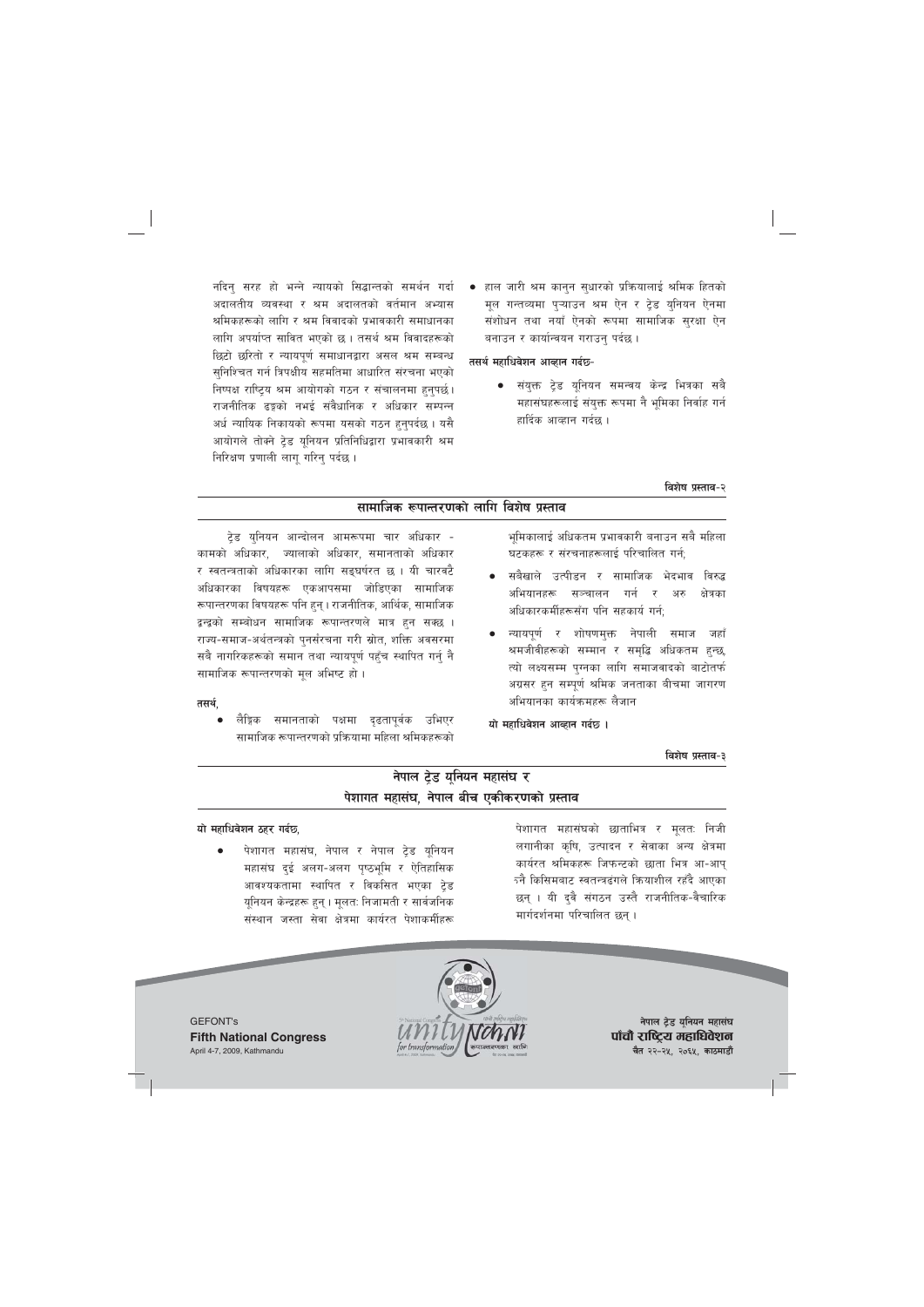लोकतन्त्रको स्थापनासंगै परिस्थिति फोरिएको छ। अलग-अलग रूपमा नभएर सिंगो श्रम क्षेत्रलाई समेटने एउटै टेड यनियन महासंघ आजको ऐतिहासिक आवश्यकता बन्न पुगेको छ।

## महाधिवेशन जोड दिन्छ,

- यो ऐतिहासिक आवश्यकता पूरा गर्न उस्तै राजनीतिक वैचारिक मार्गदर्शनमा अब निर्माण हुने एकीकृत महासंघ, आमसदस्य र श्रमिकहरूमा नयाँ उर्जा संचार गर्ने मूलधारका यी दुई महासंघहरू मिली स्थापना भएको विशाल तर विल्कुलै "नयाँ महासंघ" को रूपमा निर्माण गर्नुपर्छ।
- यो सिंगो श्रम क्षेत्रमा सबै प्रकृतिको रोजगार सम्बन्धमा सम्पूर्ण पेशाकर्मी श्रमजीवी वर्गलाई कार्यरत प्रतिनिधित्व गर्ने ट्रेड यूनियनहरूको एकीकृत महासंघ हनेछ। जसले आफुनो नीति कार्यक्रम निसर्त मान्ने कुनैपनि पृष्ठभूमि वा विचारबाट स्थापित गतिशील

तथा लोकतान्त्रिक ट्रेड यूनियन फेडेरेशनहरूलाई आबद्ध गर्नुपर्छ ।

- "नयाँ महासंघ" सरकार, उद्योगी-व्यवसायी, आर्थिक, धार्मिक वा अन्य कुनै पनि प्रकृतिको बाहुय प्रभावबाट पूर्णरूपमा स्वतन्त्र "श्रमजीवी वर्गको- श्रमजीवी वर्गद्वारा- श्रमजीवी वर्गका लागि" स्थापित महासंघ हनेछ । यसले सम्पूर्ण पेशाकर्मी/श्रमिकहरूको आधारभूत अधिकार र मर्यादाको सुनिश्चितताको लागि निरन्तर संघर्षरत रहँदै देशको समग्र राजनीतिमा श्रमजीवी वर्गको प्रभाव स्थापित गर्न रचनात्मक र दवावमूलक गतिविधिहरू संचालन गर्नुपर्छ।
- सशक्त राष्ट्रिय ट्रेड यूनियन आन्दोलन विकसित गर्न यसले "सबैसंग सहकार्य"को नीति लिई र एकल यूनियनको रूपमा "संयुक्त छाता ट्रेड यूनियन"को निर्माण गर्न प्रतिबद्ध रहन पर्छ।

#### विशेष प्रस्ताव-४

| एकल युनियन निर्माण सम्बन्धी प्रस्ताव                                                                                                             |                                                                                                                                        |  |
|--------------------------------------------------------------------------------------------------------------------------------------------------|----------------------------------------------------------------------------------------------------------------------------------------|--|
| अभ्तै पनि राज्यको चरित्र पूँजीपक्षीयतामै ढल्किएको  र राज्य<br>श्रमिक पक्षीय हुन नसकेको यथार्थलाई यो महाधिवेशन पुन:<br>स्मरण गराउन चाहन्छ। तसर्थ; | यो महाधिवेशन-<br>विगतका हाम्रा अभ्यास,<br>अथक प्रयत्न र<br>प्रतिबद्धताहरूको परिणाम स्वरूप गठन गरिएको                                   |  |
| ● राज्यको चरित्र परिवर्तन गरी श्रम र पूँजीबीच<br>समानताको व्यवहार गर्ने बनाउन;                                                                   | संयुक्त ट्रेड यूनियन समन्वय केन्द्रलाई वृहत् एकल<br>ट्रेड यूनियन छाताका रूपमा सशक्त र क्रियाशील                                        |  |
| • राज्यका नीति, कार्यक्रम र बजेटमा श्रमिक वर्गको<br>पहुँच र प्रभावलाई सुनिश्चित गर्न तथा स्वामित्व<br>दिन;                                       | बनाउनु पर्ने करामा पुनः जोड दिन्छ ।<br>● संयुक्त ट्रेड यूनियन समन्वय केन्द्र सञ्चालनका लागि<br>प्रस्तावित आचार संहिताको अनुमोदन गर्दछ। |  |
| ● राजनीतिक-वैचारिक मतभिन्नताहरू हुँदाहुँदै पनि<br>श्रमबजार र श्रमिकका एजेन्डामा एउटै आवाज र<br>सहकार्य सुनिश्चित गर्न;                           | • हाम्रो महासँघको समेत संलग्नता र अग्रसरतामा<br>टेड युनियन महासंघहरूबीच भएका<br>विभिन्न<br>सहमतिहरूलाई प्रभावकारी कार्यान्वयनका लागि   |  |

- सिङ्गो राष्ट्-समाज-अर्थतन्त्रलाई श्रमिकमुखी समाजवादको बाटामा दृढताका साथ डोऱ्याउन र
- भविष्यमा एउटै टेड युनियन महासङ्घ बन्न सक्ने आधार निर्माण गर्न:

विशेष प्रस्ताव-५

# विश्वव्यापी आर्थिक संकट, राष्ट्रिय उर्जा संकट र रोजगारी विषयमा विशेष प्रस्ताव

र क्यासिनो पूँजीवादको मूर्त परिणाम हो । वित्तीय र बैकिङ्ग गहिंरिदै गइरहेको विश्वव्यापी आर्थिक संकट विश्वव्यापीकरणको रूपमा आक्रामक ढंगले अघि बढेको आधुनिक वित्त-पूँजीवाद क्षेत्रबाट शुरु भएको यो अमेरिकी संकटले आर्थिक संकटको

आव्हान गर्दछ ।

रुपान्तरणका लागि एकता Unity for Transformation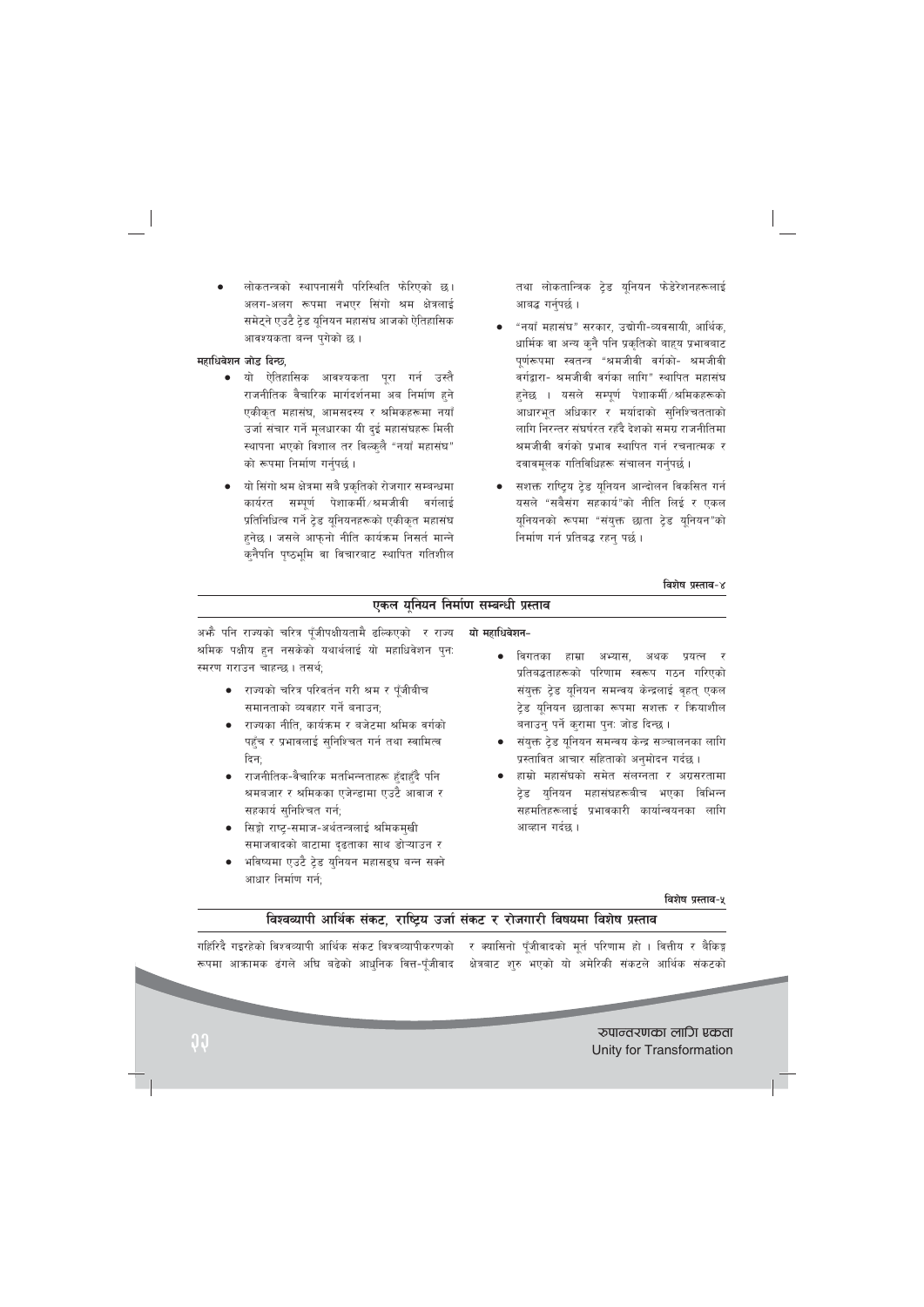रूपमा विश्वव्यापी आकार लिंदै हाल रोजगारी संकटको रूपमा विश्वकै श्रमिक वर्गलाई शिकार बनाएको छ । बेल-आउटका नाममा सम्पन्न विश्वका राष्टिय सरकारहरू पँजीपतिहरूलाई राज्यका स्रोत खन्याइरहेछन् र तिनै कम्पनीलाई जोगाउन करदाता नागरिकको पैसा दुरुपयोग गरिरहेछन् ।

यो महाधिवेशन वेरोजगारीले पीडित हुँदै गएको श्रमिक जनसंख्याको पक्षमा समेत बेल-आउट कोषहरू सोभ्है परिचालन गर्न आग्रह गर्दछ । तथा यसका लागि टेड यनियनका अन्तर्राष्टिय क्षेत्रीय केन्द्रहरू, विषयगत अन्तर्राष्ट्रिय संघहरू र राष्ट्रिय महासंघहरूको परामर्शमा मात्र अघि बढ्न आहवान गर्दछ । टेड युनियन आन्दोलनलाई उपेक्षा गरेर लिइएका कदमहरू संकट समाधानमा प्रभावकारी हुन सक्तैनन् भन्ने विश्वास यो महाधिवेशन प्रकट गर्दछ ।

विश्वव्यापी आर्थिक संकटको परिणाम स्वरूप वैदेशिक रोजगारीमा रहेका नेपाली श्रमिकहरूको रोजगारीको अवस्था अभ डरलाग्दो हुनसक्ने खतराप्रति राज्य र राजनीतिक दलहरूलाई गम्भीर हुन तथा कुटनीतिक निकायहरूबाट संरक्षणको नीति आग्रह गर्दछ । साथै देशभित्र लगानी घटने, निर्यात लिन घट्ने प्रतिष्ठानहरू बन्द हुने, पर्यटन उद्योगमा हुन सक्ने थप ह्रासले रोजगारी अफ्न घटेर जाने खतराप्रति समयमै सचेत हन सरकारलाई आहवान गर्दछ । यस संगै पेटोलियम पदार्थ आपूर्तिमा आइरहने बारम्बार संकट र विद्युत उर्जाको संकटले पनि हाम्रो अर्थव्यवस्थामा आर्थिक गतिविधिहरू माथि गम्भिर आघात प्ऱ्याइरहेको छ। हप्तामा ९६ घण्टाको विद्युत कटौतीको मारले उद्योग व्यवसाय र सेवा मात्र होइन आम नागरिकको सामान्य जीवन पनि चरम कठीन अवस्थामा छ ।

सरकारले विद्युतीय संकटको घोषणा गरेको छ, तर संटक समाधानको लागि कुनै प्रभावकारी कदम उठाएको छैन । ८,८०० मेघावाटको सम्भाव्यता भएपनि उत्पादन अहिने ३५६ मेघावाटमा सिमित छ। कुल विद्युत उर्जाको माग हेर्दा बिहानी ५०० मेघावाट , दिउँसो ४३० मेघावाट र बेलुकी ७७० मेघावाट रहेको छ। हरेक वर्ष यो मात्र १०% ले बढदै गइरहेको छ । उत्पादन हने भनिएको ३५६ मेघावाट पनि विभिन्न थरि चुहावटले वास्तविक उपभोगमा हिसाब गर्दा २८६ मेघावाटमा सिमित भएको देखिन्छ । यसले गर्दा प्रतिकुल असर उत्पादन, आर्थिक गतिविधि र रोजगारीमा असहनीय भइसकेको छ । तर सरकार राज्यका निकायहरू र राजनीतिक दलहरूको प्रतिबद्धता ओठ र कागजी अक्षरहरूमा मात्र सिमित रहेको तितो यथार्थप्रति यो महाधिवेशन खेद व्यक्त गर्दछ । आर्थिक एजेण्डा र आर्थिक समानाताको वर्गीय विषयको निरन्तर उपेक्षा गरेर राष्ट्रलाई कनै गन्तव्यमा प्ऱ्याउन सकिंदैन भन्ने खवरदारी पनि नागरिक समाज, राज्य र राजनीतिक दलहरूलाई गर्न चाहन्छ ।

## यसर्थ, यो महाधिवेशन-

- विश्वव्यापी आर्थिक संकटका दुष्प्रभावहरूबाट प्रवासी नेपाली श्रमिक र स्वदेशमा कार्यरत नेपाली श्रमिकहरूको रोजगारी लाई सरक्षित गर्न:
- उर्जा संकटको यथाशीघ्र समाधान खोज्न:
- रोजगारीका ठूला आयोजनाहरूको शुरुवात गर्न;
- श्रमिक वर्गलाई राहत र सामाजिक सुरक्षाको प्याकेज तत्कालै घोषणा गर्न एवं कार्यान्वयन गर्न गराउन नेपाल सरकारसंग माग गर्दछ ।
- यो संकटलाई "अवाञ्छित लाभको अवसरमा बदल्ने" गरी तालाबन्दी, निष्कासन जस्ता विधिमा नजान र टेड युनियनसंग परामर्श र सहकार्य गरी संकटको निकासतर्फ अग्रसर हुन उद्यमी व्यवसायी तथा रोजगारदाताहरूलाई आहवान गर्दछ ।

## विशेष प्रस्ताव-६

# पर्यावरणीय समस्या सम्बन्धी विशेष प्रस्ताव

#### यो महाधिवेशन चासो व्यक्त गर्दछ-

प्रदूषणका विविध रूप, जनसंख्या दृष्टिले प्रकृतिसंग यसको असन्तलन र जलवाय परिवर्तन आम विश्व मानव समाजका लागि अत्यन्त गम्भीर विषय बनेको छन् । ट्रेड यूनियन आन्दोलन र ट्रेड यूनियन संगठनहरू पनि बहुसंख्यक श्रमजीवी जनताको जीवनमा प्रतिकूल असर उत्पन्न गर्ने यी पर्यावरणीय समस्याप्रति उदासिन रहन सक्तैनन् । वन विनास, खानेपानी संकट, वर्षाको असन्तुलन, बाढी पैरो, हिमतालहरू फुट्ने खतरा, हिम ढिक्काहरू परिलएर उत्पन्न प्राकृतिक विपदहरू लगायत पर्यावरणीय कारणहरूबाट पैदा हने रोग र महामारीहरूको पहिलो र मारक असर नेपाली श्रमजीवीहरूले नै भोग्न् पर्ने कट् यथार्थ छ ।





नेपाल ट्रेड युनियन महासंघ पाँचौ राष्ट्रिय महाधिवेशन चैत २२-२५, २०६५, काठमाडौं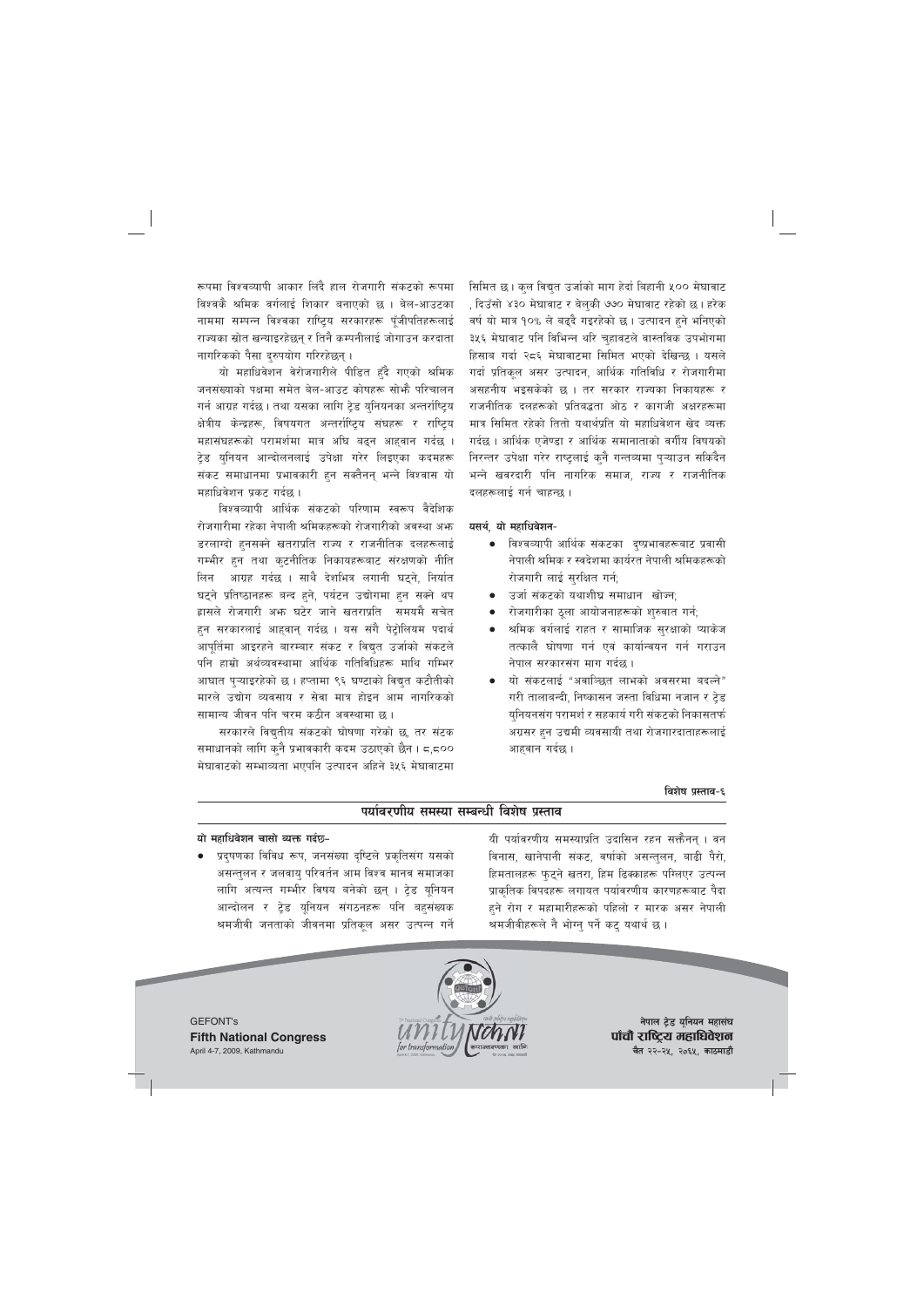## यो महाधिवेशन आग्रह गर्दछ-

- बढ्दै गइरहेको पर्यावरणीय संकटले ग्रामीण र शहरीया दुवै क्षेत्रका श्रमिकहरूको जीवन, रोजगारी र स्वास्थ्यमा भन्न थपिंदै गएका प्रतिकल असरहरूप्रति श्रमजीवी वर्ग सावधान र सजग रहन पर्छ।
- राज्य र राजनीतिक दलहरूले पर्यावरणीय समस्या र जलवायु परिवर्तनका विषयमा सूक्ष्म अध्ययन अनुसन्धान गर्न तथा प्रतिकृल असरलाई न्यून गर्न अपनाउन् पर्ने विधिहरू समयमै अवलम्बन गर्नु पर्छ ।

#### विशेष प्रस्ताव-७

# नेपाल ट्रेड यूनियन महासंघ र दलीय संलग्नता

#### महाधिवेशन महसूस गर्दछ-

- नेपालमा ट्रेड यूनियन आन्दोलन र राजनीतिक दलको बीच कस्तो सम्बन्ध हुनुपर्छ भन्नेमा भिन्न भिन्न मत छन्। केही दलहरू आफू नजिकको टेड यूनियनको मूल नीति मात्र नभएर नेतृत्वसम्म पार्टीको सम्बन्धित निकायको निर्णय बमोजिम हुनुपर्ने मत राख्छन् । केही दलहरू टेड युनियन आन्दोलनको दल र राजनीतिसंग "साइनो" नै हुन नहुने मतमा छन् । कतिपय दलहरू टेड यनियन आन्दोलन पार्टीको फराकिलो नीतिगत दायरामा गैर पार्टी सदस्यहरूलाई समेत समेटेर स्वायत्त रूपमा परिचालित हुनुपर्नेमा जोड दिन्छन्।
- नेपाल ट्रेड यूनियन महासंघले आम रूपमा दलहरूसँग 'संरक्षक-संरक्षित' वा 'स्थायी विपक्षी'को सम्बन्धको सट्टा उनीहरूको गणको आधारमा समर्थन तथा सहयोग गर्ने र दोषको आधारमा आलोचना, चेतावनी र

विरोधसम्मको व्यवहार गर्नेछ। तर यसले "कान्तिकारी" देखाउन 'सत्तामा जानेको विरोध गर्ने र विपक्षमा रहनेको समर्थन गर्ने' वा "व्यावहारिक" देखिन 'सत्तामा रहेकासँग मिलेमतो गर्ने र बाहिर रहेकाप्रति उदासिनता देखाउने' जस्तो व्यवहार गर्ने छैन ।

## त्यसैले महाधिवेशन ठहर गर्दछ-

ट्रेड यूनियन आन्दोलनले समान आदर्श, विचार, लक्ष र कार्यक्रम बोकेको राजनीतिक दलको वैचारिक नेतत्वमा असल सहयात्रीको सम्बन्ध राख्नेछ । महासंघमा रहेका गैरपार्टी सदस्यहरूको आफुखुसी दल रोज्ने, भोट हाल्ने, समर्थन वा आलोचना गर्ने अधिकारको सम्मान गर्दै उनीहरूलाई आफूले बोकेको लक्ष, ध्येय र आदर्शमा सहमत गराउँदै श्रमिक वर्गको बर्चश्व विस्तार गर्ने छ।

#### विशेष प्रस्ताव-८

| नेपालको भावि संविधानका सम्बन्धमा प्रस्तावहरू                |                                                      |  |
|-------------------------------------------------------------|------------------------------------------------------|--|
| यो महाधिवेशन-                                               | स्वतन्त्रता र समानताको आधारमा नेपाली जनता            |  |
| नेपाली जनताले सदियौंदेखि गरेको वलिदानीपूर्ण संघर्षलाई       | बीच एकता कायम गरी वालिग मताधिकार, आवधिक              |  |
| स्मरण गर्दै, सार्वभौमसत्ता र राजकीय सत्ता निहित हामी नेपाली | निर्वाचन, गणतन्त्रात्मक तथा प्रतिस्पर्धात्मक बहदलीय  |  |
| जनताको तर्फबाट जारी गरिने सम्बिधानमा                        | व्यवस्थाको सुदृढीकरण,                                |  |
| • सामाजिक, आर्थिक, साँस्कृतिक क्षेत्रमा विद्यमान            | स्वतन्त्र, सक्षम, निष्पक्ष र जवाफदेही न्यायप्रणालीको |  |
| विभेदको अन्त्य;                                             | स्थापना गरी संवैधानिक सर्वोच्चता र कानूनी राज्यको    |  |
| ● प्रेस स्वतन्त्रता सहित प्रत्येक नेपाली नागरिकको           | अवधारणा,                                             |  |
| आधारभूत मानव अधिकार र श्रमिक अधिकारको                       | अखण्ड र अविभाज्य नेपालको राष्ट्रिय एकतालाई           |  |

# रुपान्तरणका लागि एकता Unity for Transformation

अक्ष्ण्ण राख्दै स्थानीय तहबाटै शासन संचालन गर्न

प्रत्याभूति,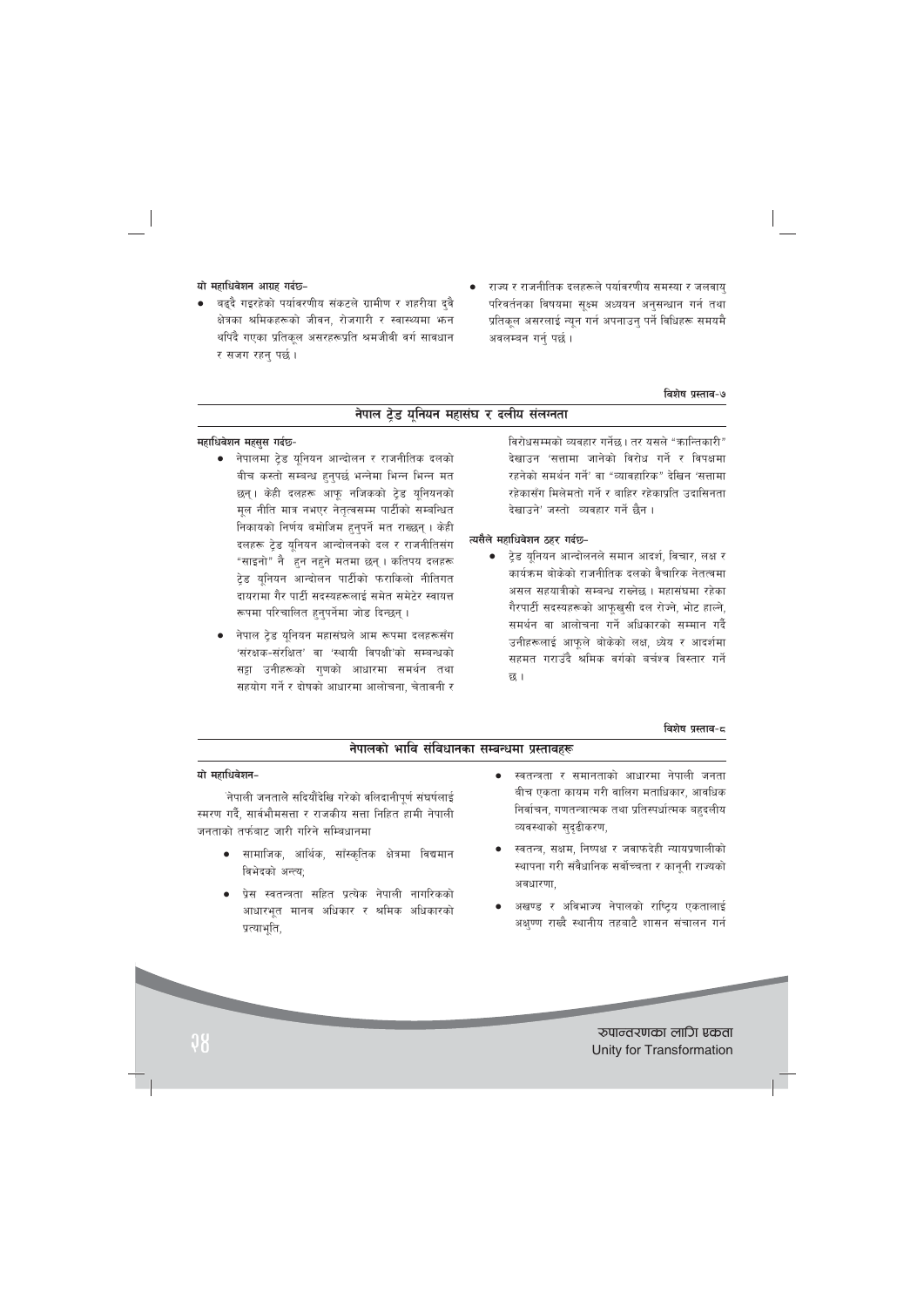तथा राज्यले जनतालाई प्रदान गर्ने सेवामा पहुँच सहज पार्न केन्द्र, प्रदेश र स्थानीय सरकार सहितको संघियता.

- वर्ग आधारित लैङ्गिक, जातीय-जनजातीय-क्षेत्रीय समावेशीकरण र;
- सार्वजनिक, सहकारी तथा निजी क्षेत्र आधारित सुदुढ राष्टिय अर्थतन्त्रको निर्माण जस्ता विषयहरू समावेश गरिएको प्रस्तावना सहितको,

मजदुर तथा श्रमजीवी वर्गको सम्मान र उनीहरूको समुद्ध जीवनको लागि समाजवाद स्थापना गर्ने लक्षलाई साकार पार्न नेपालको नयाँ संविधान तोकिएको समय भित्रै जारी गराउन सिङ्गो श्रमशक्तिलाई परिचालित गर्न नवनिर्वाचित राष्टिय कमिटीलाई आहवान गर्दछ ।

## **यो महाधिवेशन जोड़ दिन्छ-**

- प्रत्येक व्यक्तिले सम्मानपर्वक बाँच्न पाउने व्यवस्था गरी मृत्युदण्ड निषेध गर्ने;
- <u>।</u> विचार र अभिव्यक्तिको स्वतन्त्रता, बिना हात-हतियार शान्तिपर्वक भेला हने स्वतन्त्रता, नेपालको कनै पनि प्रदेश वा भागमा आवत-जावत र वसोवास तथा आफ नो पेशा-उद्योग-व्यवसाय र रोजगारीको स्वतन्त्रताको प्रत्याभूति गर्ने;
- राजनीतिक दल वा संघ संस्था खोल्ने स्वतन्त्रता<u>;</u> संवैधानिक ग्यारेन्टी गरिन् पर्दछ ।
- धर्म, वर्ण, लिंग, जात, जाति, भाषा, वैचारिक आस्था, वैवाहिक अवस्था, लैङ्गिक पहिचान, शारीरिक अशक्तता वा तीमध्ये कनै कराको आधारमा भेदभाव नहने कराको ग्यारेन्टी;
- महिला, दलित, आदिवासी जनजाति, मधेशी, मजदुर, किसान, शारीरिक वा मानसिक अशक्तता भएका व्यक्ति, पिछडिएको वर्ग, बालक, वृद्ध वा यस्तै अवस्थामा रहेका व्यक्तिको संरक्षण, सशक्तीकरण वा विकासको लागि काननद्वारा विशेष व्यवस्था गर्न र आवश्यकताको आधारमा सकारात्मक विभेद गर्न सकिने गरी

समानताको हक कायम गरिनु पर्दछ ।

- प्रत्येक नागरिकलाई उपयुक्त आवासमा पहँचको अधिकार:
- प्रत्येक नागरिकलाई निःशुल्क आधारभुत स्वास्थ्य सेवा:
- नि:शुल्क र अनिवार्य माध्यामिक तहसम्मको शिक्षा पाउने र उच्च शिक्षामा पहुँच;
- प्रत्येक नागरिकलाई रोजगारीको हक स्थापित गरी विना भेदभाव रोजगारीमा अवसर:
- प्रत्येक जेष्ठ नागरिकलाई भत्ता, गर्भवती नागरिकलाई प्रसुति भत्ता, शारीरिक वा मानसिक रूपमा अशक्त प्रत्येक नागरिकलाई अशक्त भत्ता र रोजगारी समाप्त भएको कनै पनि श्रमिकलाई बेरोजगारी बीमा प्रणालीबाट संरक्षण प्राप्त गर्ने हक;

जस्ता आधारभूत सामाजिक सुरक्षाको हकको ग्यारेन्टी गरिनु पर्छ ।

## महाधिवेशन प्रतिबद्धता व्यक्त गर्दछ-

- कुनै पनि व्यक्तिलाई बेच-विखन गर्न वा दास बनाउन र बलपूर्वक श्रममा लगाउन बन्देज गरिनु पर्छ ।
- प्रत्येक श्रमिकलाई उचित श्रम अभ्यासको हक;
- प्रत्येक श्रमिकलाई कानूनद्वारा निर्धारित न्यूनतम ज्याला र सेवाको न्यूनतम शर्त भन्दा कम हुने गरी काममा लगाउन वा रोजगार सम्भौता गर्न निषेध गर्ने र:
- अठार वर्ष उमेर पुरा नभएका कुनै पनि बाल-बालिकालाई कारखाना, खानी वा जोखिमपर्ण काममा लगाउन वा सेना. प्रहरी वा द्रन्द्रमा प्रयोग गर्न रोक लगाउने

जस्ता शोषण विरुद्धको हक कायम गरिन् पर्दछ ।

## **महाधिवेशन ठहर गर्दछ-**

- प्रत्येक श्रमिकलाई आ-आफ्ना हक हितको रक्षाको निमित्त संगठित हुने र ट्रेड युनियन खोल्ने, सामूहिक सौदावाजीमा भाग लिने:
- श्रम विवाद समाधानको एउटा विकल्पको रूपमा हडताल आहवान गर्ने;

GEFONT's **Fifth National Congress** April 4-7, 2009, Kathmandu



**नेपाल ट्रेड युनियन महासंघ** पाँचौ राष्ट्रिय महाधिवेशन **चैत २२-२५, २०६५, काठमाडौं**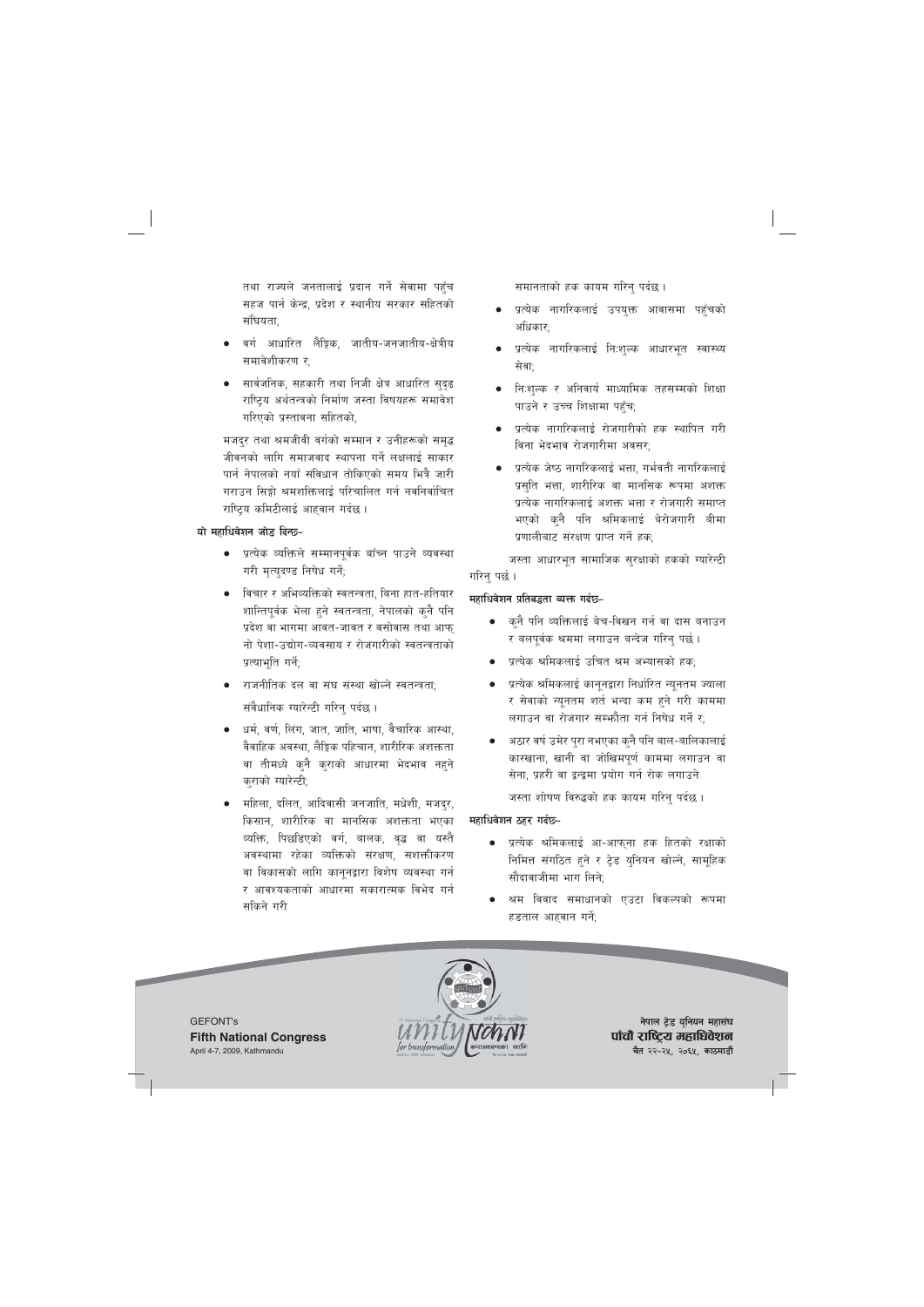- महिला र पुरुष श्रमिक बीच "समान कामका लागि समान ज्याला" र;
- नियमित वा अनियमित प्रकतिको काममा संलग्न सबै श्रमिकहरूलाई सामाजिक सुरक्षाको हक जस्ता श्रम सम्बन्धी हकको ग्यारेन्टी गरिन् पर्छ।

## महाधिवेशन जोड दिन्छ-

- पैत्रिक सम्पत्तिमा छोरा र छोरीलाई समान हक र प्रत्येक महिलालाई प्रजनन स्वास्थ्य तथा प्रजनन सम्बन्धी हक:
- कुनै पनि महिला विरुद्ध हुने हिंसाजन्य कार्य निषेध गरी दण्डनीय बनाउने:
- प्रत्येक बाल-बालिकालाई आफ्नो पहिचान तथा नामको र पालन पोषण, आधारभूत स्वास्थ्य र सामाजिक सुरक्षा प्राप्त गर्ने:
- प्रत्येक व्यक्तिलाई गुणस्तरीय वस्तु र सेवामा समान पहुँच, उपयोग र उपभोगको र यस्तो सेवाबाट पीडित उपभोक्तालाई क्षतिपूर्तिको हक हुनुपर्छ।

व्यवस्थापिका, न्यायपालिका र शासन प्रणालीको सम्बन्धमा महाधिवेशन जोड दिन्छ-

- संघीयतामा आधारित समावेशी चरित्रको शासन व्यवस्थाः
- ाष्ट्र, राष्ट्रियता र सामाजिक एकताको प्रतीकको रूपमा रहने गरी राष्ट्रपतिको व्यवस्था;
- जनताबाट प्रत्यक्ष निर्वाचित कार्यकारी प्रधानमन्त्रीको व्यवस्था;
- केन्द्रमा दुई सदनात्मक व्यवस्था; प्रदेश र स्थानीय तहमा एक सदनको व्यवस्था;
- केन्द्र-प्रदेश-स्थानीय सरकार गरी तीन तहको शासन व्यवस्था: सर्वोच्च-प्रदेश-जिल्ला-स्थानीय अदालत गरी चार तहको न्यायपालिका:

#### यो महाधिवेशन जोड दिन्छ -

केन्द्र, प्रदेश र स्थानीय तहको निर्वाचित जनप्रतिनिधि संस्था / सदनमा समावेशीकरण गर्दा १५ प्रतिशत मजद्र प्रतिनिधित्व सुनिश्चित गर्न् पर्छ । नागरिक र श्रम अधिकारका सबै पक्षलाई सुनिश्चित गर्न राज्यका सबै निकायहरूमा श्रमिक सहभागिताका लागि ट्रेड यूनियनहरूको प्रतिनिधित्वको व्यवस्था हन् पर्दछ ।

#### यो महाधिवेशन माग गर्दछ -

श्रम सम्बन्धी सबै विवाद हल गर्न संवैधानिक रूपमै राष्ट्रिय श्रम आयोगको व्यवस्था गरिन् पर्छ ।

#### यो महाधिवेशन आव्हान गर्दछ -

सामजिक सुरक्षा सहितको श्रमिकको हकको ग्यारेन्टी, नीति निर्माणका सबै तहमा श्रमिक प्रतिनिधित्व र श्रम आयोगको संवैधानिक प्रत्याभति गर्ने काममा आम मजदर तथा श्रमजीवी वर्गलाई परिचालित गर्न नवनिर्वाचित राष्टिय कमिटीले सक्रिय भूमिका खेल्नु पर्छ।

#### विशेष प्रस्ताव-९

# विशेष आर्थिक क्षेत्रप्रति हाम्रो दृष्टिकोण

#### यो महाधिवेशन महसूस गर्दछ-

- विश्वव्यापीकरण पछि विभिन्न देशका सरकारहरुले आर्थिक क्षेत्रलाई आर्थिक वृद्धिदर व्हात्तै बढाउने; विदेशी प्रत्यक्ष लागानी आकर्षित गर्ने र विना अवरोध खास खालका वस्तुको उत्पादन व्यापक गर्ने साँचो रुपमा उछालेका छन्।
- श्रमिकलाई "आफुनो इच्छा बमोजिम विना भन्भनट 'राख्न र हटाउन', यूनियन हुनै नहुने- भइ हालेमा विरोध प्रदर्शन, अवरोध र हडताल गर्ने जस्ता यूनियन अधिकारमा बञ्देज

लगाउन र करारमा श्रम जस्ता श्रम सम्बन्ध अभ्यास गर्न उद्यमीहरु यसको पक्षमा रहेका छन्।

- सिङ्गो श्रम क्षेत्रमा छाडा पूँजीवााद लागू गर्दा हुने विद्रोह र बदनामीबाट बच्न र "सिमित क्षेत्रमा" स्थापीत उद्योगहरुमा अनियन्त्रित ढंगले श्रम शोषणलाई वैधता दिन सरकारहरु उद्यमीको समर्थनमा विशेष आर्थिक क्षेत्रहरु स्थापना तम्सिएका हुन् ।
- 

रुपान्तरणका लागि एकता Unity for Transformation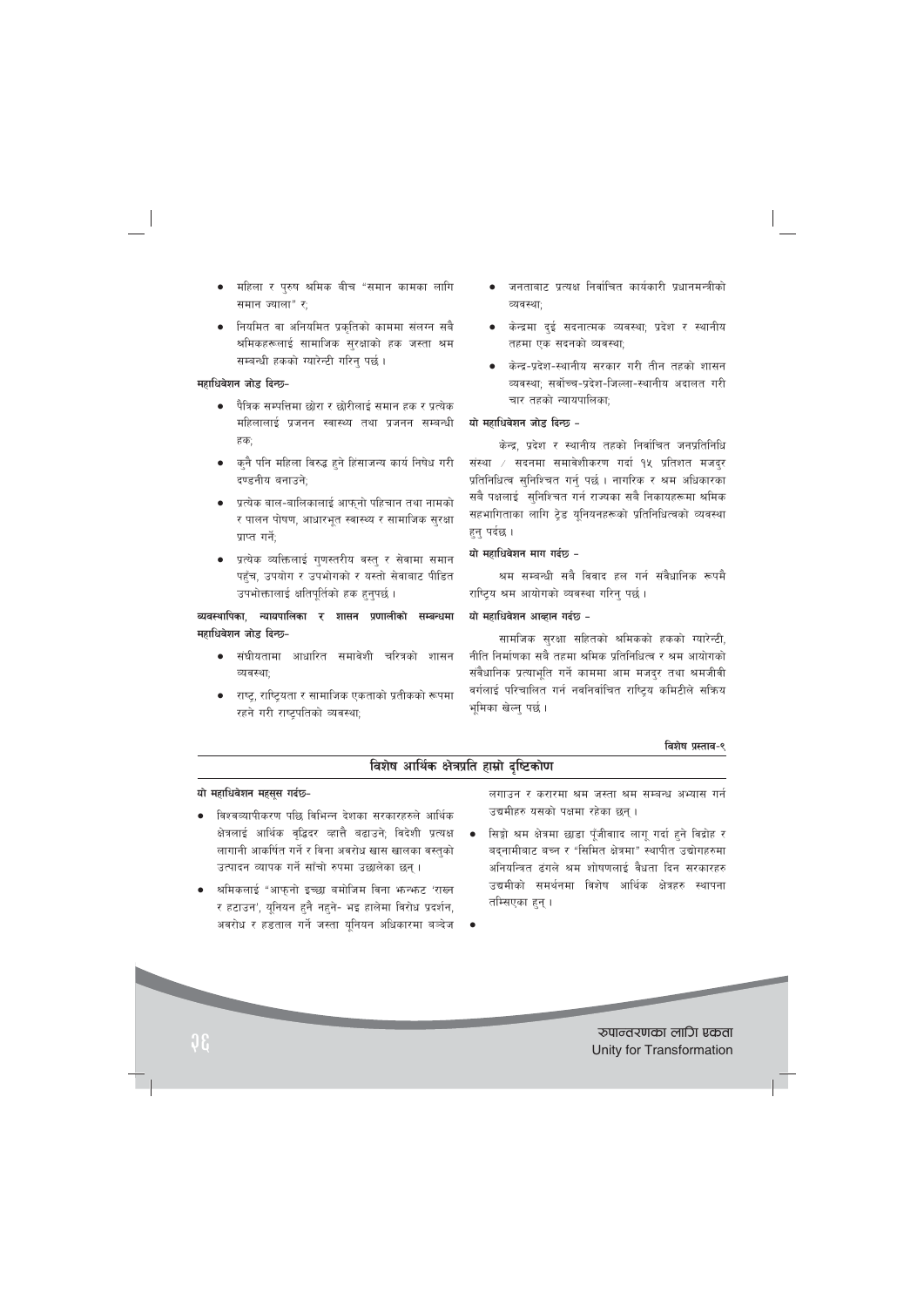### **महाधिवेशनको ध्यानकर्षण भएको छ-**

- नेपाल सरकारले स्थापनाको लागि पहल गरिरहेको- विशेष आर्थिक क्षेत्र (एसइजेड), निर्यातमुलक आर्थिक क्षेत्र (इपिजेड), विशेष व्यापारिक क्षेत्र (एसविजेड) र पर्यटन प्रवर्धन क्षेत्र (टिइजेड्) लाई टुयारिफ (कर), फि वा टुयाक्स लगाउने सन्दर्भमा विदेशी भमी सरह कै व्यवहार गर्ने; आर्थिक क्षेत्र भित्रका उद्योग-व्यवसायमा ५ वर्ष सम्म सत प्रतिशत आयकर छट र त्यसपछि ५० प्रतिशत आयकर छट दिने; उद्योगहरुको लाइसेन्स ३० वर्ष सम्म मान्य हुने र उत्पादनको ९५ प्रतिशत निर्यात गर्नुपर्ने बताएको छ।
- श्रमिकहरुको प्रतिनिधित्व नरहेको विशेष आर्थिक क्षेत्र सञ्चालन गर्ने शक्तिशाली वोर्डले ज्याला $/$ पारिश्रमिक तोक्ने, स्वास्थ्य, सुरक्षा, कार्यघन्टा, कल्याणकारी व्यवस्था जस्ता कुराहरुको निर्णय गर्ने, कानुनमा उल्लेख नभएको करा तोक्ने, श्रम विवाद हल गर्न एउटा म्यानअल बनाउने र त्यसै अनरुप गनासाहरुको सनवाइ गर्ने आदि जीकिर गरेको छ ।

## तसर्थ, महाधिवेशनको ठहर **छ**–

श्रमिकको भाग्यको फैसला उसका प्रतिनिधि नरहेको कनै पनि निकायले गर्ने कुराको विपक्षमा नेपाल ट्रेड युनियन महासंघ रहन् पर्छ। विशेष आर्थिक क्षेत्र वा कुनै पनि मोडलको आर्थिक क्षेत्रमा निम्न करा हनै पर्ने अडानमा जिफन्ट रहन पर्छ-

- "काम तथा ज्याला" को अधिकार मात्र हैन प्रत्येक श्रमिकलाई मर्यादित कामको हक हनुपर्छ।
- आइएलओको कामका अधिकार सम्बन्धि घोषणा सहित बाँधा वा बलपूर्वक लगाइने सबै प्रकारका श्रम माथि प्रतिबन्ध (अभिसन्धि नं. २९ र १०५) लगाउने; संगठन स्वतन्त्रता र सामहिक सौदावाजीको अधिकार (अभिसन्धिहरु नं, ८७ र ९८) दिने; बालश्रम अन्त्य गर्ने र निकुष्ट प्रकारको वालश्रम अन्त्यको प्रभावकारी उपाय अपनाउने (अभिसन्धिहरु (नं. 9३८ र १८२); महिला र पुरुष वीच ज्यालामा रहने गरेको असमानता अन्त्य गर्ने र जाति, लिंग, धर्म, राजनीतिक आस्था, जन्मको उत्पती वा राष्ट आदिको आधारमा राज्यले श्रमिक वीच भेदभाव गर्न प्रतिवन्ध लगाउने (अभिसन्धिहरु नं. १०० र १११) कार्यान्वयन गर्नु पर्छ।

**ljz]if k|:tfj**–**!)**

# **महासंघ स्थापनाको २० औं वार्षिकोत्सव**

यस वर्ष नेपाल ट्रेड यूनियन महासंघको बीसौं वार्षिकोत्सव परेकाले भव्यताका साथ विविध कार्यक्रम सहित मनाउन यो महाधिवेशन जिफन्ट राष्ट्रिय कमिटीलाई निर्देशन गर्दछ।





**नेपाल ट्रेड यूनियन महासंघ** पाँचौ राष्ट्रिय महाधिवेशन **चैत २२-२५, २०६५, काठमाडौं**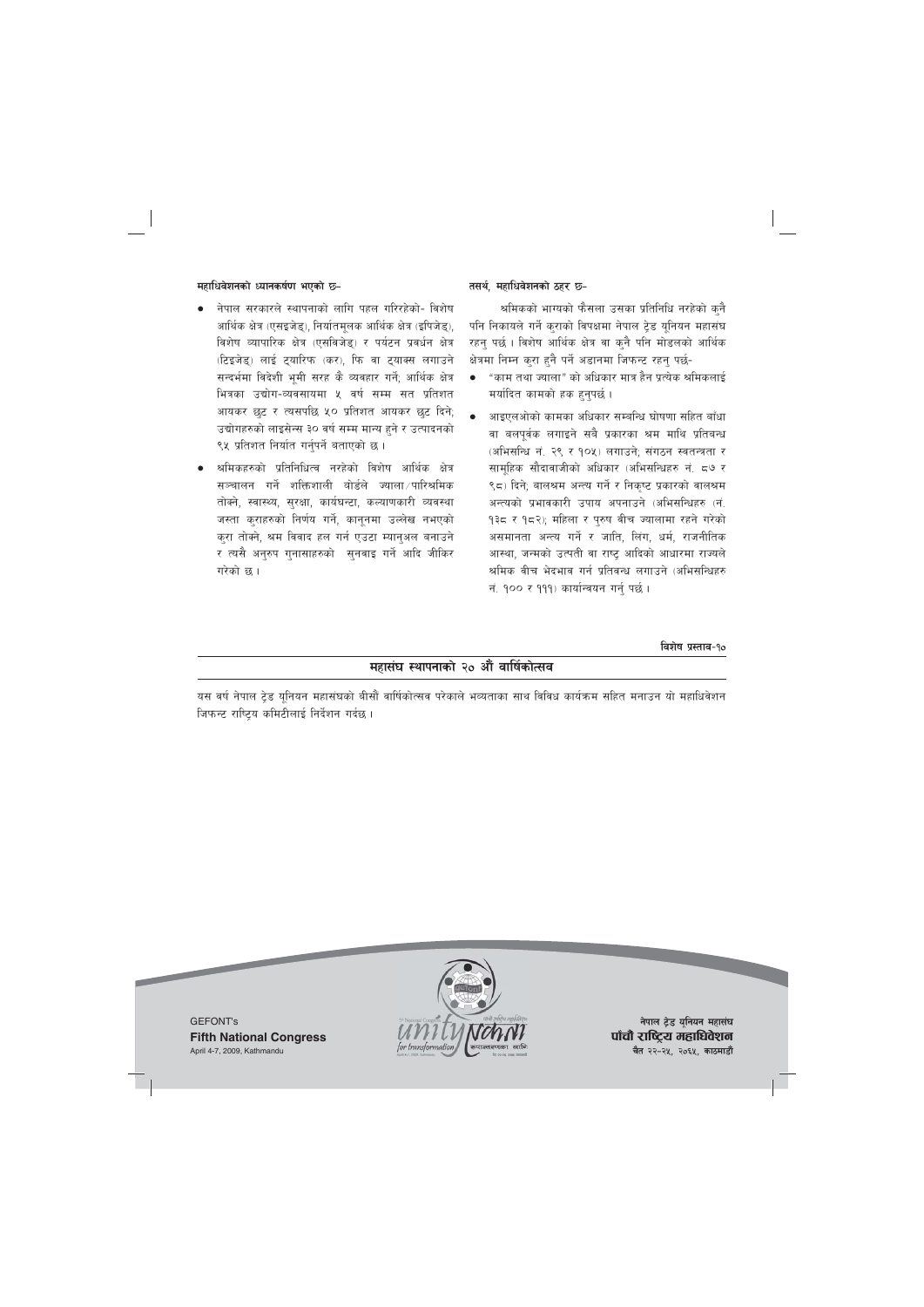# Resolutions adopted by GEFONT - Fifth National Congress

Special Resolution -1

## **Congress realize**

Congress declares,

- The Labor relation is the reflection of the conflicts and negotiations between the employers and workers. Generally, we suppose to manage it in four ways. First, is the tough class struggle between workers and employers generally described as Tiger and Goat relation negating each other and no negotiation. Second is the relation between workers and employers as oppressed and oppressors, where the liberation of workers is not possible without removing the fear from the mind of the employees, where oppressors should come to compromise and negotiate with oppressed. Third is the assumption of support to each other by employers and workers as labour investors and capital investors to be understood as the concept of codetermination in German industrial relation. The fourth is the surrender of workers to the employers.
- In Nepal we can describe the difference of interest of these two groups

| Employers' emphasis             | Workers' emphasis                     |
|---------------------------------|---------------------------------------|
| <b>Discipline</b>               | Motivation                            |
| Productivity                    | Incentives                            |
| Demand and supply of products   | Implemention of labour standard       |
| Work                            | Decent Work                           |
| Individual bargaining           | Collective action                     |
| Employers blame Workers as lazy | Workers blame employers as exploiters |

In new Nepal, From the previous practices it is proved that the process of collective bargaining based on enterprises have not been fruitfull and effective. In the process of collective bargaining, the role of the trade unions federations should be decisive. It will be more practical & effective if the plant level units of trade union Federations play the role to solve the problem in local level and monitore and pressurise to implement national level collective bargainings . In orer to create uniformity in Labour market, industrial bargaining system based sectoral trade union federation of national level. Hence we should establish a system of local issue dialogue by planbt level trade unions, national level bargaining by federations and policy discussion by confederations.

In order to solve the labor disputes quickly and fairly, conmstitutional and powerful National Laboiur Commission should be formed and effecti vely operated in functioning. The Commission should be formed under tripatie consensus. appointedby the president of the Demlocratic Republic Nepal.

So the CONGRESS APPEALs-

to all Cofederations of Joint Trade Union Coordination Centre to play the role jointly in thesae issues.

#### Special Resolution -2

# **AGENDAS OF SOCIAL TRANSFORMATION**

Generally Trade unions Movement is struggling for four of Rights- Right to Work, Right to Wages, Right to Equality and Right to Freedom.These are all inter-relatedto issues in process of transformation. Political, Economic and Social conflict can be addressed by only Social transformation. The main objective of social transformation is to ensure acces with equity and justice in power,opportunity and resources for all citizen by re-structuring state-societyeconomy .

Therefor this congress appeals

to moobilize all federations and structures to make women's role more effective in the process of Social transformation.

- To launch the movement against all kinds of abuses and social discrimination also in coordination with right activists of outside the trade union movement.
- To build awareness among working people for socialism as the goal where the socioetywill maximize dignity and justice to the working people.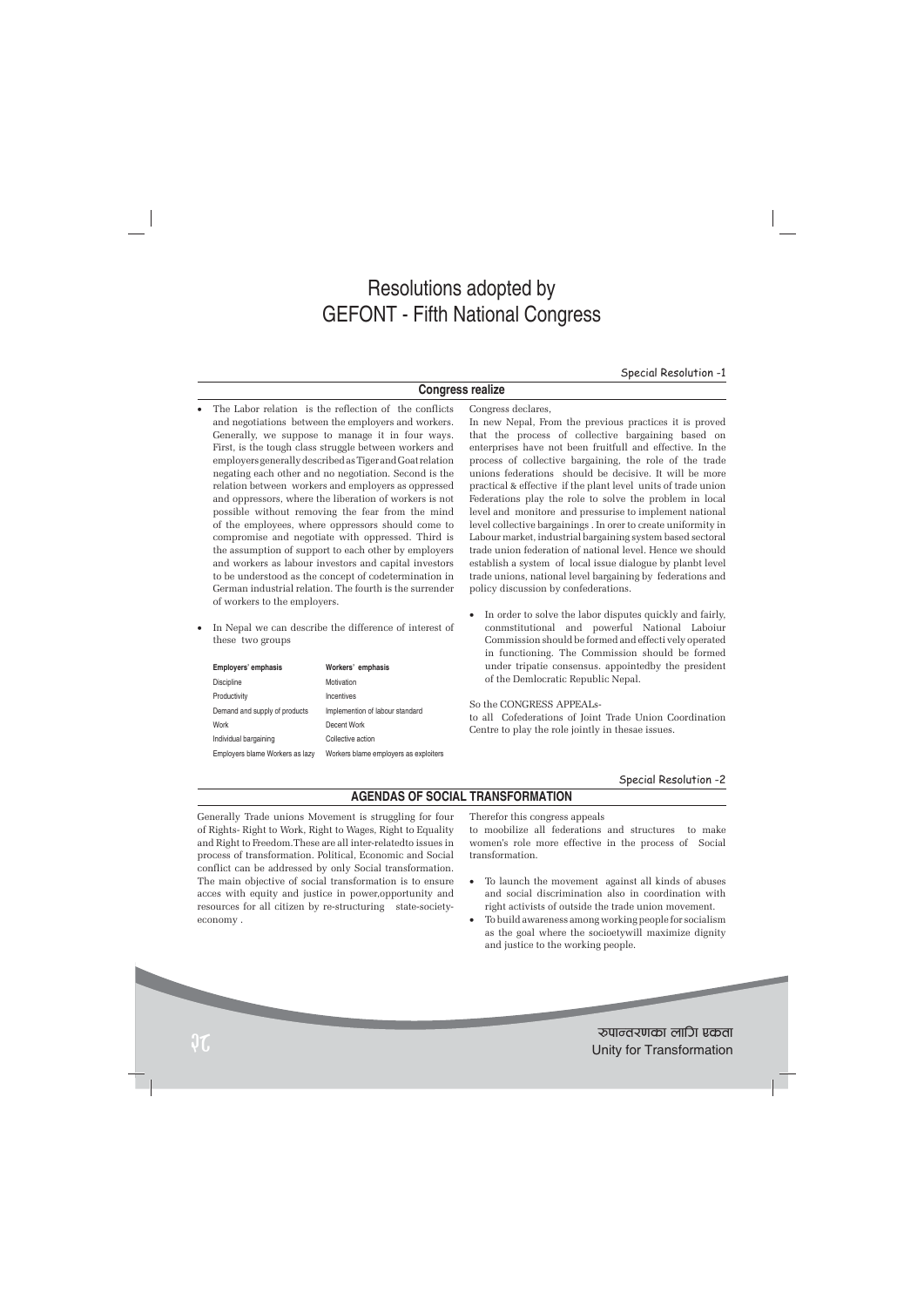# **Issue of Unification between General Federation of Neplese Trade Unions and Confederation of Nepalese Professional**

#### This Congress comes to the conclusion

- Confederatioin of Nepalese Professionals and GEFONGT are the trade Union centrs established and developed in two separate background and historical need. Profesionals working in the Public services and Public enterprises in CoNEP and workers from enterprises of private investment,manufacturing, agriculture and other sectors in GEFONT are active independently.These two Organisations are moving ahead in similar political/ideological vision.
- The context has changed along with the establishment of Loktantra. The historical need now is the single confederation instead iof separate go-ahead.of One trade Union not separate to move whole labour sector.

Congress pays emphasis

To fulfill the historical demand, let us esbablish by

merging two mainstream confederations into one large & completely "New conFederation".

- This will be the Unified confederation of all trade unions who represents all professional and working class people and organize all who accept the policy and programme.
- "New ConFederation" will be the organizatioin "of working class"-for working class'-by working class free from any pressure /iinfluence of government, employers, economic,religious and other outside forces.This ConFederation should be committed to go into lobbying/advocacy work to ensure the fundamental rights and dignity and to initiate/lead creative & pressurising activities.
- This conFederation should be committed to unite all and to form the single Union as "Joint umbrella of Trade unions".

#### Special Resolution -4

# **Agenda for single union**

The congress rememoizes that the character of the state is still capital-tilted and not in favour of workers, so the congress indicates towards the need for,

- equal treatment to and balanced behaviour with labor and capital by changing the nature of the state
- access of working class in the policies, programs and national budget of the state.
- one voice of worker and coordination among trade unions for labour market agenda.
- lead nation-society-economy to move forward towards workers oriented socialism with full determination.

To develop the foundation for single trade union confederation.

And hence the Congress,

- reemphasizes to develop Joint Trade Union Coordination Centre as the wider powerfull and active umbrella of trade unions.
- endorses proposed Code ofConduct to run Joint trade union coordination centre.
- Appeals for effective implementation of agreements among the confederations in the initiative and involvement of our organization.

#### Special Resolution -5

#### **Global economic crisis, national energy crisis and employment**

The global economic crisis is the visible outcome of the offensive activities of the modern capitalism and casinocapitalism. The crisis in US starting from the financial and banking sector developed as global economic crisis and victimised working class of the world by creating employment crisis. In the name of bail-out, National Governments of the world are pouring resources to business bosses by misusing the revenues collected from the citizen & working people.

This congress requests to mobilize the Bail-out funds directly to the workers who are suffering from unemployment and appeals for go ahead in consultation & coordination with International & regional trade union centres and blocks, Global Uniin Federations and national cetnres of Trade uniuons. The congress warns that the steps taken to solve/manage this crisis ignoring the role of trade unions will not effective.

GEFONT's **Fifth National Congress** April 4-7, 2009, Kathmandu



**नेपाल टेड यनियन महासंघ** पाँचौ राष्ट्रिय महाधिवेशन **चैत २२-२५, २०६५, काठमाडौं**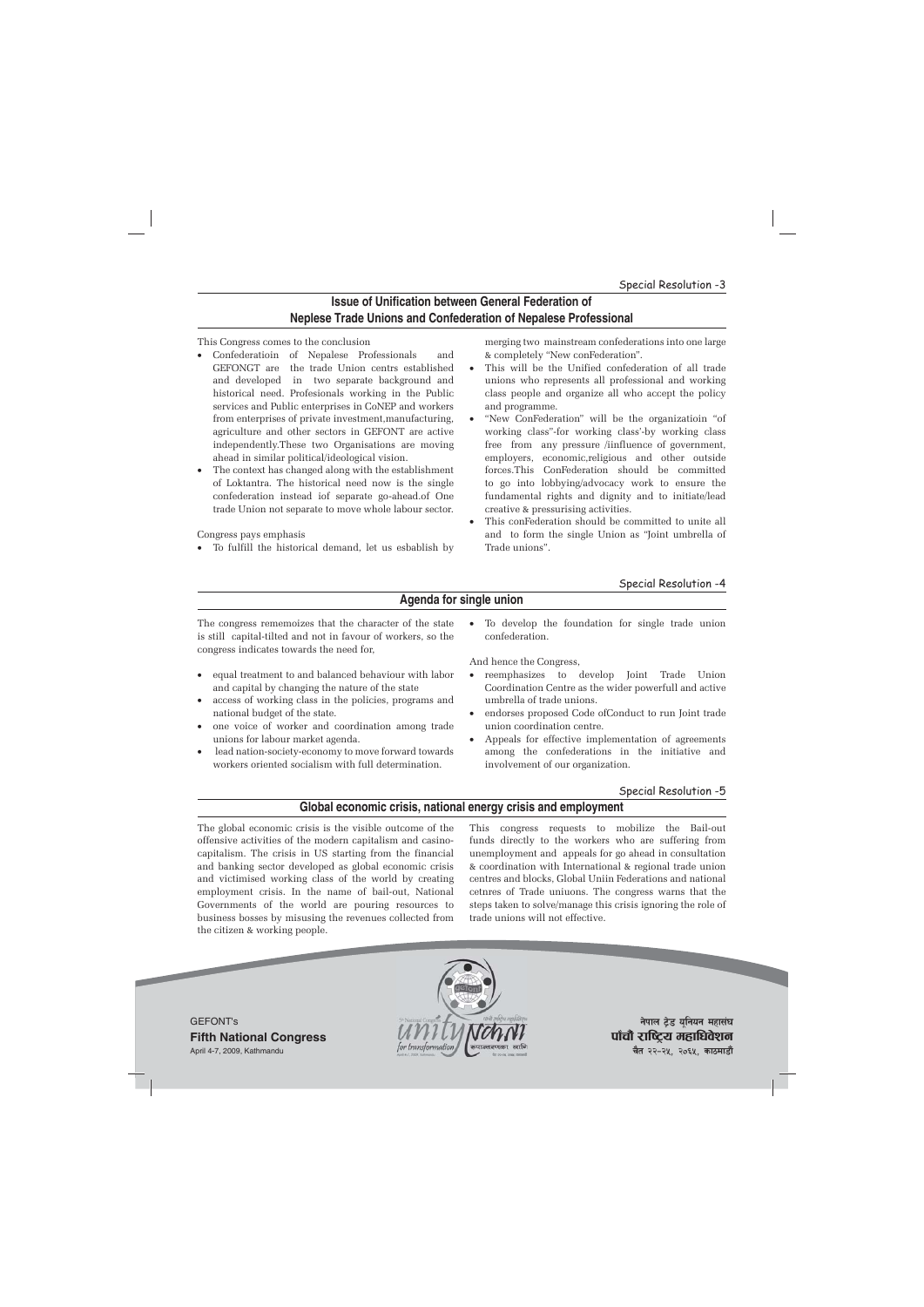The Congress urges to the state and political parties to be serious and take initiatives to protect Nepali migrant workers from the threat of extreme difficulties in foreign emplolyment caused by global economic crisis. The congress also apeals the state and political parties to be sensitive towards declining import and export, closures of enterprises and also the energy crisis in the form of scarcity of petroleum and electricity load-shedding. Due to the electricity cut-off of 96 hours a week, not only industries but also the general public & working people are facing extreme difficulties.

Government declared **the elec**tricity-crisis but did nothing to solve this problem. Even though the production possibility of electricity is 8800 Meghawat but we are producting only356 meghwat. Total demand is 500 mw in the morning, 430 mw at day-time and 770 mw at night. The demand is further increasing by 10% annually. But due to the leakages, only 286 Mw is in actual consumption and is affecting adversely the production, economic activity and employment. The Congress warns state, civil society and political parties to implemnt the commitments and not to limit in the lip service by continue to ignore economic agenda and the issue of economic equality.

Therefore the Congress demands for,

- Protection of workers within the country and migrant Nepali workers abroad from global financial crisis,
- Solve the energy crisis immediately,
- Initiate Schemes to create massive employment,
- announcement of social security and social protection package for workers and immediate implementation both in the formal and informal sectors of employment.

The Congress appeals to employers' organisations not to misuse this crisis as an opportunity for lockout and dismissal of workers and should resolve the problem from social dialogue with trade Unions.

#### Special Resolution -6

#### **Environmental Problem**

The Congress expresses concern over:

• Different form of pollution , imbalance of human being with nature caused by high population growth and climate change are the serious problem of the world community. Trade Union movement and Trade union organization cannot be indifferent with these problems which affect adversely the lives of the working population. Diforestation, drinking watrer problem, flood, global warming, climatic change and various epidemics victimise the working peoople first.

This congress urges

- to theWorking class to be careful and aware of intensifying adversitites on their lives, employment and health caused by environmental crisis.
- to the State and Political parties to launch researches on environmental problems and climatic change and initiate necessary steps in time to minimize the illeffects.

#### Special Resolution -7

#### **GEFONT and Political parties**

There are diverse views on relationship between political parties and trade unions. Some political parties are of the view that policies as wellas leadership of the trade union under their fold should be decided by the partry itself, whereas some think that there should be no realtion between party and unions. Some parties think that trade union should act within the range of broader party policy with independent organizationasl functioning involving both party members and non party members.

GEFONT believes – instead of patronage realtion or apolitical behavious, fair will be support and oppposition based on merits & demerits of the po;litical parties and to criticise, warn and oppose accordingly. GEFONT denies the behaviour of opposing the political party in power & support the party in opposition in order to show the union 'revolutionary' and of supporting partry in power & ignore party in opposition in the name of practicability.

Therefore the Congress declares

The Trade Union organization should move together with the political party having similar ideology, vision and goals as the partner. GEFONT respects the members' right to vote, support & criticism any political partiy and expresses its commitment to extend the hegemony of working class by convincing the members and non-members on our vision, mission and goal.

?kfGt/0fsf nflu Pstf <sup>30</sup> Unity for Transformation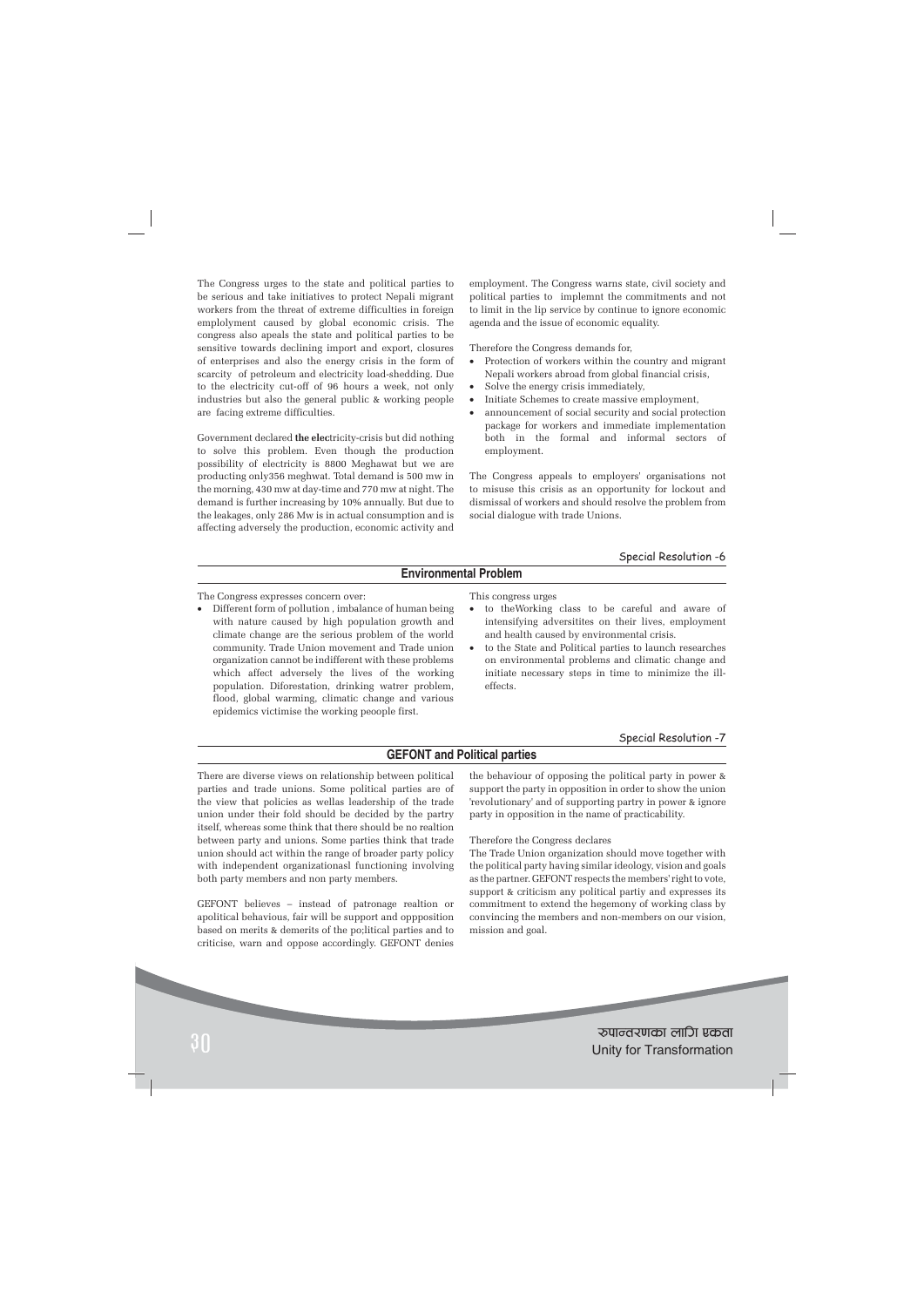#### This congress

Highly Recognizing the mandate of Nepali people expressed time to time through historical struggle demands for following issues to be included in the new constitutuoion which is going to be issued on behalf of sovereign nepali people:

- End of social, economic and cultural discrimination.
- Press freedom with fundamental Human rights and trade union rights
- Strengthnening adult franchise, periodic election, republican and competetive multiparty system based on the unity of Nepali people on the ground of liberty & equality.
- Independent judiciary based on constitutional supremacy and rule of law.
- Federalism with local state and central governance democratic and compitative multiparies sytem.
- Inclusiveness on based on class and gender-caste/ ethnic-region
- Strong national economy based on three pillars of Public, private & cooperative ownership.

The Congress Appeals to new National Executive Committee to mobilize entire labour force for timely declaration of new constitution in order to move towards our long-term goal of Socialism for dignified working class and prosperous life

The congress emphasizes:

- Right to decent life by prohibiting the death sentence
- freedom of speech and expression;
- freedom to assemble peacefully and without arms;
- freedom to form political party or organisations;
- freedom to form unions and associations;
- freedom to mobility in every part of Nepal and to practice any occupation/profession, or any industry or trade.

Constitutional guarrante should be ensured to: No discrimination shall be made against any citizen on the ground of religion, race, sex, caste, community, origin, language or ideological conviction or any of these

No special privilege to any with the exception of positive discrimination by law for the protection, empowerment or advancement of the woman, Dalit, indigenous, madhesi, peasants and workers.

Ensure the right of Equality to every citizen,

- appropriate housing
- basic health service free of cost
- Free basic education service
- Access of employment without discrimination by establishing the right of employment
- Allownce to senior citizen, pregnant women, Differently able person and the insurance system for workers.

#### Congress **expresses** commitment **,**

For right against exploitation,

against Trafficking in human being,slavery or serfdom and force labour are prohibited.

right to proper work practice.

- Strickt prohibition to worke and negotiate below the minimum wages fixied by labour act.
- Prohibition to work in industries,mine or armed force, and to use in war to the children below 18 years.

Congress reaffirms the right of,

- Every worker to form trade union, to organize and collective bargain
- Strike as an alternate to solve labor debate.
- "Equal wages for equal work " between woman worker and male worker.
- right of social security to every workers of both formal and informal sector.

The Congress puts Emphasis on,

- Son and daughter have equal right to their ancestral property and the right of reproductive health and realted matters.
- prohibition of every form of violence and punishment by by law..
- Every child should have right to his or her name / identity , nutrition and basic health.
- Everyone shall have right to acess on quality things and service,

The Congress opines on **Legislative, judiciary and governance system,**

- Governance should be based on federalism and inclusive in nature
- President shall be the symbol of national unity and nationality.
- Executive power should be vested on directly elected prime minister.





**नेपाल टेड यनियन महासंघ** पाँचौ राष्ट्रिय महाधिवेशन **चैत २२-२५, २०६५, काठमाडौं**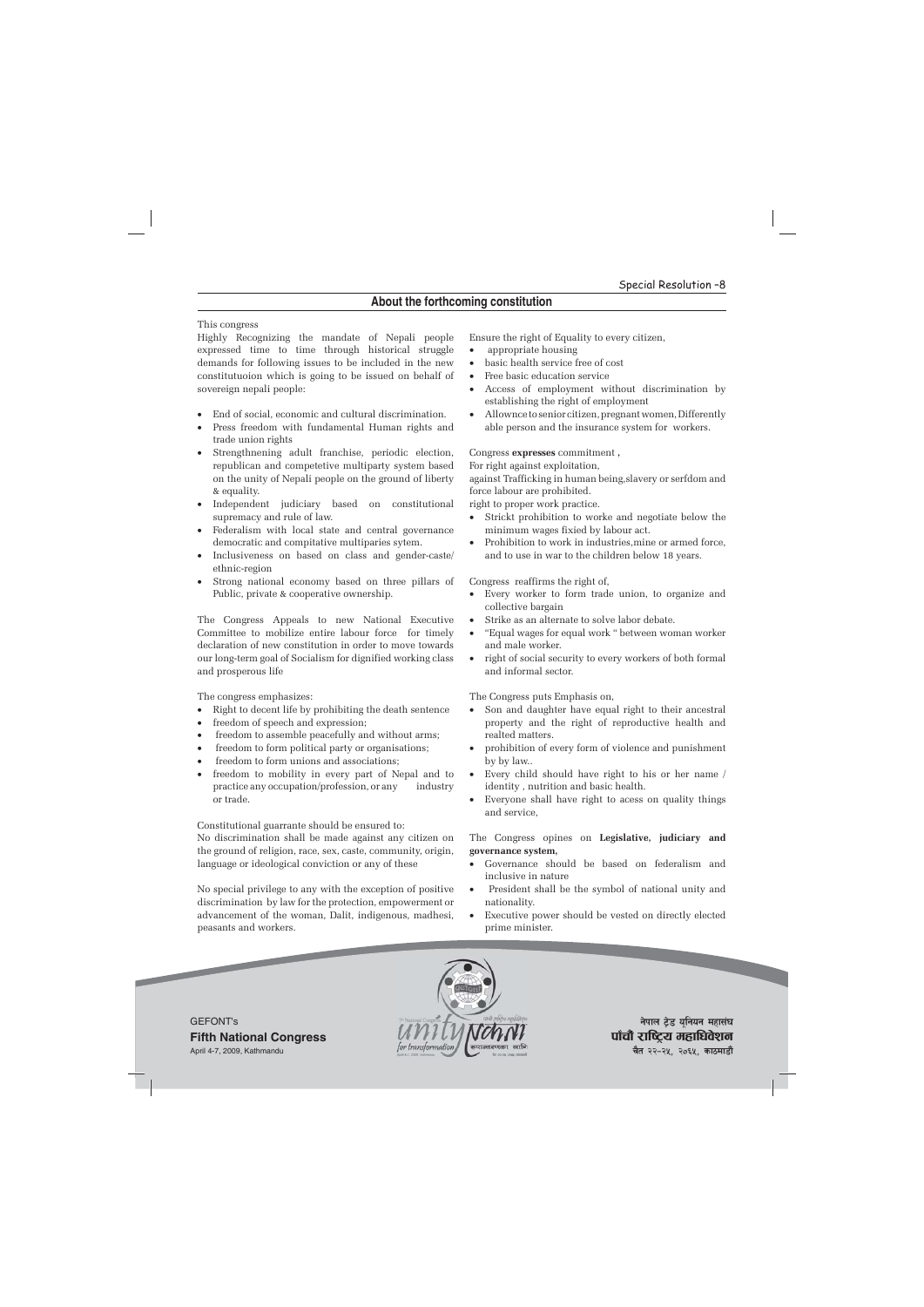- Two tier legislative in the centre and single legislative assembly for province and local level.
- Three tier governance system in Central, provincial and local level and four tier judiciary Supreme Court, Provincial court, District court and Local court.

The congress gives emphasis on,

- Fifteen percent reservation for workers' representative in representative bodies in both house of parliament in central and provincial and local bodies.
- To ensure civil and labour rights, trade union representation should be made compulsory in all policydecision bodies.

The congress demands:

• National Labour Commission as the constitutional body to resolve all kinds of labour disputes.

The congress instructs:

The newly elected National Executive Committee should to play vital role to ensure Labour Rights including right to social security, workers' representation in every policy-decision bodies and to form National Labour Commission.

#### Special Resolution-9

# **On Special Economic Zone**

The Congress observes the motive behind SEZ,

- With increasing Globalization, the Government of various countries on economic agenda as a key element to increase economic growth rate, to attract FDI and smooth functioning of productive activities.
- 'Hire and Fire' to workers in line of using contract labour and to strictly prohibit protest rallies, strike and other trade union rights.
- To practice labour flexibility without any protection measures for workers is increasing in the name of SEZ

The attention of the congress is attracted towards:

- Special economic Zone (SEZ),Export Promotion Zone (EPZ),Tourism Promotion Zone (TEZ) which are being initiated to establish by the Government of Nepal, in the context of tax and tarrifs is in favpour of employers with tax-rebate, Licensing and exports-facilitation.
- A powerfull board has been designed by the government without representation of workers,with full rights to decide wages,Health,Security,Working hours,welfare

and to prepare the mannual to hearing & solve labor disputes.

Therefore the Congrss declares,

GEFONT should oppose the decision of the authoriies without consultation to the trade unions and GEFONT should take stand on following points in relation to SEZ:

- Not only the right to work and wage but there should the right to decent work.
- Declaration of ILO on the" Fundamental Rights at Work", Convention No. 29 & 105 concerning bonded labor, Conventions 87 and 98 concerning Freedom of association and Right to bargain collectively, Conventions 138 & 182 concerning elimination of child labor and wors form of child labour and Conventions 100 & 111 concerning ensuring no discrimination of wages between male and female and prohibiting discrimination based on Caste,Gender,Political ideology,origin or nationality.

#### Special Resolution-10

# **20th Anniversary of GEFONT**

The year 2009 is the year of 20th Anniversary of GEFONT and hence the congress gives instruction to newly elected National Executive Committee to celebrate 20th Anniversaty with grade programmes.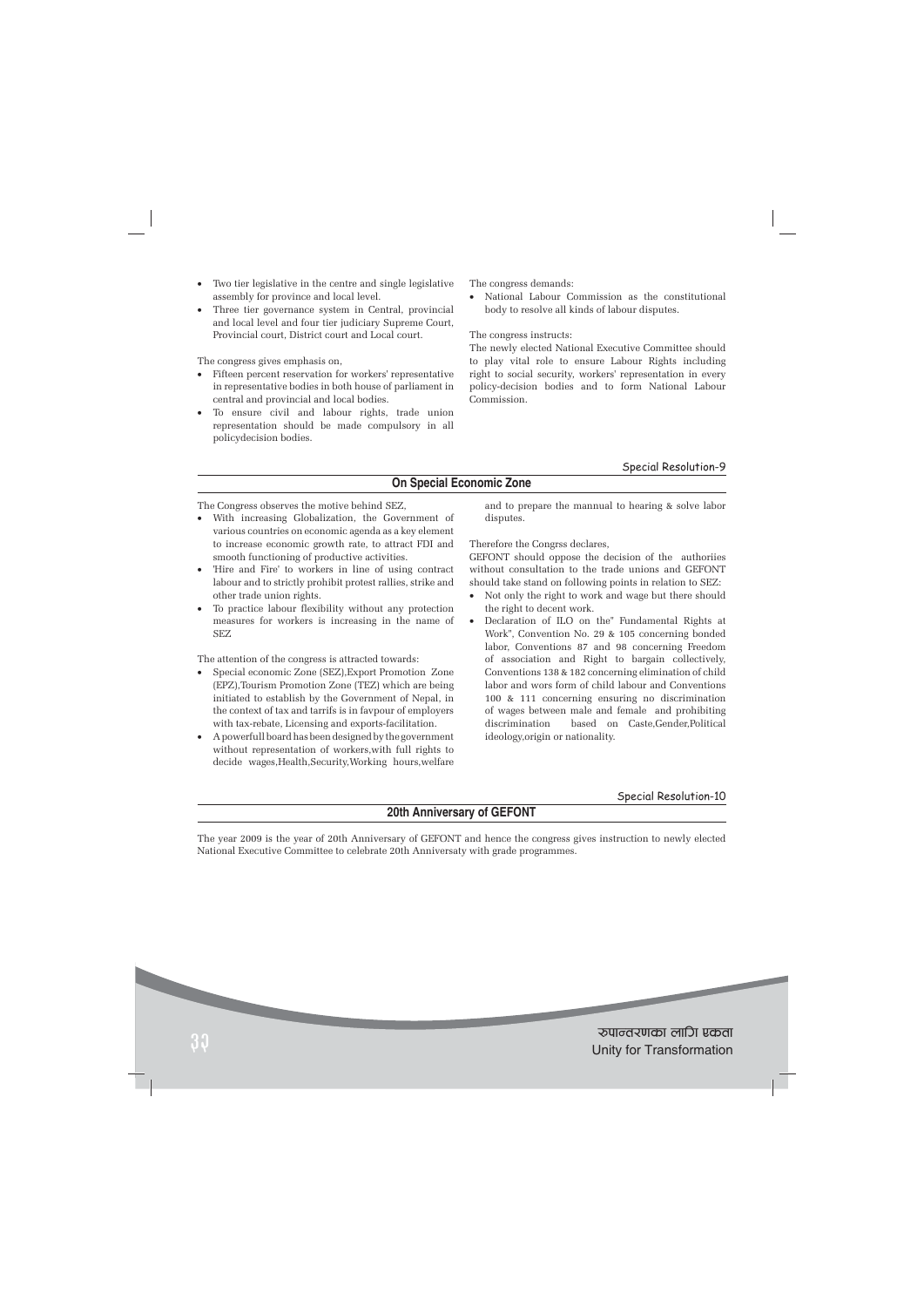# <u>संलग्नता / Involvement</u>

हामीहरू जो संलुञ्ज भयौं / We who involved

#### **cWoIf d08n / Presidium**

- क. मुक्न्द न्यौपाने / Com. Mukunda Neupane
	- क. ललित बस्नेत / Com. Lalit Basnet
	- क. विष्णु रिमाल / Com. Bishnu Rimal
	- क. विनोद श्रेष्ठ / Com. Binod Shrestha
- क. उमेश उपाध्याय / Com. Umesh Upadhyay क. विन्दा पाण्डे / Com. Binda Pandey
	- क. हरिदत्त जोशी / Com. Hari Dutta Joshi

#### **lgjf{rg cfof]u / Election Commission**

- डा. शिव शर्मा / Dr. Shiva Sharma
- डा. भरत पहारी / Dr. Bharat Pahari क. टिकाराम भट्टराई / Com. Tikaram Bhattarai
	- क. निशा बानिया / Com. Nisha Baniya
- क. चन्द्रबहाद्र शाही / Com. Chandra B. Shahi

#### **;lrjfno / Secretariat**

क. विनोद श्रेष्ठ / Com. Binod Shrestha क. उमेश उपाध्याय / Com. Umesh Upadhyay क. हरिदत्त जोशी / Com. Hari Dutta Joshi क. बिन्दा पाण्डे / Com. Binda Pandey क, कवीन्द्रशेखर रिमाल / Com. Kabindra S. Rimal क. जितेन्द्र श्रेष्ठ / Com. Jitendra Shrestha क. वृद्धि आचार्य / Com. Buddhi Acharya क, सोम राई / Com. Som Rai क. महेन्द्र श्रेष्ठ / Com. Mahendra Shrestha क, किरण माली / Com. Kiran Mali क, कवीन्द्र श्रेष्ठ / Com. Kabindra Shrestha क. एम पाण्डे / Com. M Pande क. ज्ञान्**माया के.सी. / Com. Gyanu Maya KC** क. भास्कर चालिसे / Com. Bhaskar Chalise

#### **>lds kl/rfng / Ralley Management**

क. उद्धव के.सी. / Com. Uddhab KC संघीय परिषदका संयोजकहरू र सचिवहरू

## **d~r tyf :jo+;]js Joj:yfkg / Venue Management**

- क. जितेन्द्र श्रेष्ठ / Com. Jitendra Shrestha
- क, महेन्द्र श्रेष्ठ / Com. Mahendra Shrestha
- क. सार्कीमान तामाङ / Com. Sarki Tamang
- क. अर्जुन अधिकारी / Com. Arjun Adhikari
- क. दिपक आचार्य / Com. Dipak Acharya
- क. मनोहर प्रधानांग / Com. Manohar Pradhananga क. युवराज जिरेल / Com. Yubaraj Girel
	- क. समन पराज्ली / Com. Suman Parajuli
	- क. प्रदिप घिमिरे / Com. Pradip Ghimire
	- क. गोपाल कार्की / Com. Gopal Karki
- क. हर्ष महर्जन / Com. Harsha Maharjan
- क. रामकृष्ण न्यौपाने / Com. Ramkrishna Neupane

#### **k|ltlglw tyf cfjf; Joj:yfkg / Lodging Management**

- क. विष्ण् लम्साल / Com. Bishnu Lamsal
- क. नरनाथ लुईटेल / Com. Naranath Luitel क. दिपक पौडेल / Com. Dipak Poudel
	- क. पेम्बा लामा / Com. Pemba Lama
- क, मनोहरी शिवाकोटी / Com. Manohari Shiwakoti
- क. बेलीमाया घले / Com. Beli Maya Ghale क. कृपा कार्की / Com. Kripa Karki
- क. समन पराज्ली / Com. Suman Parajuli क. प्रेम पौजु / Com. Prem Pouju
- क, लक्ष्मण देवकोटा / Com. Laxman Devkota क, शिव कार्की / Com. Shiva Karki
- क. वालाकाजी श्रेष्ठ / Com. Balakaji Shrestha क. अञ्ज् धिताल / Com. Anju Dhital
- क. बालगोपाल थापा / Com. Balgopal Thapa
- क. अर्जुन अधिकारी / Com. Arjun Adhikari
	- क. लक्ष्मी थापा / Com. Laxmi Thapa
- क. टेकबहाद्र पौडेल / Com. Tek B. Poudel

GEFONT's **Fifth National Congress** April 4-7, 2009, Kathmandu



**नेपाल ट्रेड यूनियन महासंघ** पाँचौ राष्ट्रिय महाधिवेशन **चैत २२-२५, २०६५, काठमाडौं**